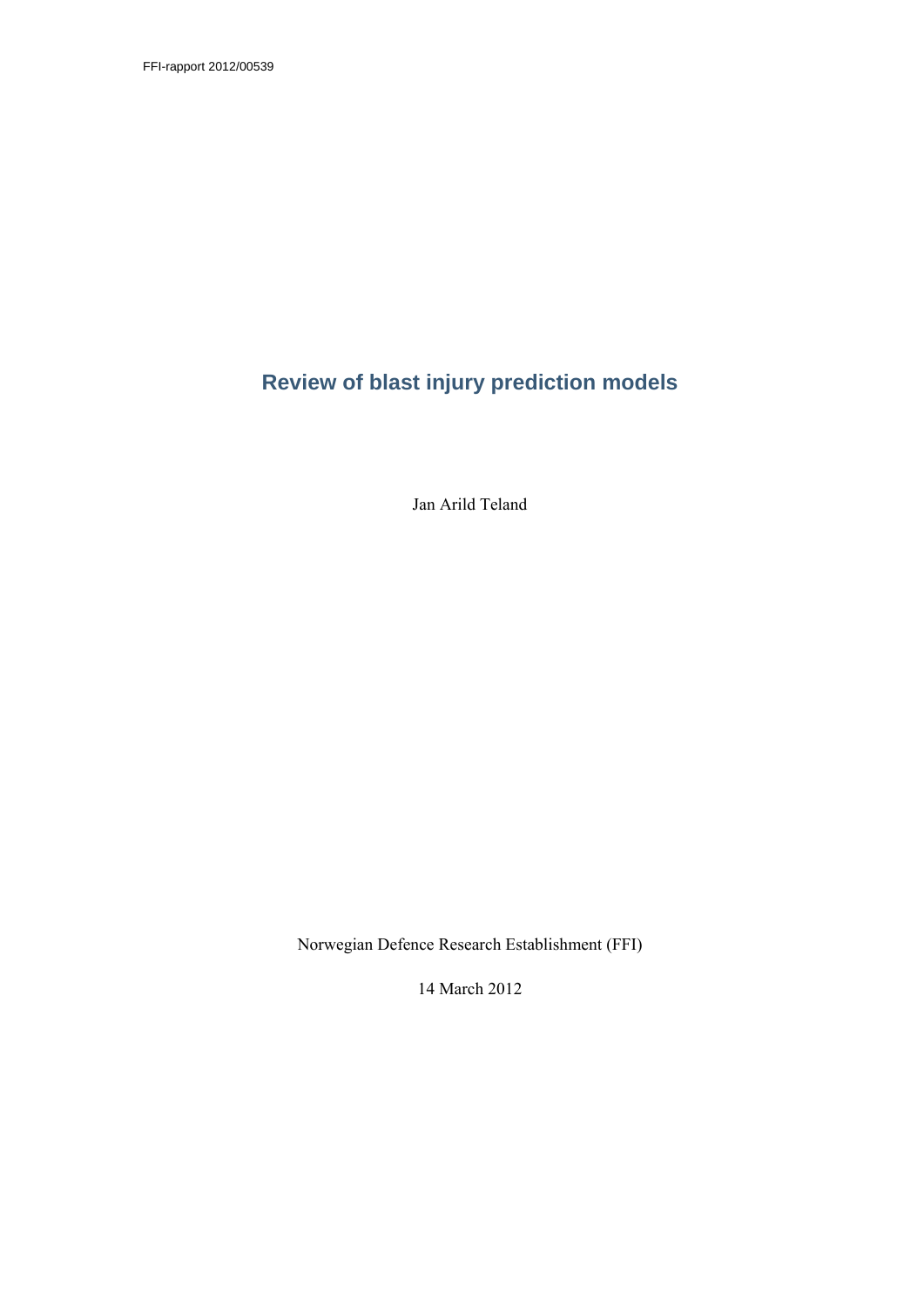FFI-rapport 2012/00539

1193

P: ISBN 978-82-464-2062-2 E: ISBN 978-82-464-2063-9

# **Keywords**

Luftsjokk

Skademodell

Numerisk simulering

Dødelighet

# **Approved by**

Eirik Svinsås Prosjektleder/Project Manager

Jan Ivar Botnan Avdelingssjef/Director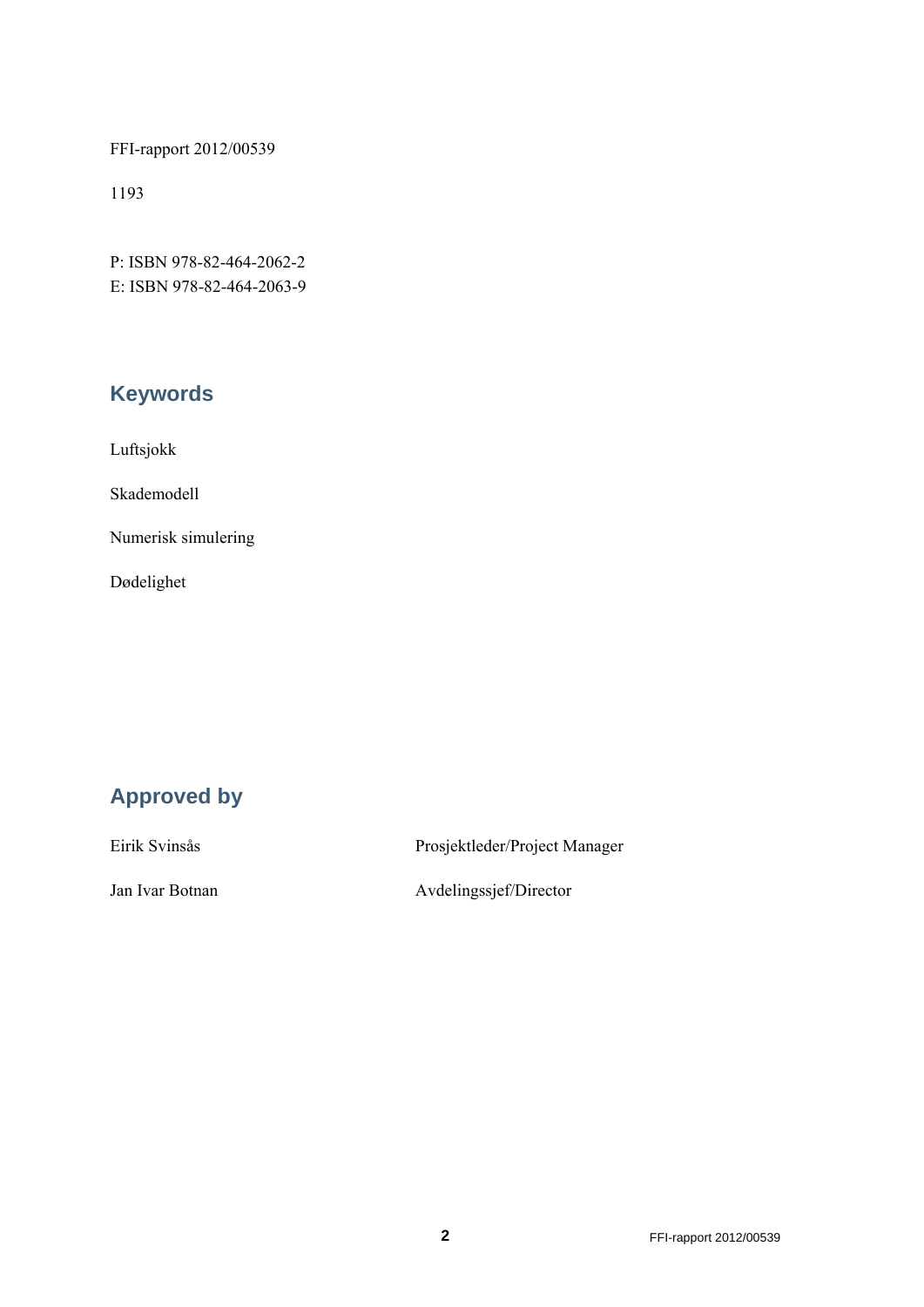## **English summary**

Methods for predicting human injury from shock waves are studied in detail. The theoretical foundation of the Bowen and Bass lethality curves is examined and the basic hypotheses of the models are studied numerically. The calibration experiments for the Axelsson BTD model for injury calculation are also studied using numerical methods. The Axelsson, Bowen and Bass models are compared for various scenarios and good correspondence is found except for shock waves with short duration. Through studies of the experimental data of the Bowen and Bass models for short wave durations, the discrepancy is resolved.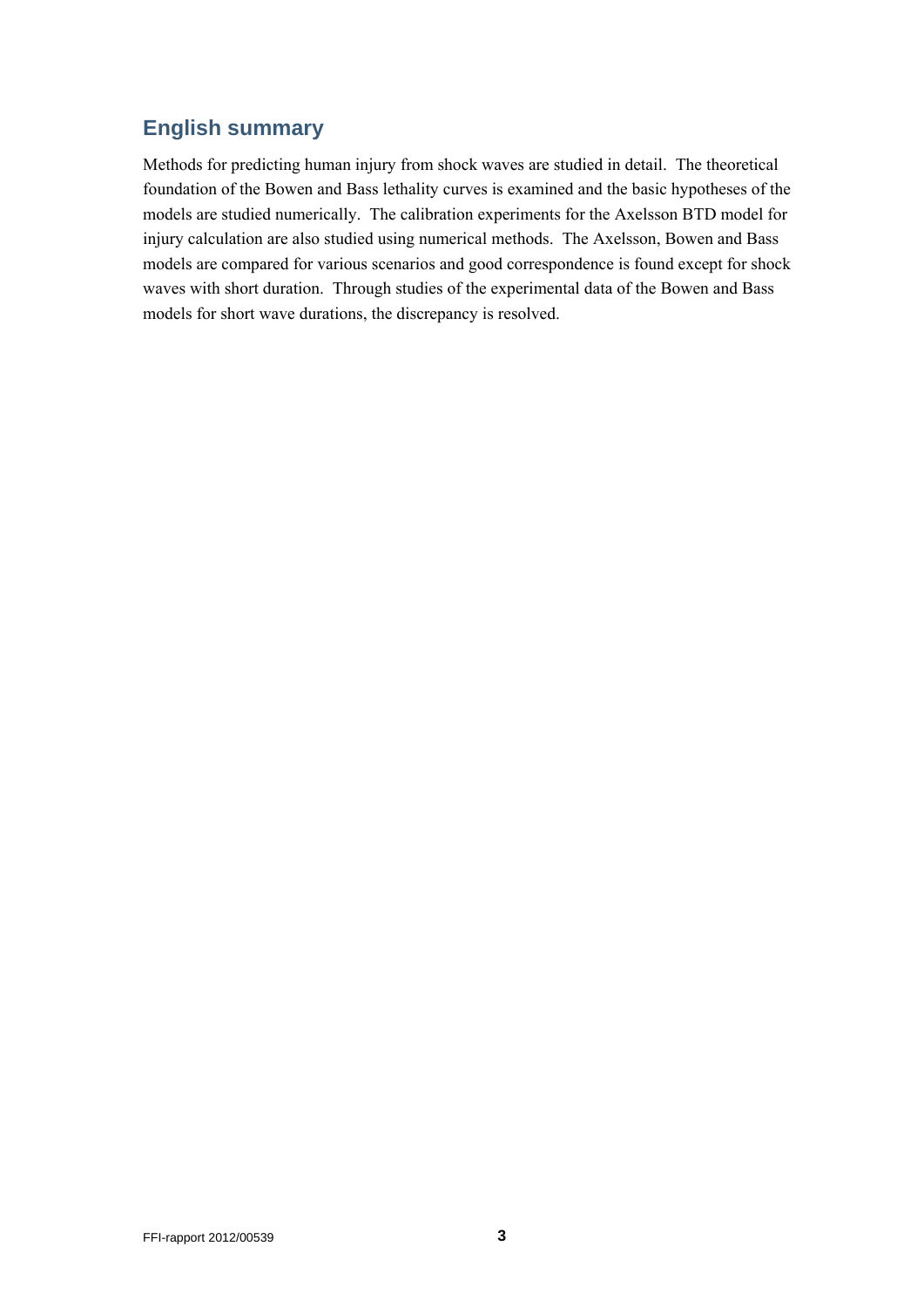# **Sammendrag**

Aktuelle metoder for å beregne skade på mennesker fra luftsjokk studeres i detalj. Grunnlaget for Bowen og Bass-kurvene for dødelighet undersøkes og hypotesene som ligger til grunn for modellene studeres numerisk. Det eksperimentelle grunnlaget for kalibreringen av Axelsson BTD-modellen for skadenivå undersøkes med numeriske metoder. Axelsson, Bowen og Bass modellene sammenlignes på aktuelle scenarier og god overensstemmelse finnes bortsett fra for sjokkbølger med korte varigheter. Ved å studere datagrunnlaget for Bowen og Bass-modellene for korte sjokkbølger viser det seg at avviket skyldes store usikkerheter i de eksisterende empiriske modellene for varigheten av en sjokkbølge fra en gitt ladning.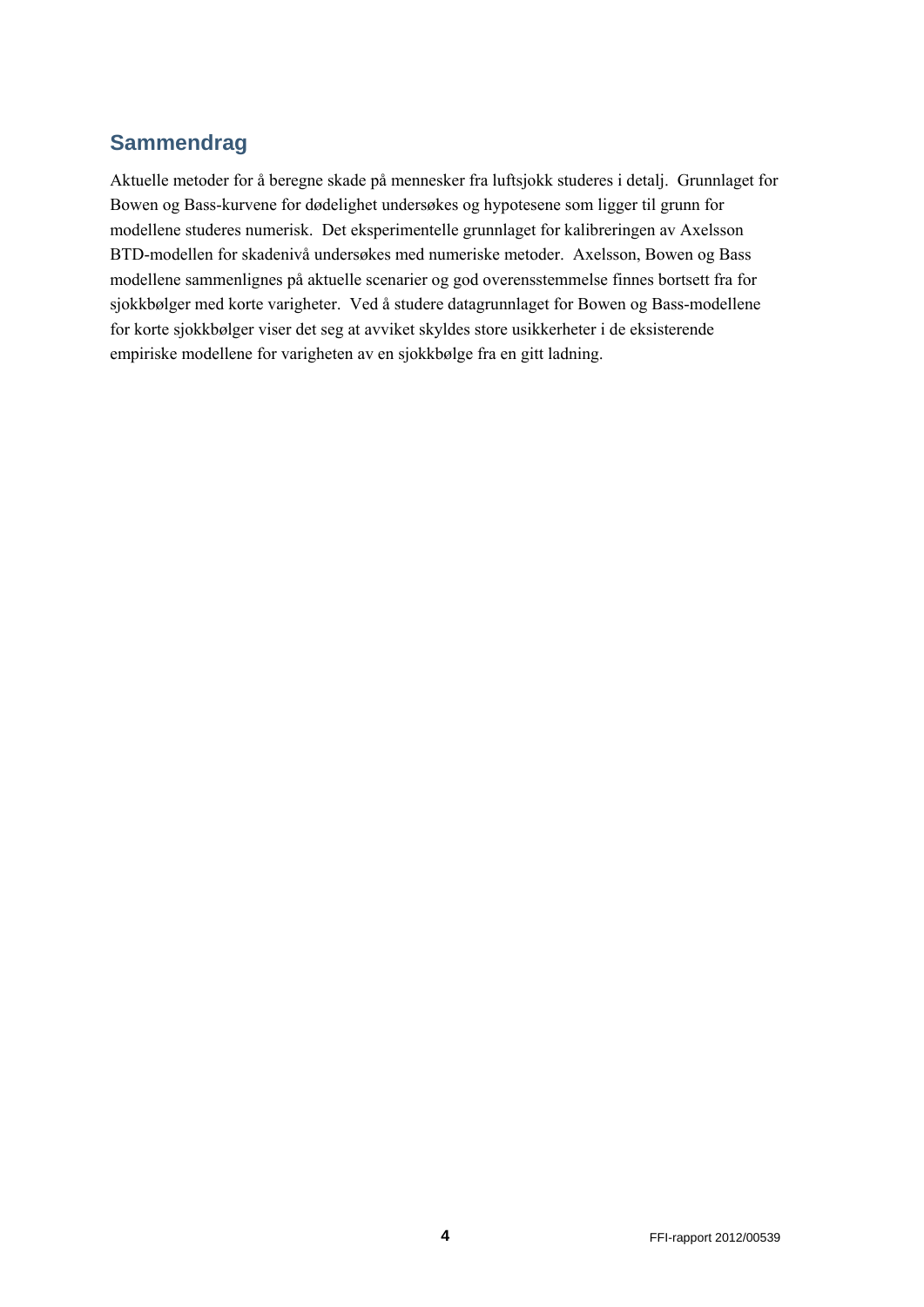# **Contents**

| 1              | <b>Introduction</b>                                 | $\overline{7}$ |
|----------------|-----------------------------------------------------|----------------|
| $\overline{2}$ | <b>Bowen curves</b>                                 | $\overline{7}$ |
| 2.1            | Experimental set-up and assumptions                 | $\overline{7}$ |
| 2.1.1          | Long duration experiments                           | 8              |
| 2.1.2          | Short duration experiments                          | 8              |
| 2.1.3          | Scaling of experimental data                        | 9              |
| 2.2            | Near wall scenario                                  | 10             |
| 2.3            | Other scenarios                                     | 12             |
| 3              | <b>Bass curves</b>                                  | 15             |
| 4              | <b>Axelsson BTD model</b>                           | 17             |
| 5              | <b>Single Point models</b>                          | 20             |
| 5.1            | Weathervane SP                                      | 21             |
| 5.2            | Modified Weathervane SP                             | 21             |
| 5.3            | Axelsson SP                                         | 21             |
| 5.4            | <b>TNO SP</b>                                       | 21             |
| 5.5            | Comparison of SP methods                            | 22             |
| 6              | <b>Johnson experiments</b>                          | 23             |
| 7              | <b>Summary of human blast injury models</b>         | 24             |
| 8              | <b>Numerical simulations of Johnson experiments</b> | 25             |
| 9              | <b>Comparison with experimental data</b>            | 27             |
| 10             | <b>Numerical results of Johnson simulations</b>     | 28             |
| 11             | New Axelsson SP single point injury formula         | 31             |
| 12             | <b>Comparison with the Bowen and Bass curves</b>    | 32             |
| 12.1           | Definition of 50% lethality scenarios               | 33             |
| 12.2           | <b>Bass scenarios</b>                               | 33             |
| 12.3           | Bowen scenarios                                     | 34             |
| 13             | <b>Open field injury models</b>                     | 36             |
| 14             | <b>Short blast wave durations</b>                   | 37             |
| 14.1           | Bowen revisited                                     | 39             |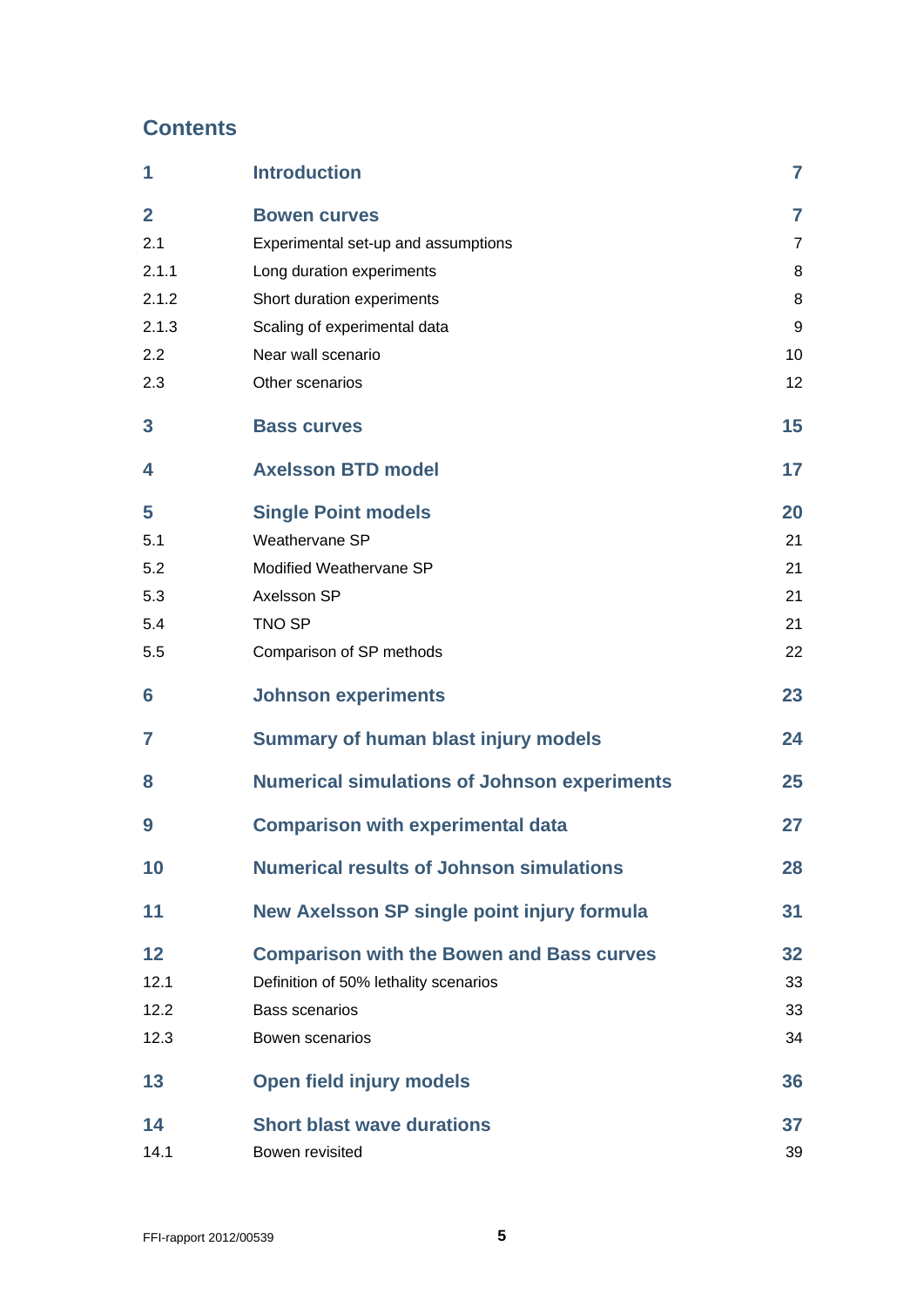| 15 | <b>Summary</b>                    | 41 |
|----|-----------------------------------|----|
|    | <b>References</b>                 | 43 |
|    | <b>Appendix A Material models</b> | 47 |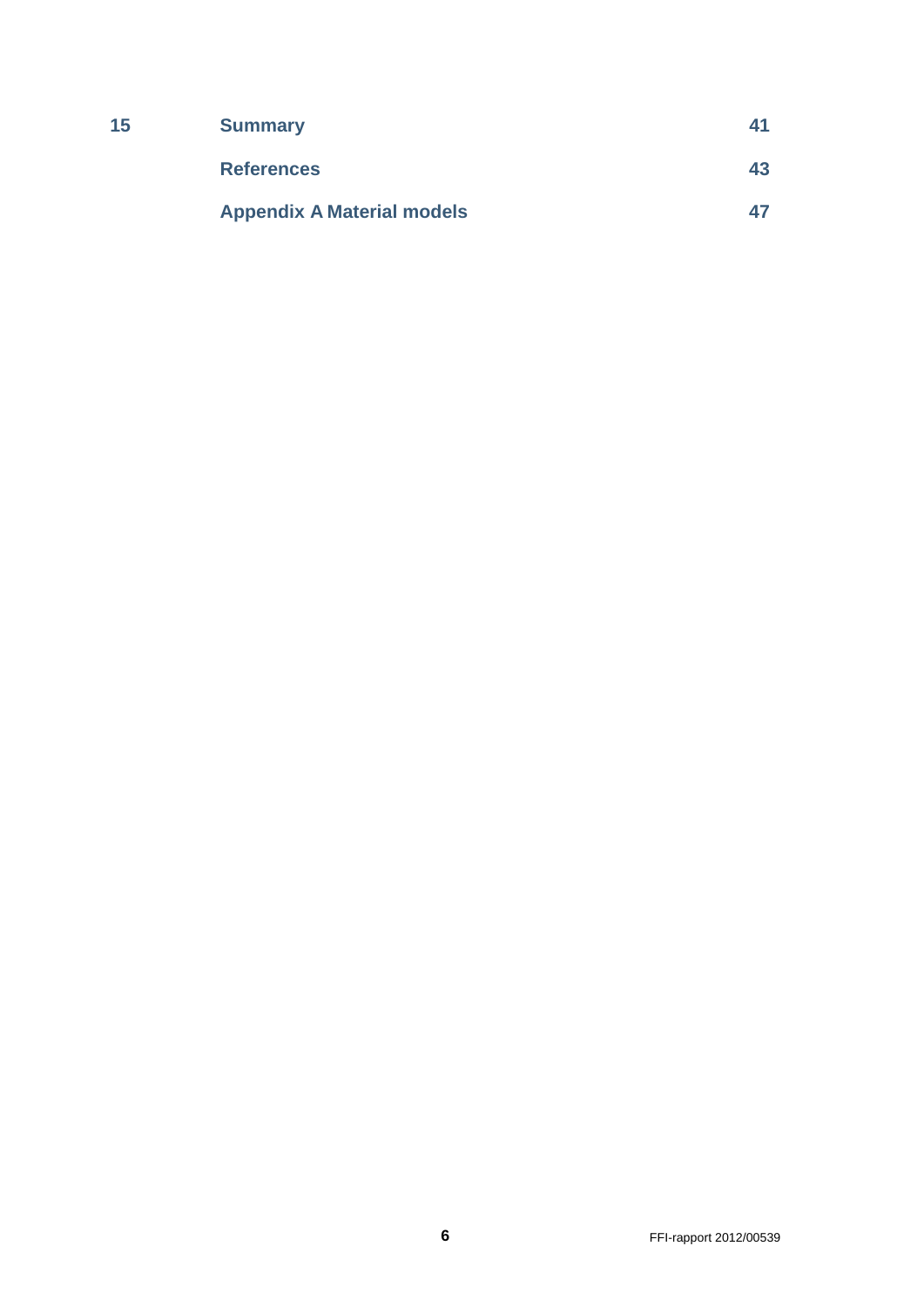## **1 Introduction**

Explosions can cause human injury in a number of ways, in particular through blast wave interaction and fragment impact. In this report we will focus only on injuries due to blast waves. Fragment impact has earlier been studied at FFI in (1-3).

The actual blast wave injury depends on many parameters like the size and composition of the bomb, the location of the human relative to the bomb, the geometry of the surrounding area etc. Further, the exact injury mechanisms in humans are not completely understood.

In cooperation with TNO the problem of calculating injury from a given blast wave has therefore been studied intensively at FFI, resulting in the publication of three joint (FFI and TNO) papers at international conferences (4-6). This report reviews previous work that has been performed on blast injury, summarises the results obtained by FFI and TNO as well as expanding slightly on some topics. In (7) there is a summary of the work from a TNO perspective.

## **2 Bowen curves**

It has been known for several hundred years that blast waves could cause injuries to humans. However, the degree of injury was not examined systematically on a large scale until after World War 2, when the development of nuclear weapons meant that blast waves could propagate over very long distances. In the 1960s many animal experiments were performed at the Lovelace Foundation to examine the lethality from exposure to blast waves. In a report by Bowen et. al. (8) these were summarised and related to human injury, leading to the widely known and used "Bowen curves". Due to the importance of the Bowen curves in the field of human injury from blast waves, we will devote some time to examining them in detail. At FFI the work of Bowen has earlier been studied (9) with regards to implementation in the risk analysis tool AMRISK.

#### **2.1 Experimental set-up and assumptions**

The Bowen curves deal with human injuries from blast waves that have not scattered or reflected due to the surrounding geometry. We will call these "ideal blast waves" and they are characterised by the pressure amplitude *P* and the duration *T* of the positive phase. A Bowen curve is a relationship between *P* and *T* that gives the same lethality, i.e. probability of death. In principle, there is a separate injury curve for each lethality, but typically 1%, 50% and 99% are of most interest.

The Bowen curves are totally empirical in nature, being the results of many experiments where different species of animals were exposed to a blast wave. After exposure it was noted whether the animal survived or died within 24 hours. By exposing several animals to the same loading, a ratio of how many animals died within 24 hours could be found. In total 2097 experiments on 13 different animal species were performed, making it possible to obtain estimates for the probability of death from a given blast wave.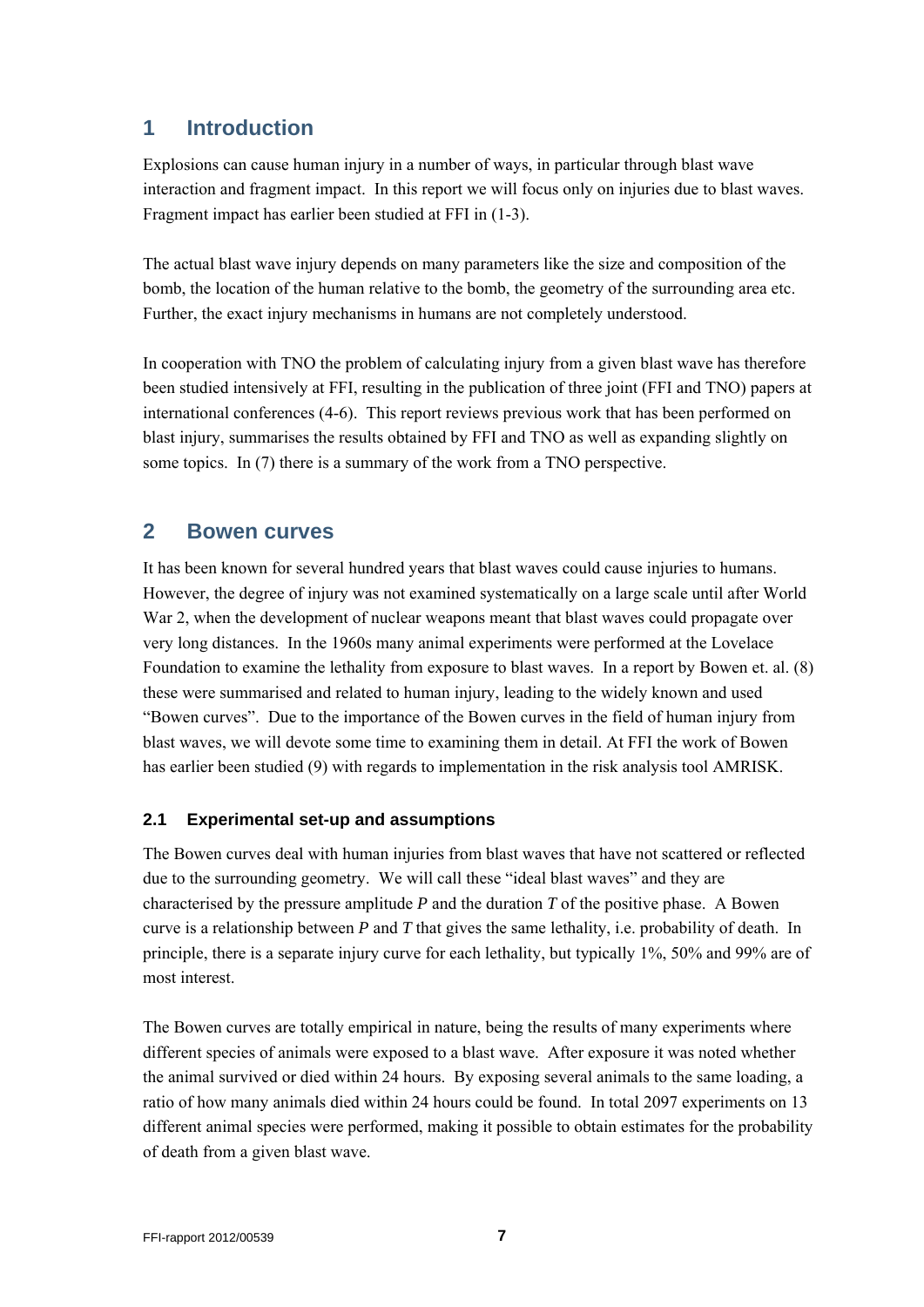The experiments spanned a a wide range of durations. Generally the data was obtained in different ways for short and long duration.

#### 2.1.1 Long duration experiments

Bowen relied on shock tube experiments for exposing the animals to long duration shock pulses (14-400 ms). In these experiments, the animals were placed against the end plate which closed the tube. The set-ups for two different shock tube configurations are shown in Figure 2.1.

Monkeys and larger species were held in harness and straps while smaller species were placed in specially designed metal cages that were 90% open. The blast wave parameters *P* and *T* were measured with transducers near the end plate.



*Figure 2.1 Shock tube configurations and corresponding pressure history (Figure reproduced from (10)).* 

#### 2.1.2 Short duration experiments

Short duration blast waves were obtained using various explosive charges:

- RDX (14.2 g)
- Comp B  $(114 g)$
- Pentolite  $(454 g)$
- TNT (454 g, 3.63 kg and 29.06 kg)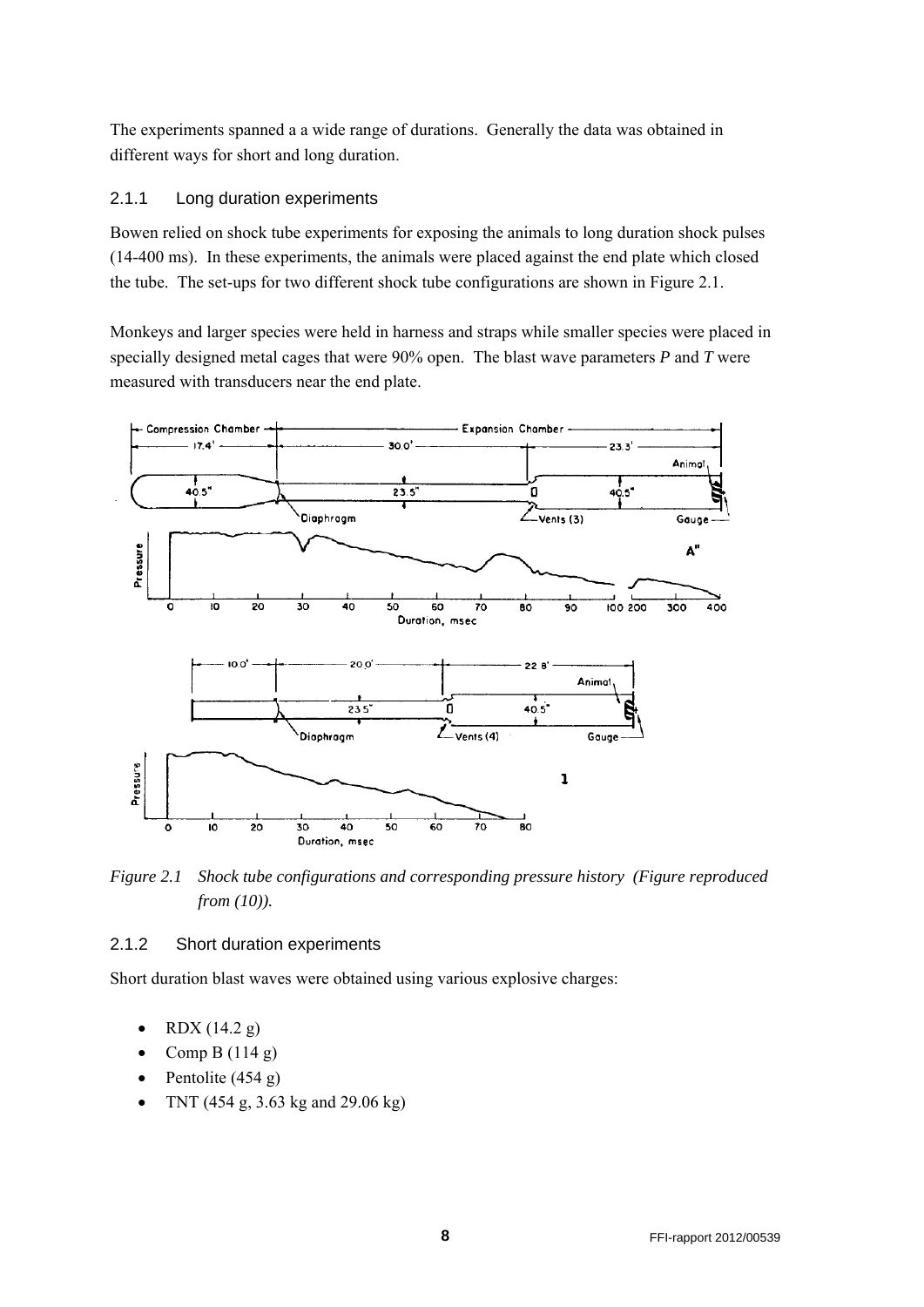In these experiments, most animals were positioned (in prone position) on a concrete pad with the charge placed overhead (See Figure 2.2). The only exception was for 9 sheep that were suspended upright with the charge placed at the level of the chest in front or behind them.

In some of the earlier experiments the sensitive element of the pressure transducer was located 1.9 cm above the reflecting concrete surface. Bowen used a correction method (12) to convert the measured maximum pressure to the actual pressure *P* at the surface. Particularly for the small charges, the correction was quite significant.

Further, the positive duration *T* was difficult to obtain from the measured pressure-time records. Instead of measurements, Bowen therefore used an empirical relationship developed by Goodman (13) in 1960 to estimate the positive duration of the blast wave. However, since the Goodman relationship had been derived for Pentolite, and Bowen mostly used TNT, Bowen had to assume that Pentolite released 10% more energy than TNT and the other explosives to apply this formula.



*Figure 2.2 Experimental set-up for the explosive experiments. (Reproduced from (11)).* 

#### 2.1.3 Scaling of experimental data

The experiments were performed for animals of different sizes. Bowen performed the following scaling of the duration *t+* for each experiment, both for body mass *m* and atmospheric pressure, to make it applicable to humans:

$$
T = t_{+} \left(\frac{70kg}{m}\right)^{1/3} \left(\frac{p_0}{101.225kPa}\right)^{1/2}
$$
 (2.1)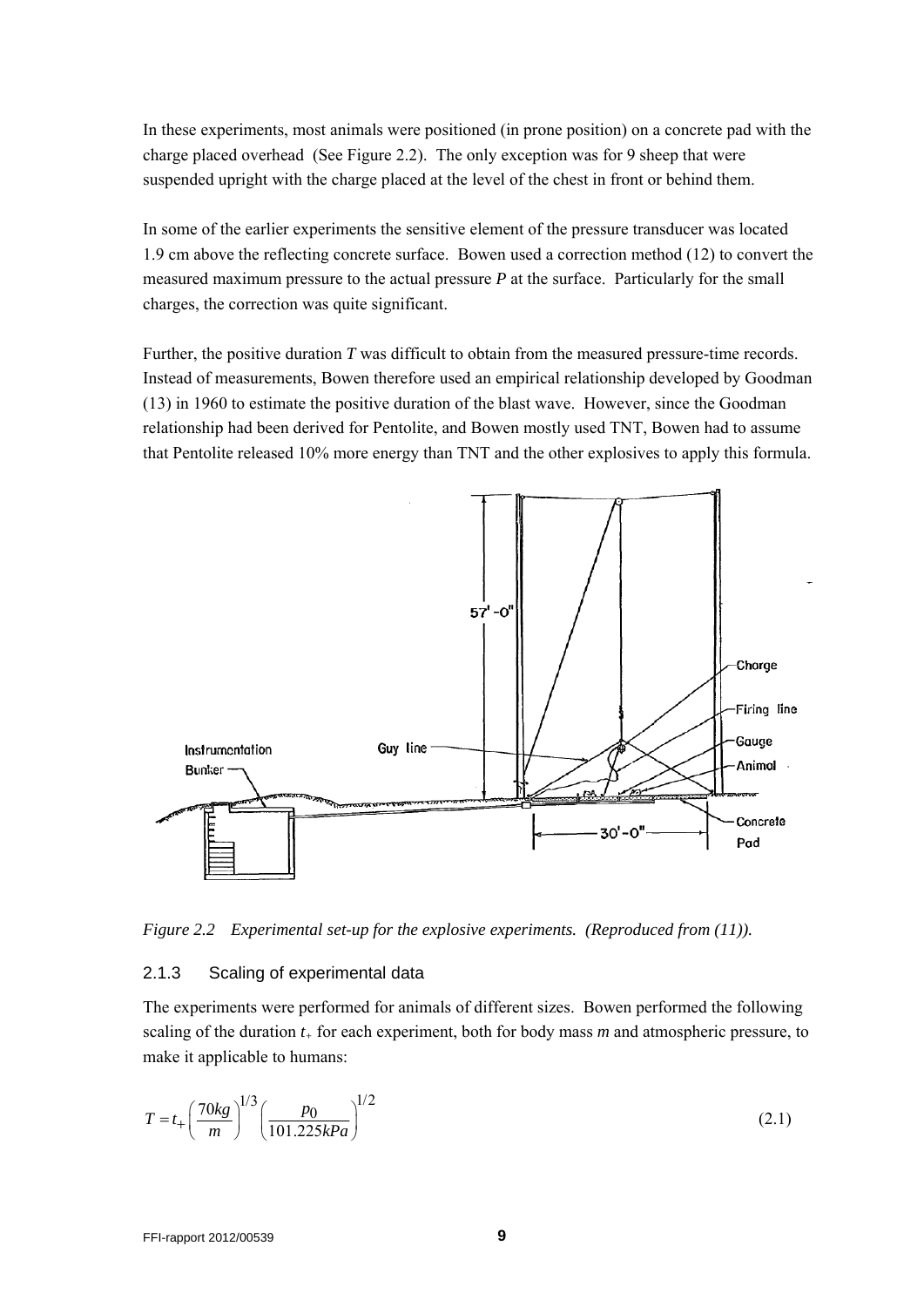This was justified by appealing to dimensional analysis on a single degree of freedom model of the animal thorax (14).

Also the measured reflected pressure  $p_r$  was scaled for atmospheric pressure:

$$
P = p_r \left(\frac{101.225kPa}{p_0}\right) \tag{2.2}
$$

Bowen justified this scaling from shock tube experiments (15,16) performed on animals at different atmospheric pressures.

#### **2.2 Near wall scenario**

Having gathered all the experimental data, Bowen assumed that the lethality curves could be expressed on the following form:

$$
P = P^*(1 + aT^{-b})
$$
 (2.3)

and proceeded to do a statistical analysis to determine the parameters  $a$ ,  $b$  and  $P^*$ . Points  $(P,T)$ on this curve correspond to a given lethality (probability of death). It is extremely important to note that in this relationship *P* is the maximum reflected pressure at the surface and not the incident pressure.

There are different parameters *P\** for each lethality, but *a* and *b* remain the same. In the case of 50% lethality, Bowen found  $P^* = 423 kPa$ ,  $a = 6.76$  and  $b = 1.064$ . The transformation to other lethalities rests on the assumption of a normal distribution.

Bowen also calculated an injury threshold curve by assuming it to be given by 1/5 of the (reflected) pressure for the 50% lethality curve.

In Figure 2.3 we have plotted some Bowen curves for different lethalities. Note that they show the maximum reflected pressure amplitude for a standing person exposed against a wall.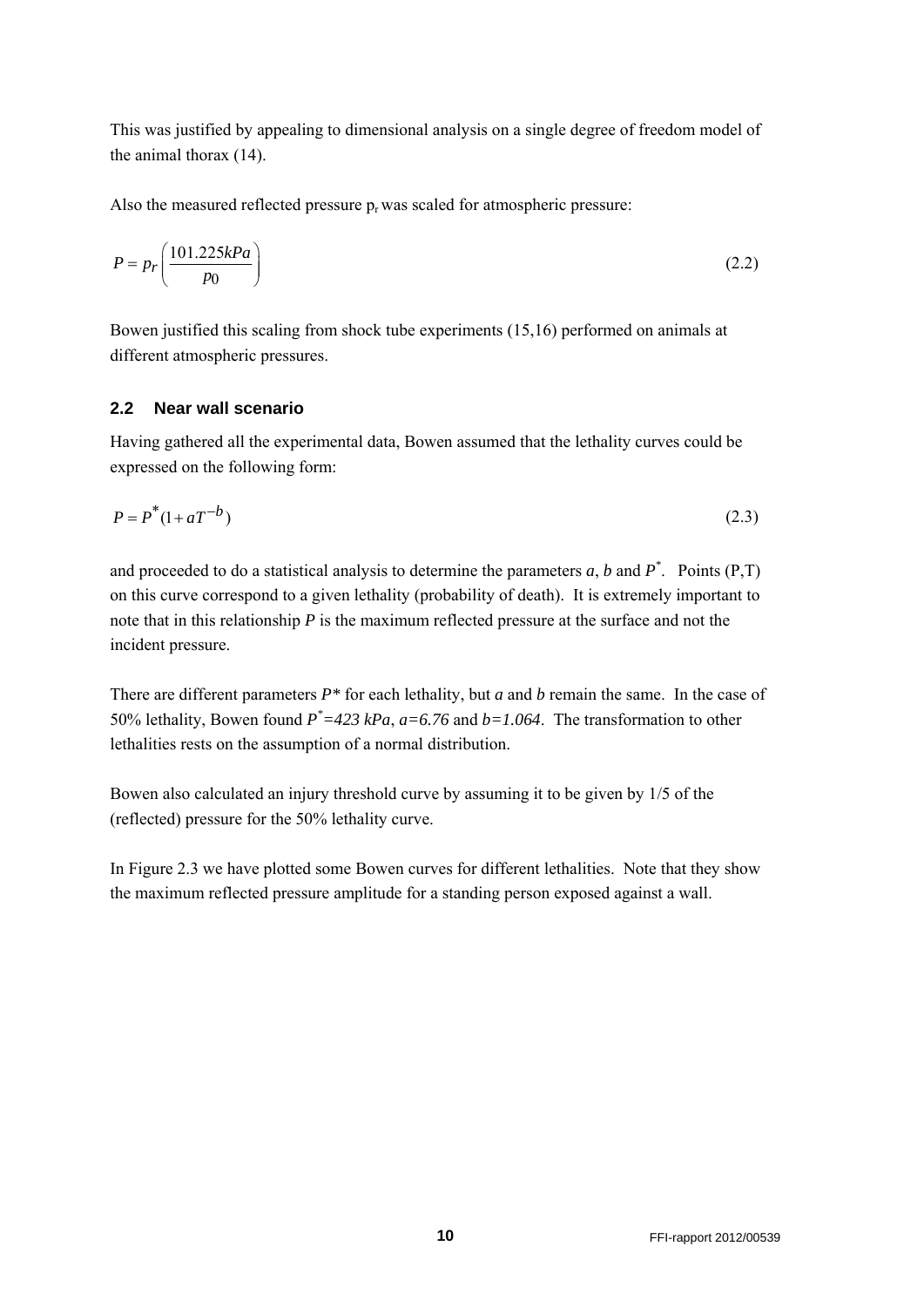

*Figure 2.3 Bowen curves for various lethalities with reflected pressure as input parameter.* 

It is not particularly convenient to have the curves as function of the reflected pressure *pr*. It would be more natural to have them as a function of the amplitude  $p_s$  of the incident wave. Fortunately, there is a very simple analytical relationship between the incident pressure  $p_s$  and the reflected pressure amplitude  $p_s$  for a plane wave that is reflected against an infinitely strong wall.

$$
p_r = \frac{8p_s^2 + 14p_s p_0}{p_s + 7p_o} \tag{2.4}
$$

It is trivial to solve this for  $p_s$ :

$$
p_s = \frac{p_r - 14p_0 + \sqrt{196p_0^2 + 196p_r p_0 + p_r^2}}{16}
$$
 (2.5)

Applying Equation (2.5) to all points on the curves in Figure 2.3, we can express the Bowen curves as a function of the amplitude of the incident wave *ps*. This is done in Figure 2.4. The transformation may not seem very exciting since the curves look identical, except for the scale on the axes, but the new curves are in a much more convenient form for practical use.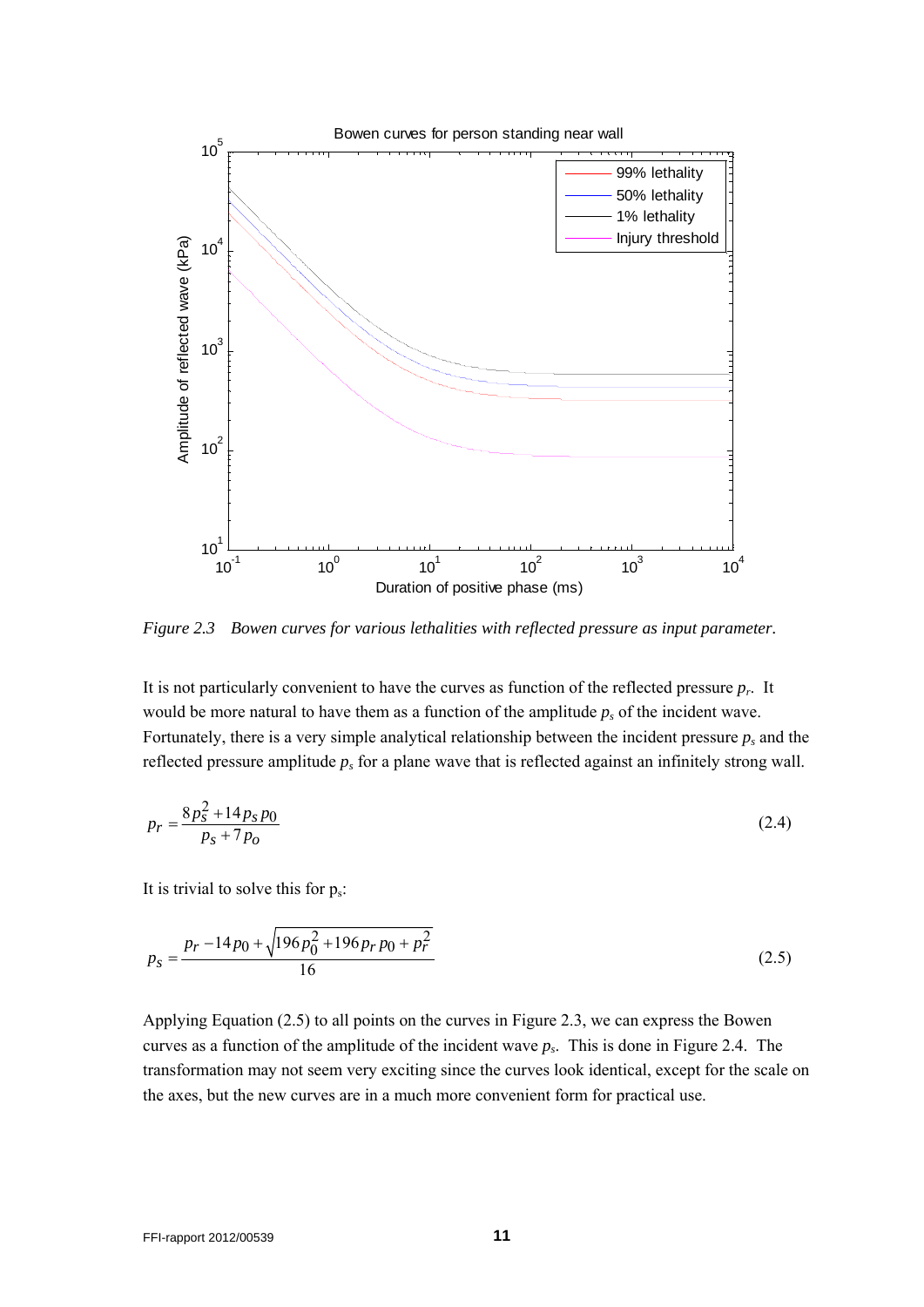

*Figure 2.4 Bowen curves for various lethalities with incident pressure as input parameter.* 

#### **2.3 Other scenarios**

The original lethality curves of Bowen are strictly only applicable to situations where the subject is standing against a wall. However, by making a few assumptions, Bowen was able to create curves for two other scenarios as well:

• Human standing in an open field

2

Prone person (with body parallell to blast wave propagation axis).

To achieve this, Bowen invented the concept of "pressure dose". He then postulated that the same curves could be used for these scenarios, but with a different "pressure dose" as input (the duration is assumed to remain the same in all cases).

- For a person near a wall, the pressure dose is the reflected pressure (as before).
- For a person in an open field, the pressure dose is the incident pressure  $p_s$  + the dynamic pressure  $q = \frac{1}{2}\rho v^2 = \frac{5p_s^2}{2}$ 5 1 *s*  $v^2 = \frac{5p}{2}$  $q = \frac{1}{2}\rho v^2 = \frac{3p_s}{2p_s + 14p_0}$ .
- $\boldsymbol{0}$ • For a prone person, the pressure is just the incident pressure  $p_s$ .

 $2 p_s + 14$ 

*s*

This is illustrated in Figure 2.4 for the open field case. Thus, to calculate the lethality for a person in an open field situation exposed to an incident blast wave with amplitude  $p_s$ , one has to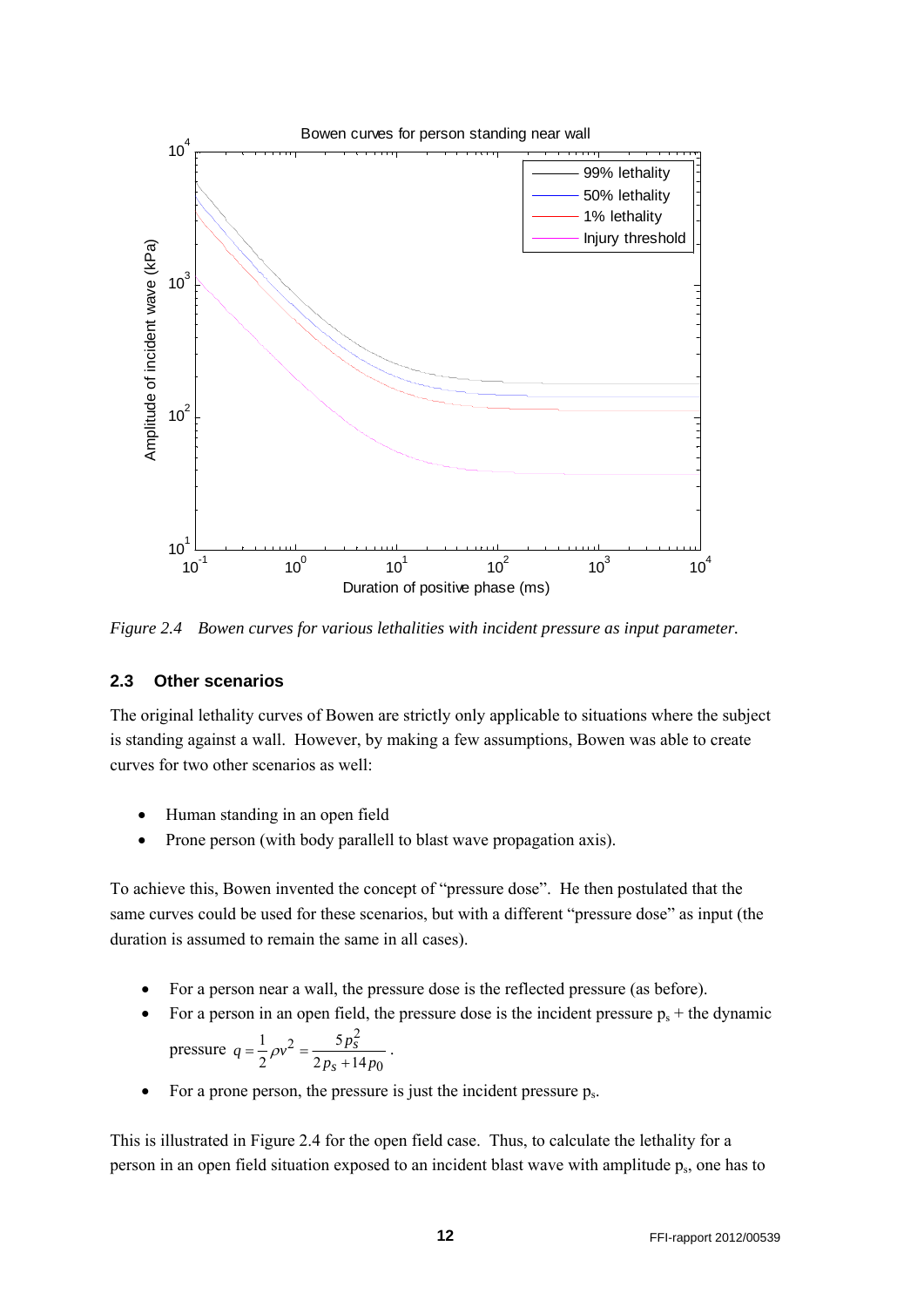find an imaginary blast wave  $p_{s0}$  that when reflected against a wall will give an amplitude  $p_{r0}=p_s+q$ . According to Bowen the lethality for these two scenarios will then be identical.



According to Bowen these situations give the same lethality as long as the reflected pressure  $p_{r0}$  caused by the blast wave with incident amplitude  $p_{s0}$  is equal to  $p_s$ +q.

*Figure 2.4 Bowens "pressure dose" method for translating the lethality curves for a person near a wall to a person in an open field.* 

Instead of thinking of "pressure doses" it is simpler to think in terms of the incident pressure and generate new lethality curves for each of the two situations. This is shown in Figure 2.5. With curves like these, there is no need to worry about pressure doses ever again.

It is very important to note that the extensions to these geometric situations almost only rests on assumptions. Bowen and co-workers performed very few experiments in neither prone nor open field position. In fact, for the experiments which Bowen used to generate his curves, there were zero experiments in prone position and only 9 experiments with sheep out of a total 2097 (though only 351 on large animals) were in an open field.

Bowen was aware that the extension of his curves to open field and prone position was speculative and noted in (8) that it may be an oversimplification and that the supporting data was "meagre". However, to support his hypothesis, he pointed to results from some experiments with guinea pigs. Details from these experiments were never published (the reference is always given as "unpublished data by Richmond"), so it is impossible for us to investigate them any further. But, the figure, which is reproduced in Figure 2.6, apparently shows the 50% lethality for guinea pigs in different geometric configurations. Assuming that the experimental data is okay, the figure seems to show that different incident pressures lead to the same lethality for different configurations. Further, by applying Bowen's pressure dose concept, roughly the same pressure dose is seen to give the same lethality for the guinea pigs.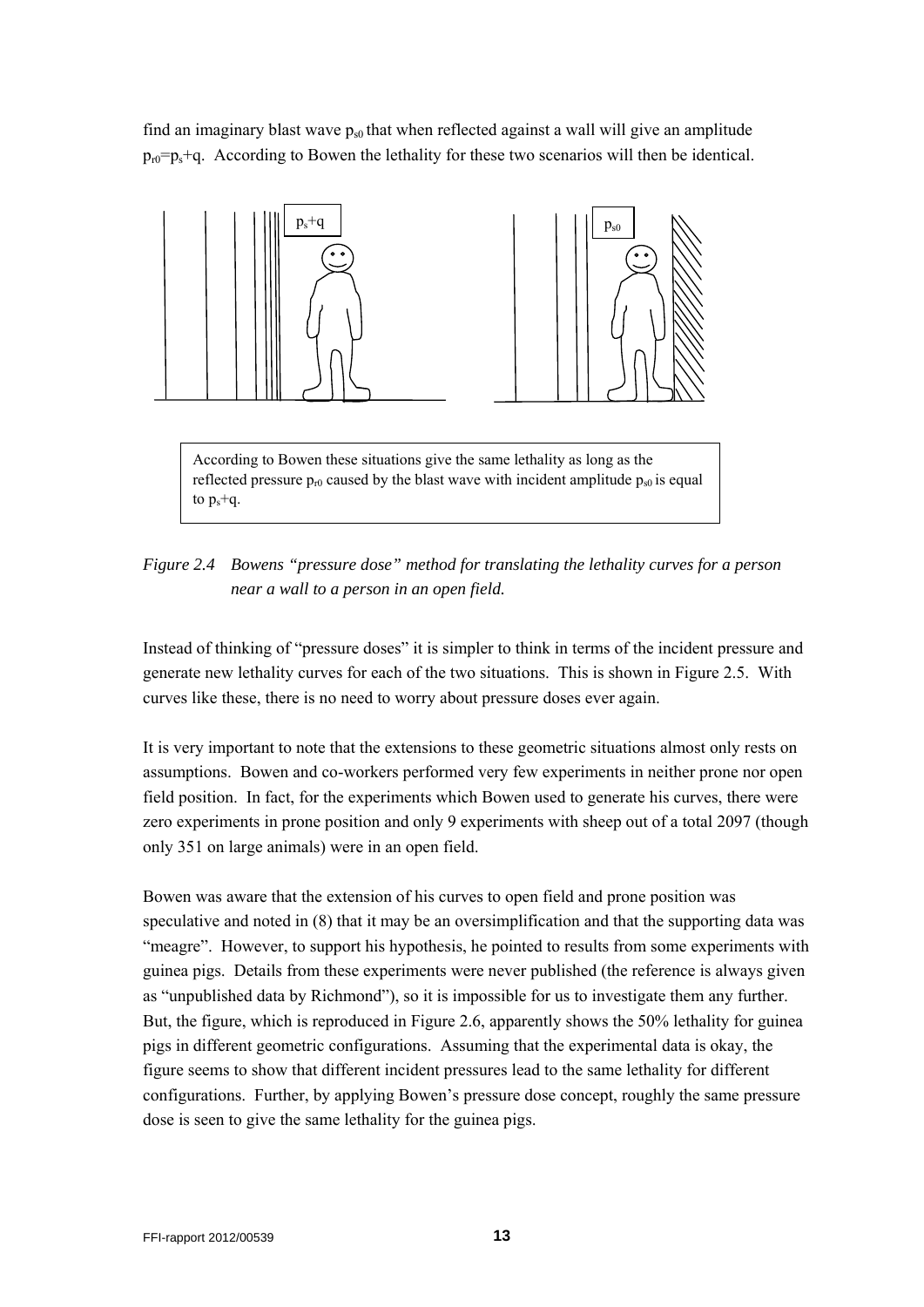

*Figure 2.5 Bowen 50% lethality curves for different geometrical situations* 



*Figure 2.6 Experiments on guinea pigs exposed in shock tube indicating that the pressure dose concept of Bowen is valid. (Reproduced from (9)).*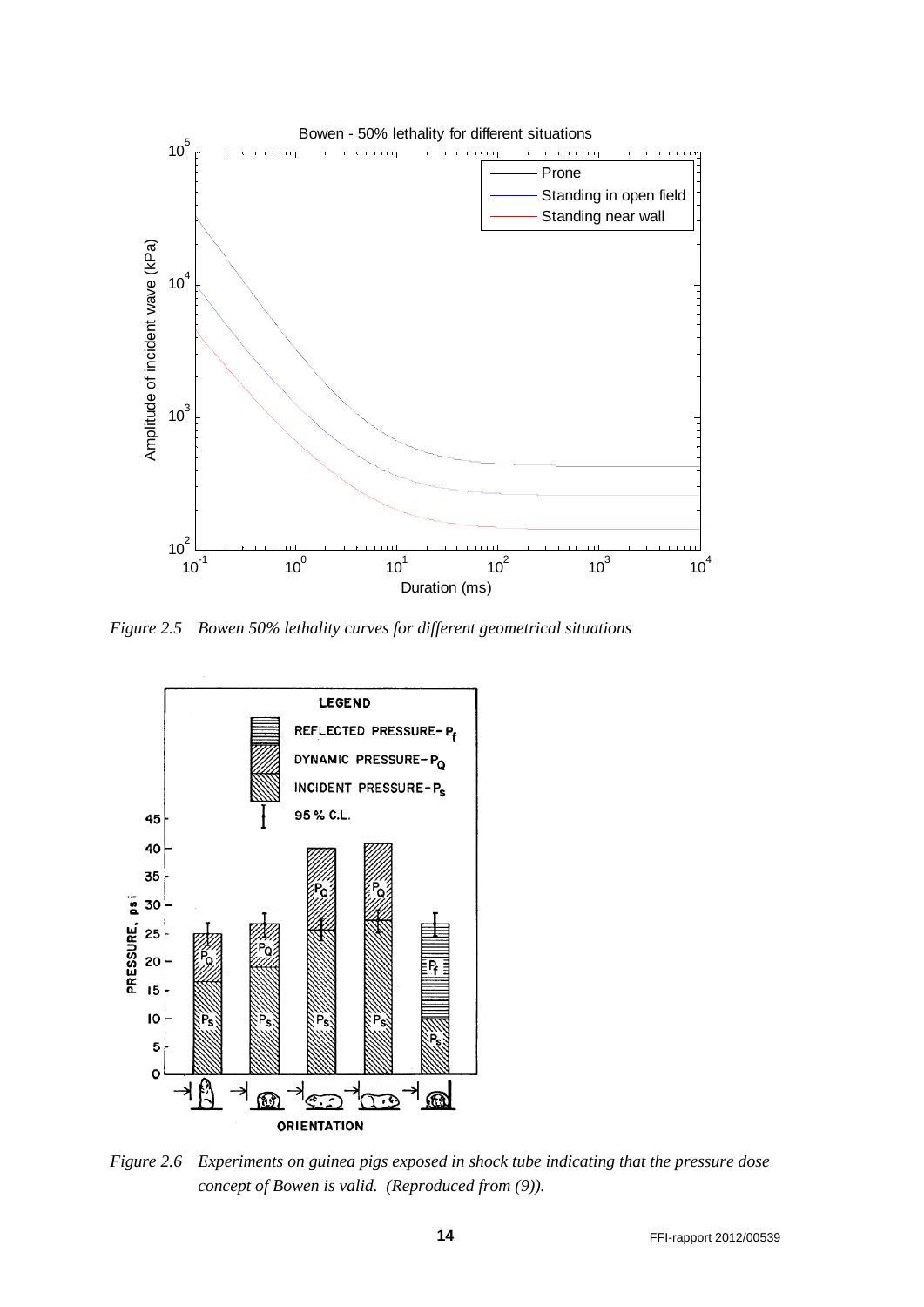#### **3 Bass curves**

The Bowen curves were developed in the late 1960s and have been widely applied to estimate human lethality, despite never being published in peer-reviewed literature. However, recently Bass and coworkers have gathered more data in order to update and improve the Bowen curves. In total, data from more than 2550 large animal experiments (including the 351 large animals from Bowen) were used in the new calculation. According to Bass, the data came from both open field and near wall experiments.

The new curves were published in two separate articles (17,18), dealing with two different regimes: short duration waves (less than 30 ms) and long duration waves (more than 10 ms). Notice that, according to this definition, there is a great deal of overlap between the two regimes.

For short durations, and with incident pressure as input parameter, the 50% lethality takes the same form as assumed by Bowen, but with different parameters: *P\*=89.5* kPa, *a=6.7* and *b=0.83*. For long durations a linear relationship was used: *P=147* kPa*-0.0072T*.

The Bass curves were also extended to the open field and prone situation, but in a different way than the Bowen-curves. For a prone situation, the extension was similar with Bass assuming (as Bowen) that the pressure dose was the incident pressure  $p_s$ . Bass pointed out that there was still no data available for testing this hypothesis.

However, for an open field situation, Bass and Bowen diverged considerably in their approach. Instead of using the incident pressure  $p_s$  plus dynamic pressure  $q_s$ . Bass used the reflected pressure  $p_r$  from an imaginary wall (behind the subject) as the pressure dose. Consequently, for lethality, there is no difference between standing in an open field and standing near a wall. This is illustrated in Figure 3.1.



According to Bass these situations give the same lethality.

*Figure 3.1 Bass claims that the "pressure dose" is the same whether a person is in an open field or near a wall.*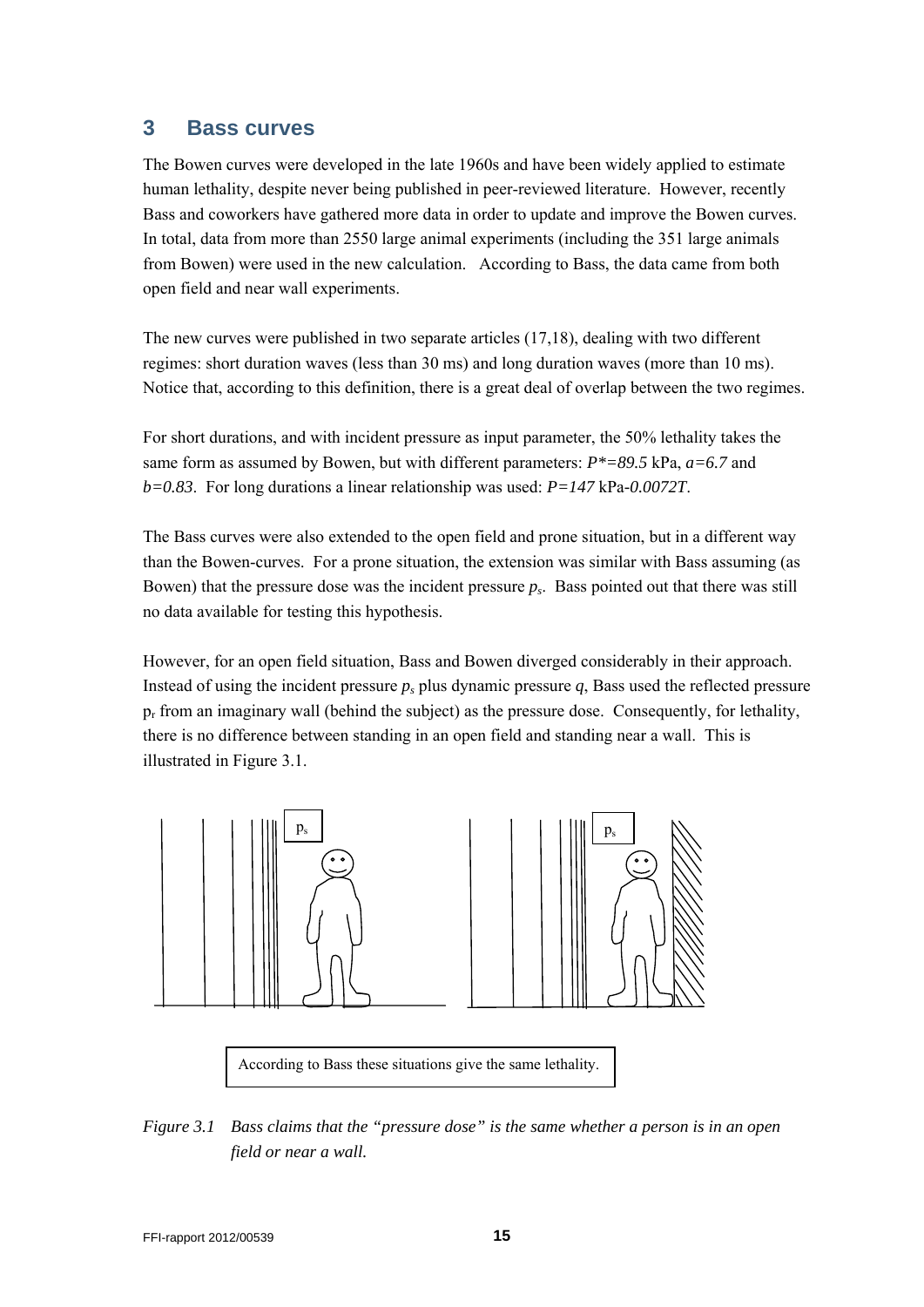The reason for the Bass assumption was their inability to find any experimental evidence for a statistically different tolerance for animals in an open field and near a reflecting wall. For waves less than 4 ms, Bass also had a physical argument. "*At such short durations, explosives necessary to obtain 50% lethal pressures require high overpressures at close range. So, substantial portions of a potential reflecting surface will be occulted by the presence of an attenuating body in the blast field, limiting the effect of the reflecting surface*."

Bass also used some of the experimental data to determine the injury threshold (instead of assuming that you divide the pressure by 5, like Bowen).

To avoid having to think about pressure doses, one Bass curve can be calculated for each geometrical situation, just as for Bowen. In this case, the calculation is simpler than for Bowen since, according to Bass, the situation with near wall and standing in an open field are exactly the same.

The Bowen/Bass curves are plotted together in Figure 3.2 for different orientations. We note that for the prone situation they are more or less identical, except for diverging slightly in the 5-50 ms region (actually a huge region). Also the near wall scenarios are almost the same except for the same region.



*Figure 3.2 Bowen 50% lethality curves compared with Bass curves for various orientations*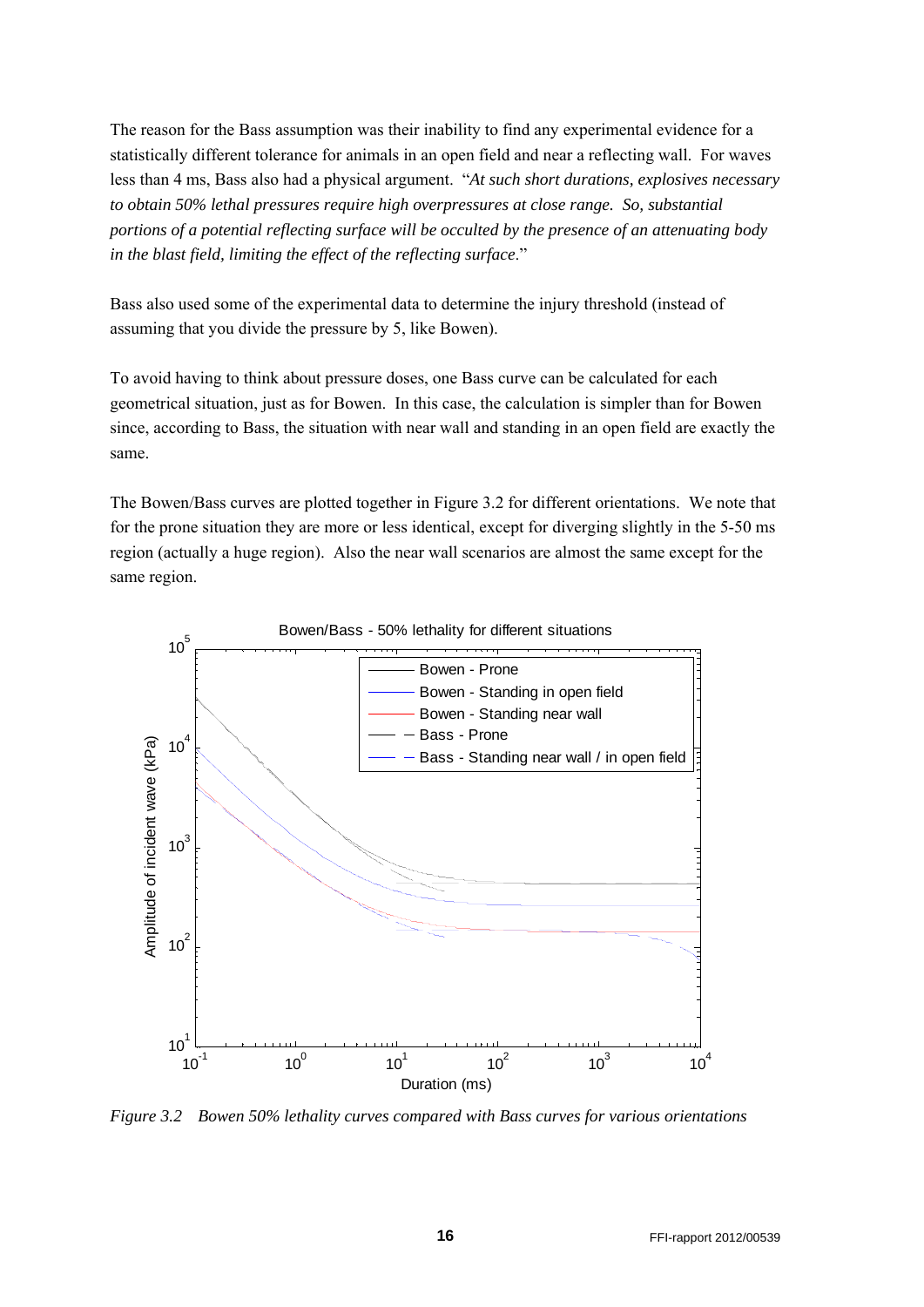The big difference lies in the open field situation, which the Bass formula considers to be much more dangerous than Bowen (in fact, just as dangerous as being near a wall). Finally, the Bass curve has an odd behaviour for very long durations, but this is not too important in practise. Thus, the new experimental data included by Bass has not made all that much difference for the lethality prediction, but the different assumption on converting to an open field situation has.

## **4 Axelsson BTD model**

The Bowen/Bass formulas have several limitations. First, they assume a free field blast wave and are therefore not applicable to complex blast waves that develop in a situation where the initial wave reflects against one or several walls/obstructions. Secondly, they only consider lethality (probability of death) and not the degree of injury.

The Axelsson BTD model (19) was developed to overcome the limitations mentioned. It is a single degree of freedom (SDOF) system meant to describe the chest wall response of a human exposed to a given blast wave (Figure 4.1). The model requires pressure input data from four transducers located at 90 degrees interval around a 305 mm diameter Blast Test Device (BTD) (Figure 4.2), exposed to the relevant blast wave. (Stuhmiller (20) has developed a similar mathematical model<sup>1</sup>, but since the actual model is not public, it will not be studied further here).



| <b>Name</b>            | <b>Explanation</b>                   |  |  |
|------------------------|--------------------------------------|--|--|
| A                      | Effective area                       |  |  |
| M                      | Effective mass                       |  |  |
| $V_0$                  | Lung gas volume at $x=0$             |  |  |
| J                      | Damping factor                       |  |  |
| K                      | Spring constant                      |  |  |
| $p_0$                  | Ambient pressure                     |  |  |
| $p_i(t)$               | External (blast) loading pressure    |  |  |
| $p_{i,\text{lung}}(t)$ | Lung pressure                        |  |  |
| g                      | Polytropic exponent for gas in lungs |  |  |
| X                      | Chest wall displacement              |  |  |

*Figure 4.1 Mathematical model of the thorax according to Axelsson (19)* 

l

 $<sup>1</sup>$  Actually, the Stuhmiller model was initially published in open literature (20), but the original article</sup> contains at least two errors in the differential equation for the model, making it impossible to apply. In private correspondence, Stuhmiller says these errors have been corrected in later versions of the model and that the model itself has "evolved significantly" since then, though the correct differential equation remains secret for the time being.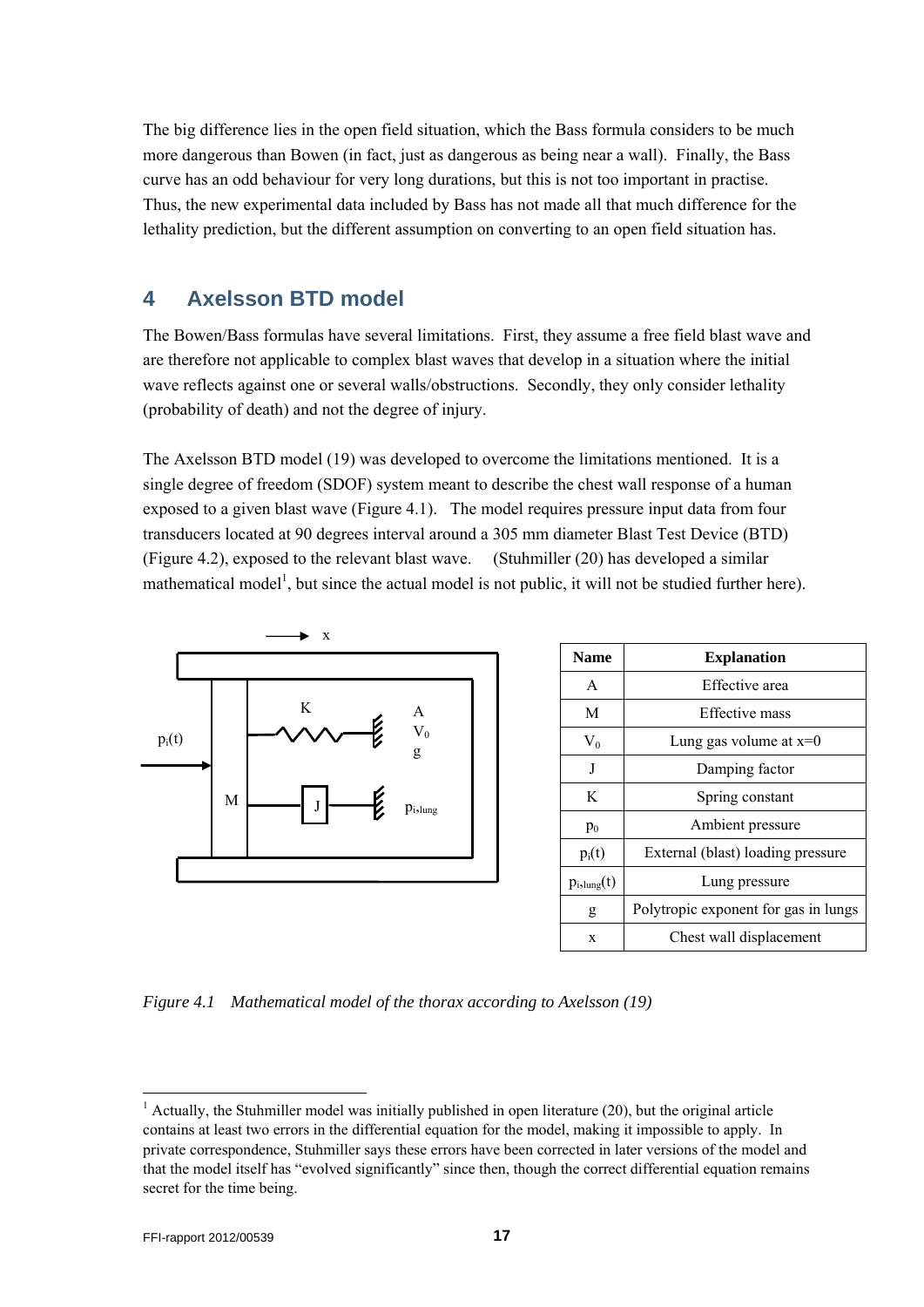

*Figure 4.2 Blast Test Device (19)* 

The mathematical formulas for the Axelsson BTD model are expressed by four independent differential equations:

$$
M \cdot \frac{d^2 x_i}{dt^2} + J \cdot \frac{dx_i}{dt} + K \cdot x_i = A \cdot [p_i(t) - p_{i, lung}(t)] \qquad i = 1, 2, 3, 4
$$
  

$$
p_{i, lung}(t) = p_0 \left(\frac{V_0}{V_0 - A \cdot x_i}\right)^g
$$
 (4.1)

The values of the model parameters are given in Table 4.1. However, it is not stated anywhere in Axelssons original article how he arrived at these parameter values, so their derivation is a mystery for the time being.

| <b>Parameter</b> | <b>Units</b>   | 70 kg body | <b>Scaling Factor</b> |
|------------------|----------------|------------|-----------------------|
| М                | kg             | 2.03       | (M/70)                |
|                  | Ns/m           | 696        | $(M/70)^{2/3}$        |
| K                | N/m            | 989        | $(M/70)^{1/3}$        |
| A                | m <sup>2</sup> | 0.082      | $(M/70)^{2/3}$        |
|                  | m <sup>3</sup> | 0.00182    | (M/70)                |
|                  |                | 1.2        |                       |

*Table 4.1 Model parameters for the Axelsson BTD model* 

Input to the model are the four *pi(t)* pressure histories measured on the BTD. With this input, the differential equations can be solved for chest wall positions  $x_i(t)$ , chest wall velocities

 $\sum_{i}(t) = \frac{ax_{i}}{b}(t)$  $v_i(t) = \frac{dx_i}{dt}(t)$  and lung pressure  $p_{i, lung}(t)$ . We see that there are no restrictions on the input

pressure histories *pi(t),* so the Axelsson BTD model is not limited only to free field blast waves.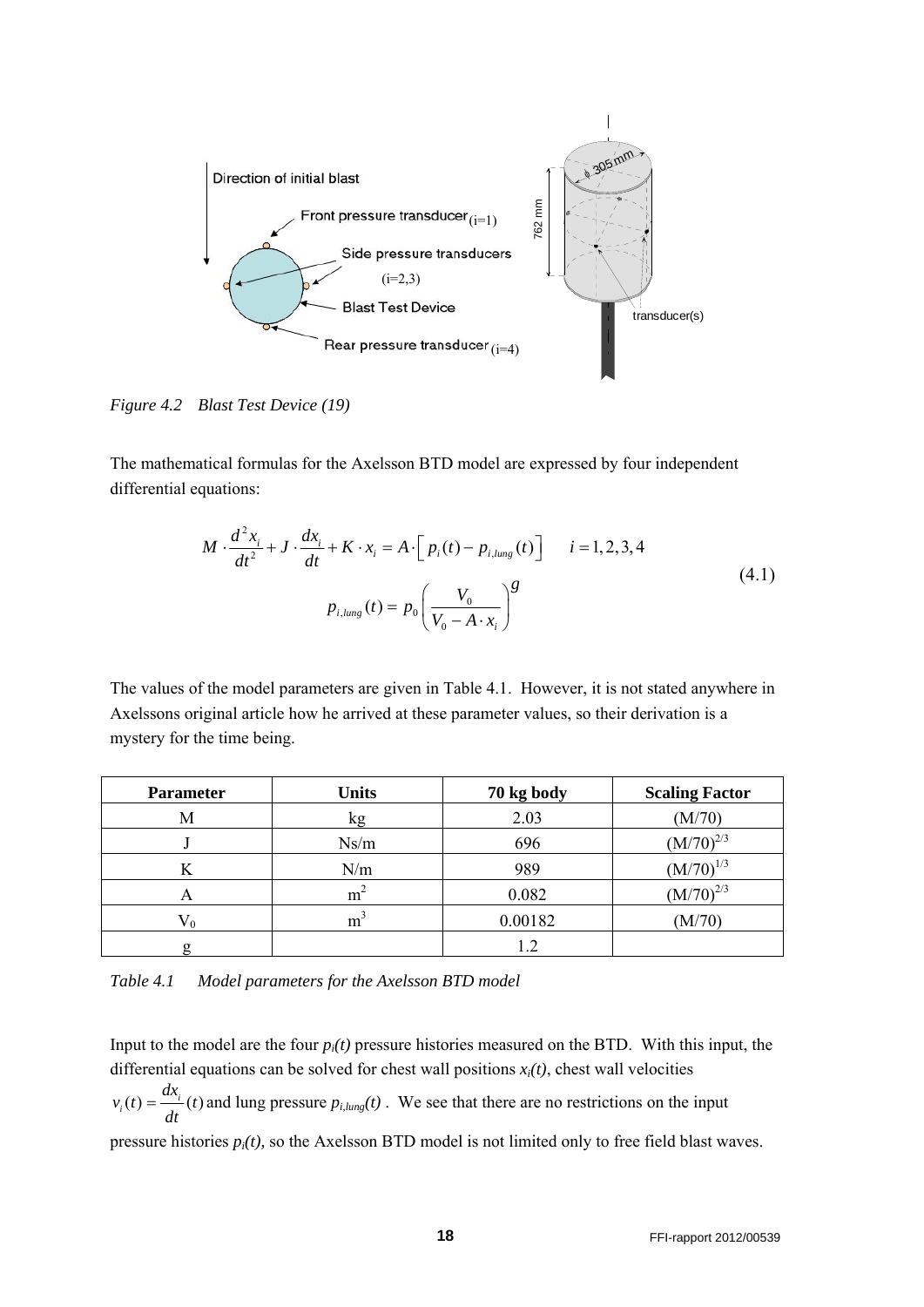To relate the chest wall motion to actual human injury, Axelsson started by examining the Bowen data. In the cases where the body was parallell to the direction of propagation of the blast wave, the blast load on the body should be almost equal to the incident blast wave, and the same for all four gauge points. Axelsson estimated the pressure histories  $p_i(t)$  for many different blast waves on the same Bowen curves and solved Equation (4.1) with this as input. He noticed that the maximum inward chest wall velocity was reasonably constant for different combinations of *P* and *T* on the same Bowen curve. Since all these *P* and *T* combinations should give the same injury probability, this led Axelsson to assume that the maximum inward velocity was a good indicator of injury.

For the more general case, where the body is not parallell to direction of the incoming blast wave (and the various  $p_i(t)$  therefore are different), Axelsson proposed the following quantity, called the Chest Wall Velocity Predictor (*V*), as a measure of injury:

$$
V = \frac{1}{4} \sum_{i=1}^{4} \max(v_i(t))
$$
\n(4.2)

To calibrate his model to actual injury, Axelsson used experimental data from Johnson (21). These experiments were performed using small explosive charges  $(57g - 1361g)$  C4) with anesthetized sheep in closed containers and with BTDs, as prescribed by the Axelsson BTD model, to record the pressure histories.



*Figure 4.3 Correlation between measured ASII and Chest wall velocity (reproduced from (19)).*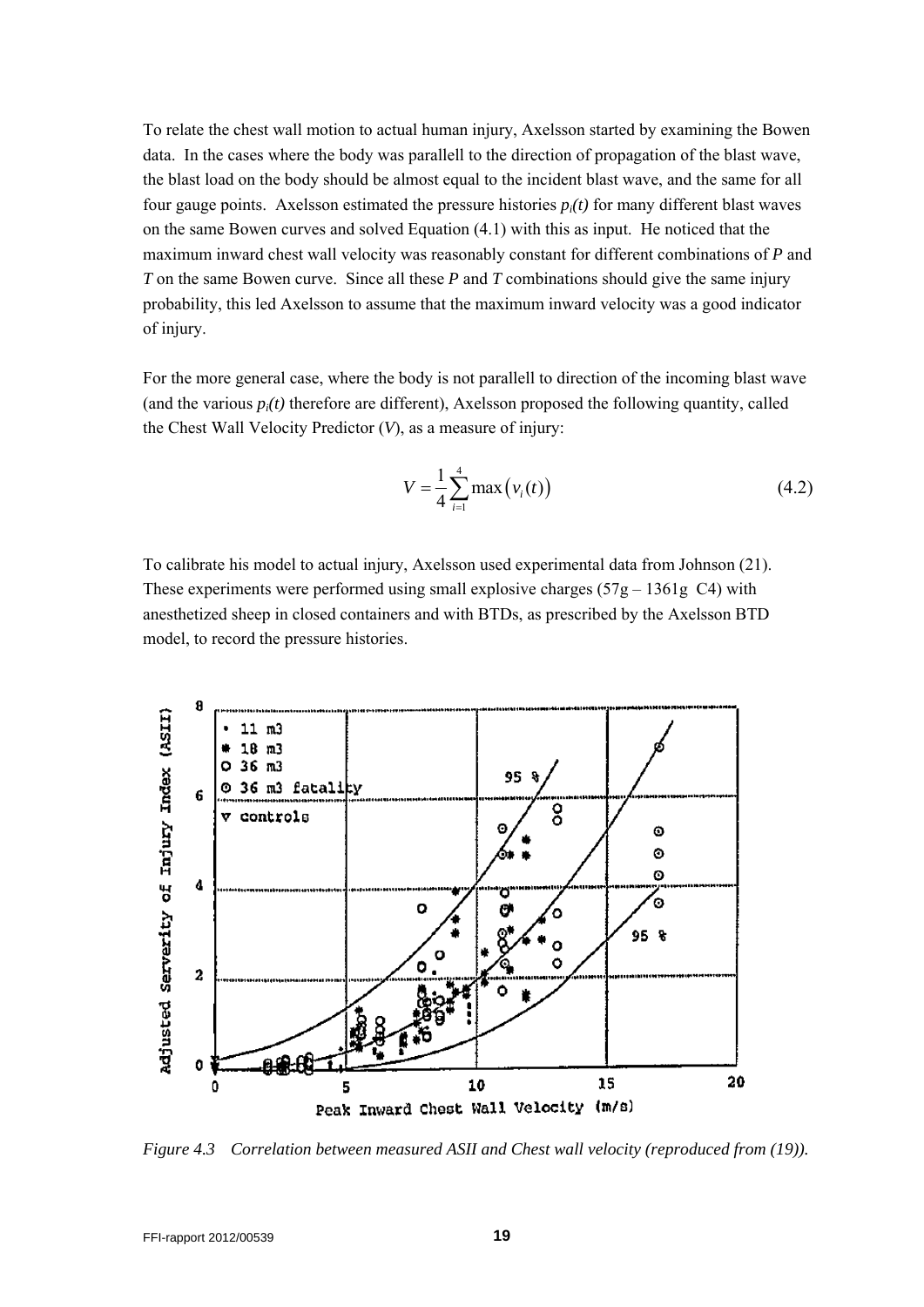After exposure, the injuries of the sheep were assessed and external lesions, fractures, burns, and trauma to the pharynx/larynx, trachea, lungs, heart and hollow abdominal organs were assigned numerical values depending on the severity of the injury. The individual values were then summed to obtain the Adujsted Severity of Injury Index (ASII) as a measure of the degree of injury. From measurements on BTDs in sheep position, Axelsson found pressure input to his differential equation and was able to calculate the Chest Wall Velocity Predictor *V*.

Evidently the experiments showed huge scattering, but by using ASII data from 177 of the 255 sheep, Axelsson applied curvefitting to derive Equation (4.3) for the correlation between ASII and V. On plotting the corresponding *V* and ASII points in the same diagram, Figure 4.3 was obtained.

$$
ASII = (0.124 + 0.117V)^{2.63}
$$
\n
$$
(4.3)
$$

| <b>Injury Level</b>   | <b>ASII</b> | $V$ (m/s)    |
|-----------------------|-------------|--------------|
| No injury             | $0.0 - 0.2$ | $0.0 - 3.6$  |
| Trace to slight       | $0.2 - 1.0$ | $3.6 - 7.5$  |
| Slight to moderate    | $0.3 - 1.9$ | $4.3 - 9.8$  |
| Moderate to extensive | $1.0 - 7.1$ | $7.5 - 16.9$ |
| $>50\%$ Lethality     | >3.6        | >12.8        |

The correlation between injury level, ASII and V are shown in Table 4.2. We see that the various regimes are overlapping due to the large uncertainties.

*Table 4.2 Correlation between injury level, ASII and V.* 

The Axelsson BTD model solves the problems mentioned with the Bowen/Bass approach, but unfortunately the price is added complexity. The BTD procedure complicates things considerably since each experiment or simulation can only predict injury at the BTD location. However, several single point (SP) models, needing only the side-on pressure as input, have been developed to simplify things.

## **5 Single Point models**

In this chapter, we will briefly outline some SP models for blast injury prediction. All these models are based on the Axelsson BTD model, but by making various assumptions they are able to give an injury estimate without the need for a BTD. For most SP models, only the side-on pressure history at the relevant location is required.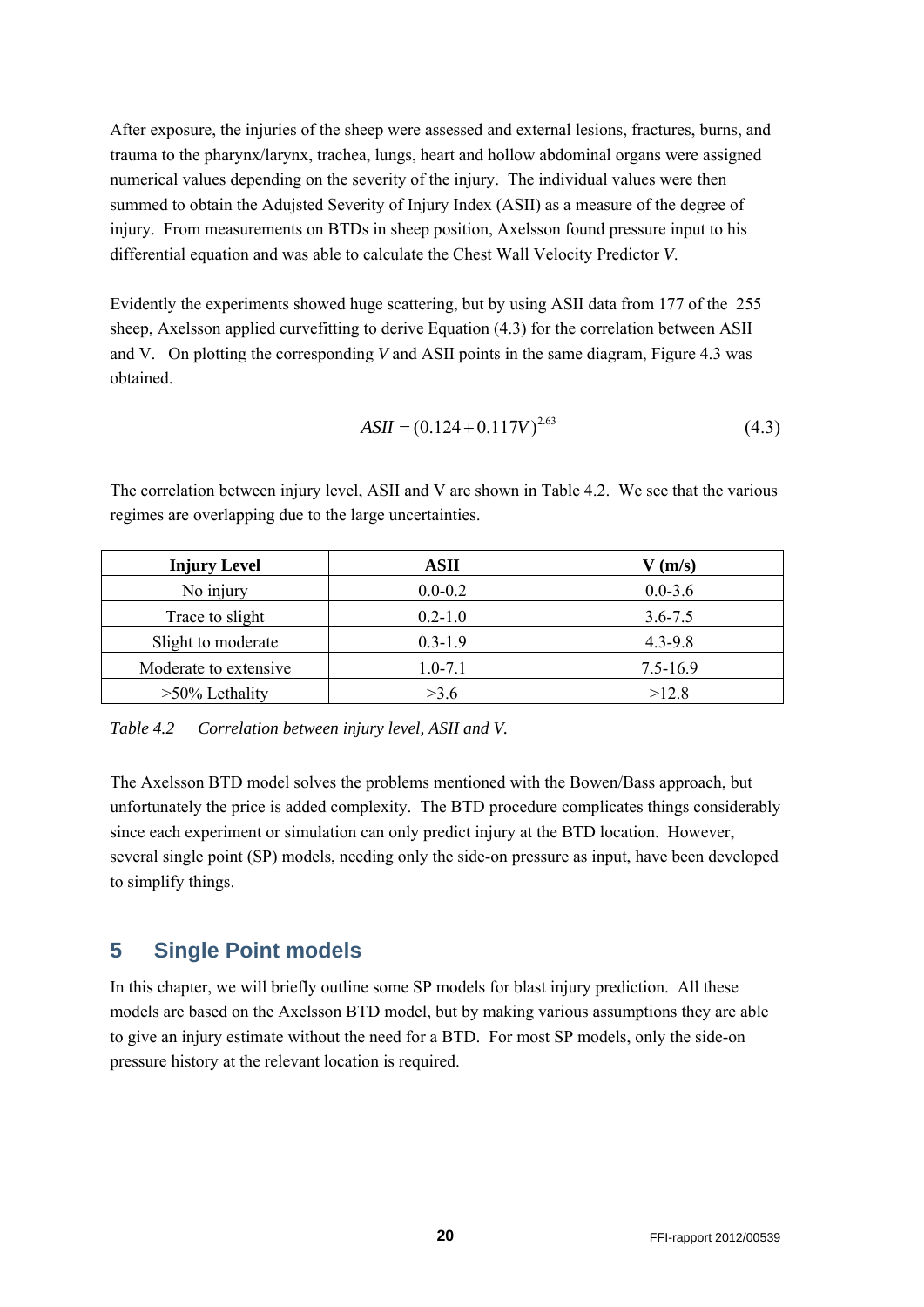#### **5.1 Weathervane SP**

The Weathervane SP model (22) is an approach that tries, based on the single point (SP) field pressure, to estimate what the pressure would have been for the four sensors if a BTD had been present.

A fundamental assumption in the Weathervane SP model is that one of the (non-existing) pressure sensors always faces directly towards the blast wave. Given that, the procedure to estimate what the four sensors would have measured is as follows:

Sensor facing blast wave  $p_1(t)$ : Maximum pressure and total impulse are assumed equal to the reflected blast load on a rigid infinite wall. These values can easily be found analytically.

The full pressure history  $p_1(t)$  is then found by assuming a modified Friedlander form for the pressure wave and iterating the decay parameter μ until the total reflected impulse is correct.

Side sensors  $p_2(t)$  and  $p_3(t)$ : Assumed equal to the field (side-on) pressure.

Rear sensor  $p_4(t)$ : Assumed equal to the ambient pressure  $p_0$ .

These pressure histories are then used as input to the Axelsson BTD model (Equation (4.1)) for calculation of the chest wall velocity predictor *V*.

#### **5.2 Modified Weathervane SP**

A problem with the Weathervane model is that finding the front pressure  $p_1(t)$  is not straightforward, but involves a cumbersome iteration process to find the correct impulse. For implementation in a hydrocode this is inconvenient. To get around this, an alternative approach is possible, where the Friedlander waveform is not used, but instead the estimated sensor pressure  $p_1(t)$  is assumed equal to the reflected pressure at each point in time. This will be called the Modified Weathervane model.

Thus, the estimates for  $p_2(t)$ ,  $p_3(t)$  and  $p_4(t)$  are exactly the same as in the original Weathervane model, only  $p_1(t)$  changes.

#### **5.3 Axelsson SP**

The Axelsson SP model is just the Axelsson model without the BTD, but using the single point (SP) field pressure (i.e non-BTD) in the given location as input to the Axelsson differential equations. The four differential equations are then identical, so that  $V = \max(v, )$ .

#### **5.4 TNO SP**

TNO has developed an approximation procedure of the Axelsson BTD model. The method is fully described in (23). Instead of solving the four differential equations, the Axelsson chest wall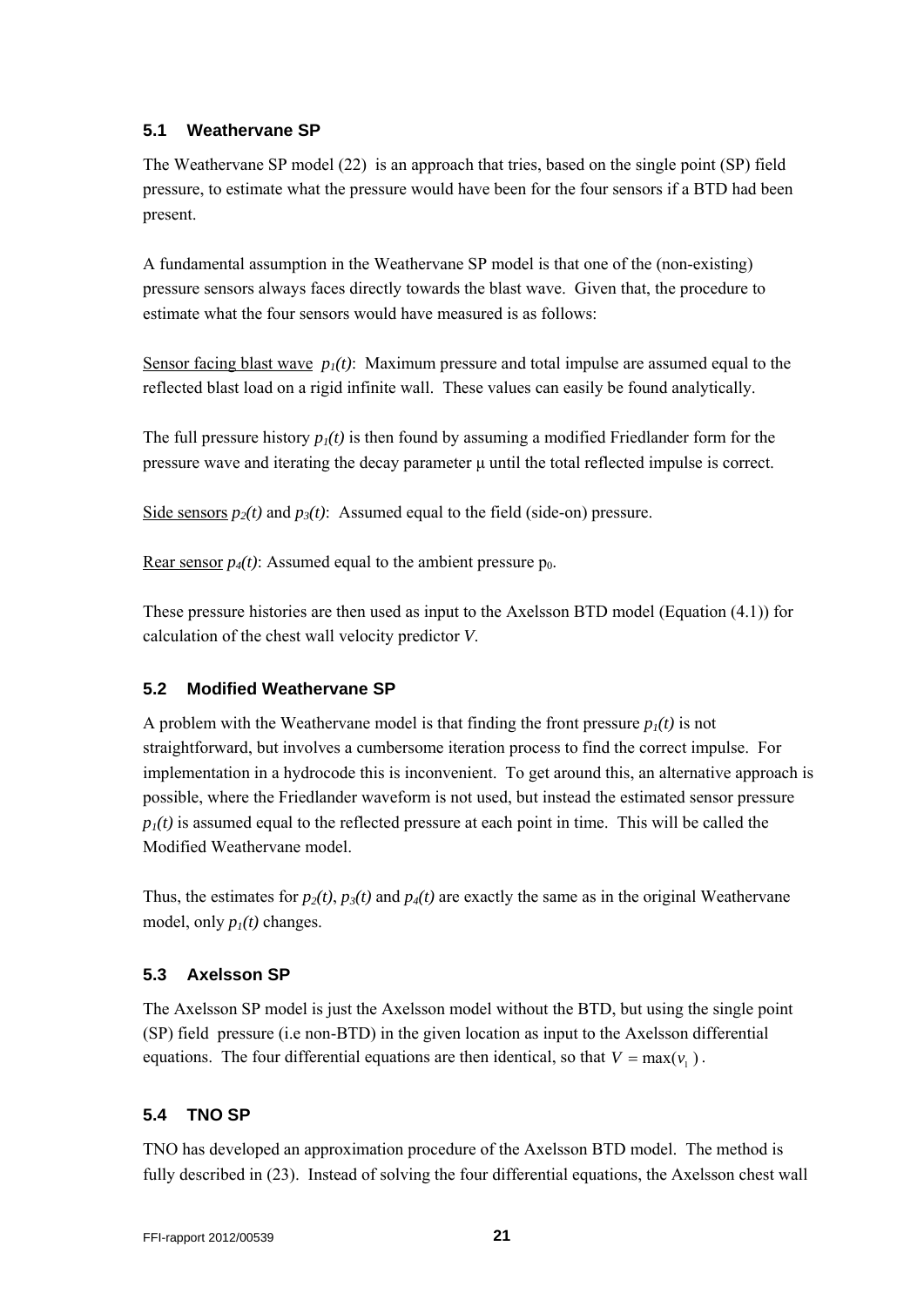velocity predictor V is estimated from the main blast characteristics: peak pressures, the impulses, and the points in time of the different peaks (see Figure 5.2). An exact pressure-time curve is not necessary. The full equations for V as a function of the blast characteristics are quite complicated and are therefore not repeated here.



*Figure 5.2 Relevant characteristics of an arbitrary shock wave with two peaks, used for the approximation procedure of TNO (12)* 

#### **5.5 Comparison of SP methods**

In (4,24) these SP approaches were compared and shown to agree quite well with the Axelsson BTD model for a wide range of scenarios (different charge sizes  $(9 \text{ kg} - 1500 \text{ kg})$  and distances from a wall). In particular, the Axelsson SP model was particularly suited for use in numerical simulations. Comparison of the results given by the models for a few scenarios are shown in Figure 5.3. For a more complete discussion, the reader is referred to (4,24).

However, the mentioned studies did not examine the foundation of the Axelsson BTD model itself. They only found that if, in fact, the Axelsson BTD model was (reasonably) accurate, the SP models would be (reasonably) accurate as well. Nor was the relationship between Axelsson BTD and Bowen/Bass studied. In the next chapter we will therefore look more critically at the derivation of the Axelsson model.



*Figure 5.3 Chest wall velocity predictor for the different approaches (Case 2: 50% survivability according to Bass), based on 3D AUTODYN simulations*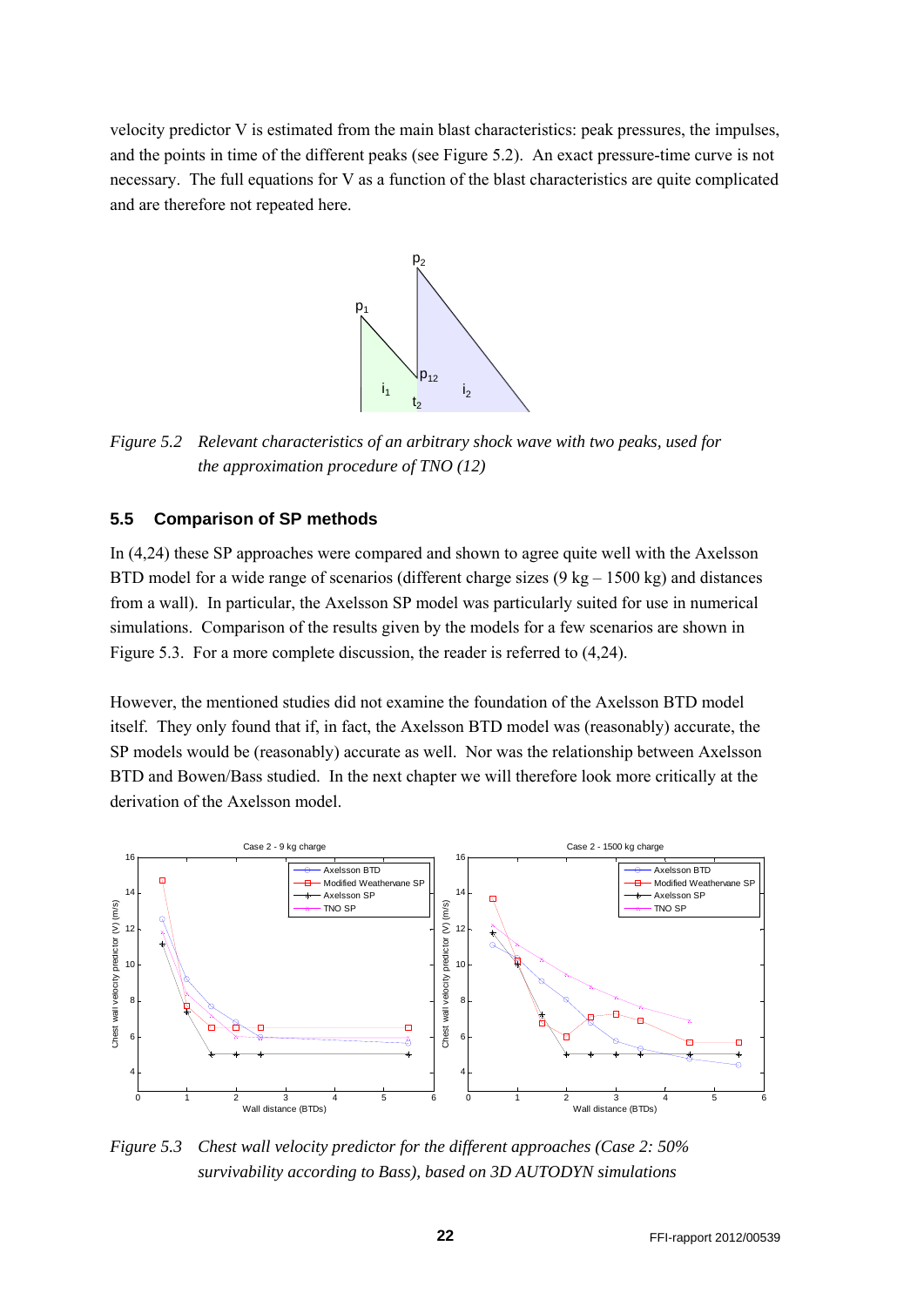#### **6 Johnson experiments**

As mentioned, the Axelsson ASII(V) formula is calibrated against a set of experiments performed by Johnson et. al. (21). In these experiments sheep were placed inside chambers, charges were detonated and the sheep injury assessed to give the injury parameter ASII.

The calibration experiments were performed with three different chambers:

- A (3.05 m x 2.44 m x 2.44 mm)
- B (same as A but with an open door)
- C (4.88 m x 3.05 m x 2.44 m)
- D (3.05 m x 1.52 m x 2.44 m)

Typically a spherical charge was detonated in the middle of the chamber, except for a few Ascenarios where it was detonated either in a corner or at a wall. In a couple of A-scenarios there were also two charges detonated simultaneously. The sheep were always positioned right side-on to the charge.

In the experimental report (19), Johnson notes about the gauges on the BTD: "*Gauge 3 of the instrumentation cylinder was directly face-on to the blast and the amplifier gain was set low to accommodate the reflected spike. The resulting records were of little value because of the poor resolution and were not used* " (p. 22-23). Despite this, it appears that Gauge 3 was used by Axelsson in creating the relationship between ASII and V of Equation (4.3), although Axelsson does not state this explicitly.

For example, let us look at the configuration A6, shown in Figure 6.1.



*Figure 6.1 Scenario A6 in the Johnson experiments. Cross section of the chamber. Distances are given in feet. Reproduced from (21)).*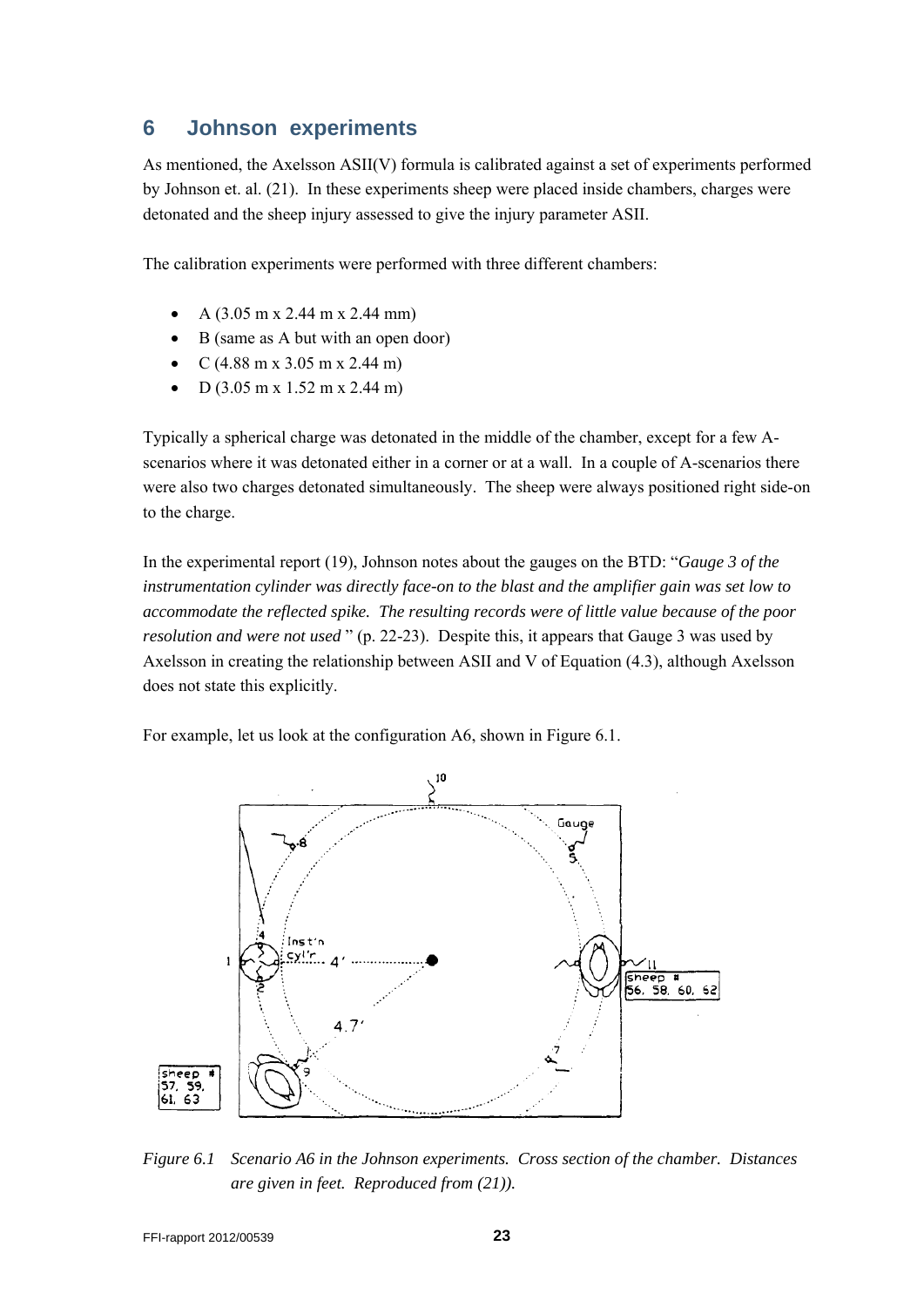| A6      | Front (kPa) | Rear (kPa) | Side (kPa) | <b>Measured ASII</b> |
|---------|-------------|------------|------------|----------------------|
| 114g    | 497         | 995        | $422/$ –   | 0.08, 0.56, 0.20     |
| 227 g   | 892         | 1388       | 672 / 475  | 0.45, 0.11, 0.71     |
| 454 g   | 2084        | 1171       | 879 / 609  | 1.53, 1.32, 1.12     |
| $907$ g | 2936        | 1957       | 769 / 980  | 2.44, 5.74, 2.90     |

The results for pressure amplitudes of the various BTD-sensors and measured ASII for a sheep in a similar position, reported by Johnson are given in Table 6.1.

*Table 6.1 Results from Configuration A6*.

Inspection reveals some surprising results for the pressure amplitudes. First the two side gauges differ quite considerably, despite the situation being symmetrical. Further, the rear amplitude for 227 g C4 is larger than for 454 g, one of the side gauges gives a higher reading for 454 g than for 907 g, as well as for 227 g and 454 g. All the mentioned results seem quite counterintuitive, indicating that there may well be some big uncertainties in the measurements. Similar anomalies are seen for most of other the configurations.

These observations are potentially quite important because if the pressure data is as unreliable as it appears from Johnson, the chest wall velocities V calculated by Axelsson may be unreliable as well. This may then possibly have resulted in Axelsson calculating an incorrect relationship between ASII and V.

## **7 Summary of human blast injury models**

Having reviewed the available blast injury models, we now summarise the status in Table 7.1.

We see that there are both advantages and problems with the different methods. The Bowen and Bass curves are based on a big experimental database, but only works for a few geometric scenarios. The Axelsson based methods are only calibrated to experiments with small explosive charges, and there are indications that even this set of pressure data was of poor quality. In addition, the BTD method is cumbersome to use. The SP models suffer from the same problems as the BTD approach, but are potentially very useful if the BTD model could be further validated.

Let us now look more in detail at the uncertainties surrounding the various injury models and try to see if the situation can be improved.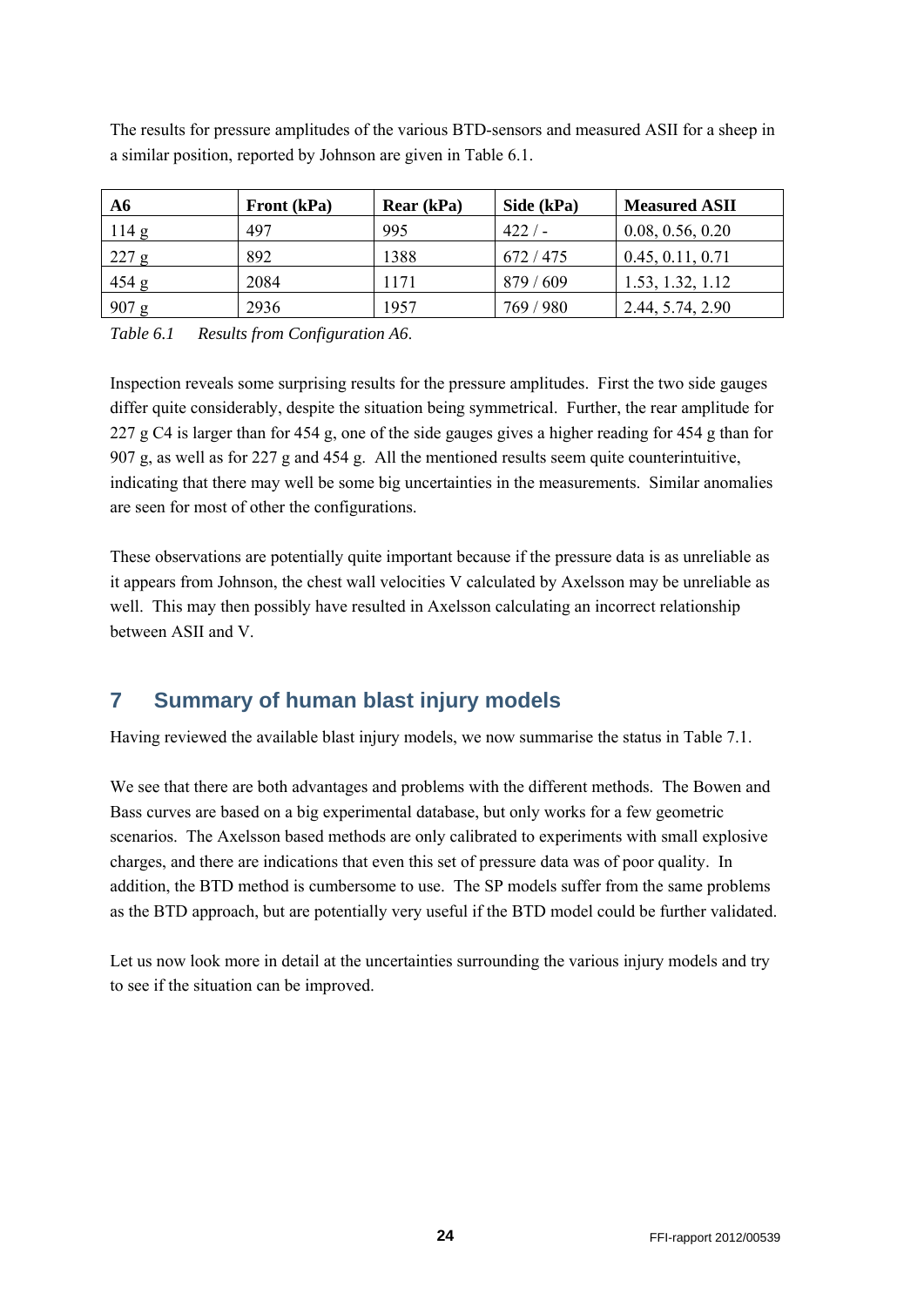| <b>Injury</b> model | Shock      | <b>Scenarios</b> | Input         | Output       | <b>Advantages</b>             | <b>Disadvantages</b>                          |
|---------------------|------------|------------------|---------------|--------------|-------------------------------|-----------------------------------------------|
|                     | wave       |                  |               |              |                               |                                               |
| Bowen               | Ideal      | Prone,           | P and T       | Lethality    | Easy to apply, requires       | Only ideal blast waves                        |
|                     |            | Open field,      |               |              | only P and T.                 | Only tested near wall, other scenarios almost |
|                     |            | Near wall        |               |              | Developed from large          | purely based on assumptions                   |
|                     |            |                  |               |              | experimental database         | Some experimental data not measured but       |
|                     |            |                  |               |              |                               | estimated from empirical formulas             |
|                     |            |                  |               |              |                               | Differs from Bass for open field scenario     |
| <b>Bass</b>         | Ideal      | Prone,           | PandT         | Lethality    | Easy to apply, requires       | Only ideal blast waves,                       |
|                     |            | Open field,      |               |              | only P and T.                 | Data from open field did not give lethality   |
|                     |            | Near wall        |               |              | Developed from very large     | Some experimental data not measured but       |
|                     |            |                  |               |              | experimental database         | estimated from empirical formulas             |
|                     |            |                  |               |              |                               | Differs from Bowen for open field scenario    |
| Axelsson BTD        | Any        | Any              | Four $p(t)$   | ASII (degree | Works for any shock           | Cumbersome, requires four pressure histories  |
|                     |            |                  | on a BTD      | of injury)   | wave.                         | measured on a BTD                             |
|                     |            |                  |               |              |                               | Based on questionable pressure measurements   |
|                     |            |                  |               |              |                               | Only based on experiments with small charges  |
| Weathervane SP      | Any        | Any              | $p(t)$ in one | ASII (degree | Works for any shock wave      | Cumbersome iteration method needed            |
|                     |            |                  | point         | of injury)   |                               | Based on questionable pressure measurements   |
|                     |            |                  |               |              |                               | Only based on experiments with small charges  |
| Modified            | Any        | Any              | $p(t)$ in one | ASII (degree | Works for any shock wave      | Accurate enough?                              |
| Weathervane SP      |            |                  | point         | of injury)   |                               | Based on questionable pressure measurements   |
|                     |            |                  |               |              |                               | Only based on experiments with small charges  |
| Axelsson SP         | Any        | Any              | $p(t)$ in one | ASII (degree | Works for any shock wave      | Accurate enough?                              |
|                     |            |                  | point         | of injury)   |                               | Based on questionable pressure measurements   |
|                     |            |                  |               |              |                               | Only based on experiments with small charges  |
| <b>TNO SP</b>       | Multi-peak | Any              | $p_i, T_i$    | ASII (degree | Simple, does not even         | Accurate enough?                              |
|                     |            |                  |               | of injury)   | require full pressure history | Based on questionable pressure measurements   |
|                     |            |                  |               |              |                               | Only based on experiments with small charges  |

*Table 7.1 Blast injury model status* 

## **8 Numerical simulations of Johnson experiments**

We saw that there were uncertainties regarding the pressure data in the Johnson experiments, which was used to develop the ASII(V) relationship in the Axelsson BTD model. If we don't know how good the data was, it may not be a good idea to trust this model.

One possible way of (in)validating the Johnson data would be to perform numerical simulations and compare with the experimental pressure data. This should give us some further indications about whether the results by Johnson/Axelsson are trustworthy. Each experiment is carefully documented in detail in (21), and in all cases the geometry is extremely simple to model. Further, there are no unknown material models, so unless the numerical code is all wrong, there should be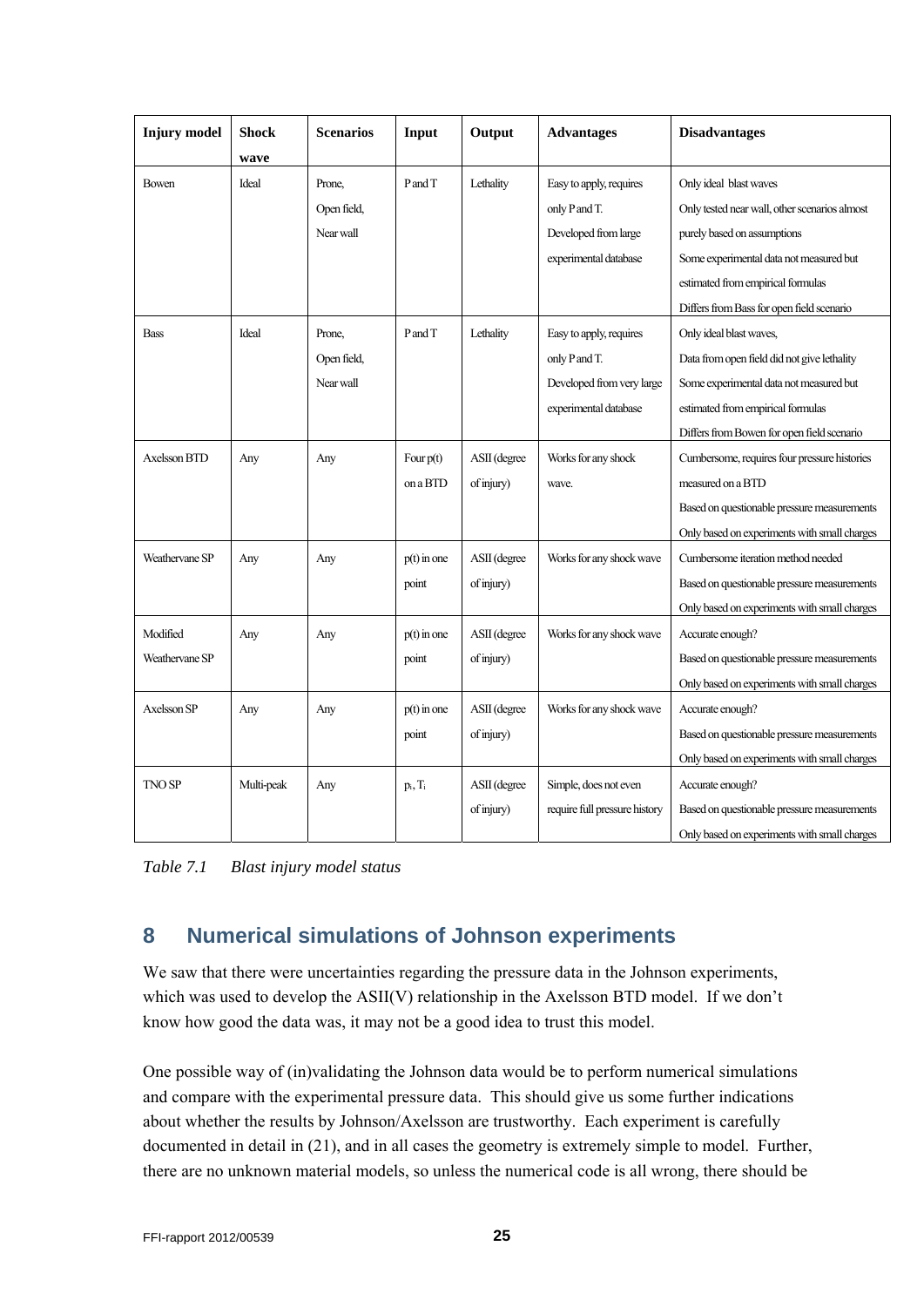no reason for the simulations to give wrong results. It was therefore decided to perform simulations of all the Johnson experiments using the ANSYS AUTODYN 13.0 hydrocode (25).

The Johnson experiments were simulated in two stages. The detonation of the charge and the initial propagation of the blast wave was modelled in 1D as long as the situation remained spherically symmetric (i.e. before the blast wave reached a chamber boundary). This was achieved using a "wedge" in a 2D Euler-Godunov mesh. Previously, this method has been shown to give accurate results for spherical explosions as long as the grid resolution is fine enough (26). In our case the resolution was around 0.2 mm.

The final state of the 1D-simulation was then remapped to a 3D Euler-FCT grid (Figure 8.1). The 3D-stage of the simulations was typically run for 30 ms, quite a long period, which was necessary since the calculated maximum chest wall velocity, sometimes occurred after several reflections.

The chamber was modelled using an Euler-FCT grid without any boundary conditions. This implies perfect reflection at the grid boundary, as from an infinitely strong wall. This is a good approximation of the steel chamber, since very little of the total energy is transmitted through the walls. For many configurations, symmetry considerations were exploited, enabling us to model only 1/8th of the chamber. The grid size varied between configurations, but a typical simulation had around 1 million cells and a resolution of around 5-7 mm in the most relevant areas. The few B-scenarios with open doors in the container were modelled using a "flow out" boundary condition on the boundary cells corresponding to the door. Most experimental configurations had several sheep inside the chambers together with the BTD, although usually these were positioned away from the BTD. This was therefore ignored in the simulations.

To calculate the Axelsson injury parameter V from each experiment a user subroutine written at FFI and implemented in AUTODYN was used. Details of the subroutine is described in (27) but it has later been updated and expanded to also include the Modified Weathervane model.

The only materials involved were air and C4. Air has an ideal gas EOS that is well known. A density of 1.0421  $g/cm<sup>3</sup>$  and an initial pressure of 83.0 kPa was used for the undisturbed air, corresponding to the conditions of the experiments as described by Johnson (21). The explosive C4 was modelled using the JWL EOS from the AUTODYN material library. (See Appendix A for full material models).

The BTD was modelled as rigid, thus only acting as a boundary to the Euler grid. Numerical gauge points were placed in the Eulerian cells nearest to the BTD. For most configurations, the position of the BTD was accurately given in (21). In cases where the position was slightly ambiguous, we tried to estimate the position as accurately as possible according to the illustrations.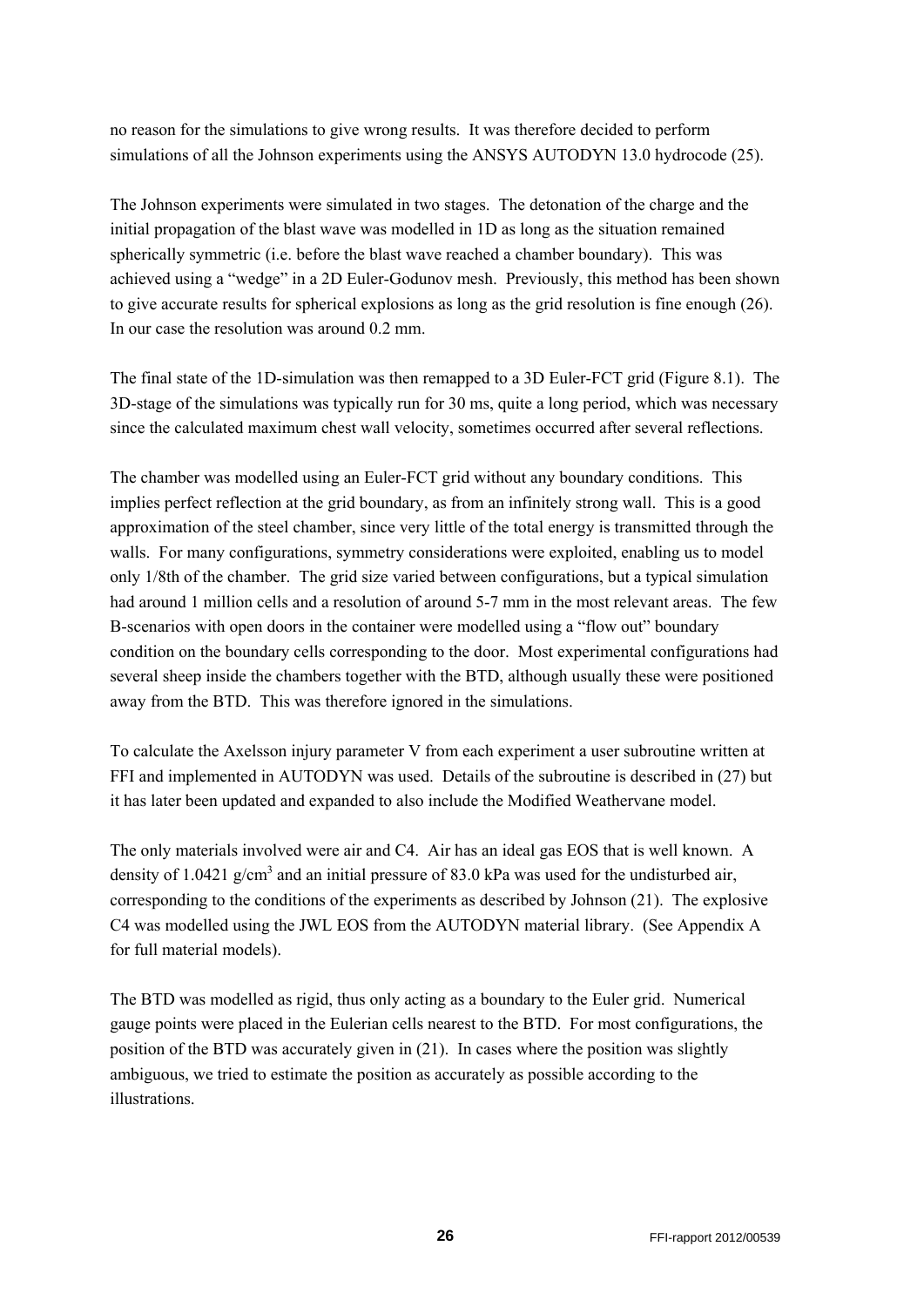

*Figure 8.1 Initial state (cross section through the center) for the 3D simulation (remapped from 1D) of scenario C1 (907 g). Location of the gauges are shown. Due to symmetry, it is enough to model 1/8 of the container.* 

## **9 Comparison with experimental data**

The raw pressure data from the Johnson experiments have not been preserved, making it impossible to systematically compare the simulations and the experiments. However, in Axelssons original article (19) some experimental data from Johnson has been reproduced, including pressure histories for the front and rear sensor (corresponding to Gauges 1 and 2 in Figure 8.1) in the C-1 (corner) configuration with a 907 g charge. These plots were digitized and compared with the results of the numerical simulations in Figure 9.1.

In particular for the rear gauge the agreement is pretty good. According to Johnson, the front gauge gave results of "little value", but the agreement with the numerical simulation still looks quite accurate. There is a tendency for the measurement and the simulation to become slightly "out of sync" after a while, in particular for the front gauge. The reason for this is not clear, but for the calculation of the chest wall velocity predictor V, it happens too late to have much impact.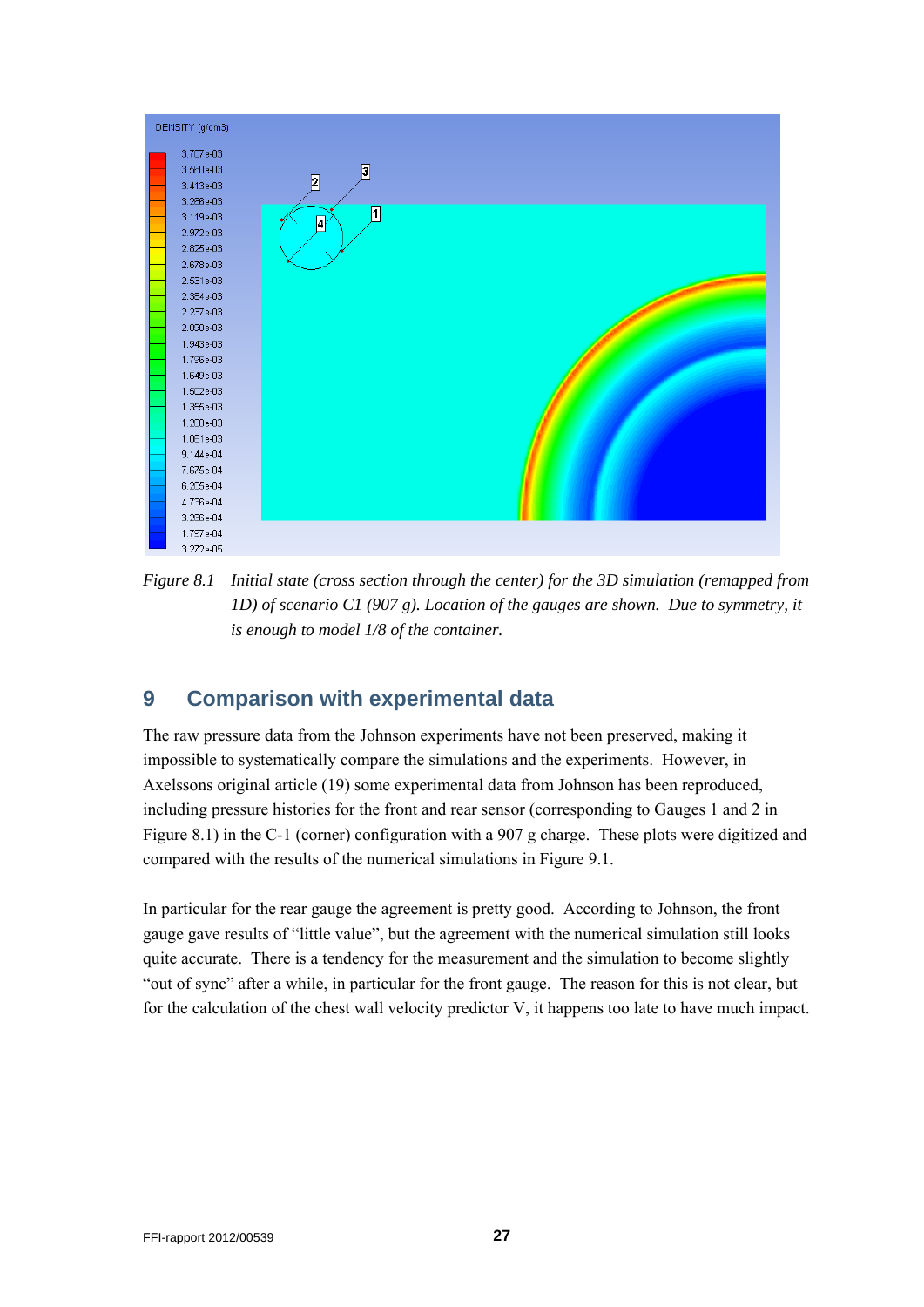

*Figure 9.1 Comparison between experiment and numerical simulation for the rear gauge (left) and the front gauge (right) in the C-1 scenario (907 g).* 

Axelsson (19) also included the computed chest wall velocities for each of the sensors in the C-1 (907 g) scenario, as well as average results for the C-1/2 (short wall) and C-1/4 (long wall) scenarios. These are compared with the corresponding AUTODYN results in Tables 9.1 and 9.2. The agreement is in general very good. In the C-1/2 case there is some difference of around 10% between simulation and experiment, but compared with C-1/4 the numerical result in C-1/2 actually looks much more reasonable since the cylinder is much closer to the charge in the C-1/4 case.

| Sensor  | V computed from<br>experimental data | V computed from<br>numerical data |
|---------|--------------------------------------|-----------------------------------|
|         |                                      |                                   |
| Front   | 7.9                                  | 6.77                              |
| Rear    | 17.6                                 | 16.95                             |
|         |                                      |                                   |
| Side 1  | 15.5                                 | 14.26                             |
| Side 2  | 11.5                                 | 12.04                             |
|         |                                      |                                   |
| Average | 13.1                                 | 12.51                             |

*Table 9.1 Comparison between experiments and numerical simulations for C-1 (907 g)* 

| Scenario name | Charge mass $(g)$ | V computed from<br>experimental data | V computed from<br>numerical data |
|---------------|-------------------|--------------------------------------|-----------------------------------|
| $C-1$         | 907               | 13.1                                 | 12.51                             |
| $C-1$         | 1361              | 17.0                                 | 16.88                             |
| $C-1/2$       | 1361              | 11.0                                 | 997                               |
| $C-1/4$       | 1361              | .1.1                                 | 11.38                             |

*Table 9.2 Correlation between injury level, ASII and V for four scenarios*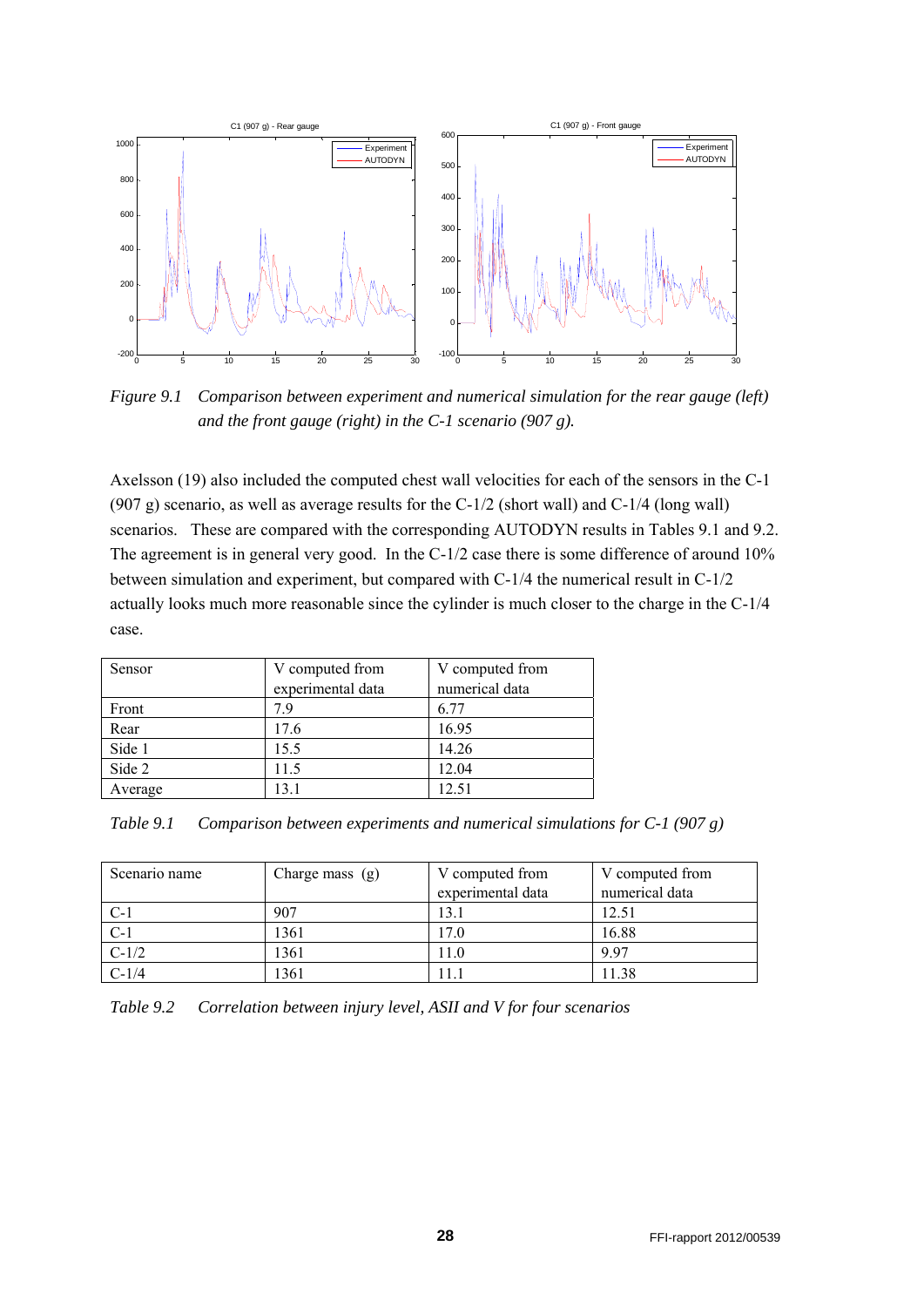## **10 Numerical results of Johnson simulations**

Axelsson used 177 of 255 sheep experiments in his analysis to obtain Equation (4.3), without providing any details in (18) on how the relevant sheep were selected. Inspection of the experimental report (21) did not provide us with any particular reason to exclude parts of the data. Therefore simulations were run for every single scenario and configuration in (21).

In addition to simulating the experiments with the BTD at the correct position in the chamber, simulations were also performed without the BTD, but with a single point (SP) sensor at the location where the center of the BTD would have been. The idea behind the SP simulations was to further investigate the results obtained in (4,24), and briefly described in Chapter 5, that the SP models were good approximations of the Axelsson BTD models. In particular we wanted to examine whether the Modified Weathervane SP and Axelsson SP would fit equally well with the experimental data in these closed-chamber experiments.

For each scenario, the numerical chest wall velocity V was calculated using the Axelsson BTD, Modified Weathervane SP and Axelsson SP method. These results were then related to the measured ASII from the Johnson experiments (21). (Note that similar to Axelsson, but opposite to Johnson, we did not multiply the ASII by a factor 2 for the cases where the sheep died).

The final results are shown in Figures 10.1-10.3, where we have plotted the numerically calculated V together with the corresponding measured ASII for the different methods. The symbols show which configuration the data points correspond to, while the colours show if the BTD was located near a corner (red), near a wall (blue) or centrally (black, defined as more than 1 BTD size from the nearest wall).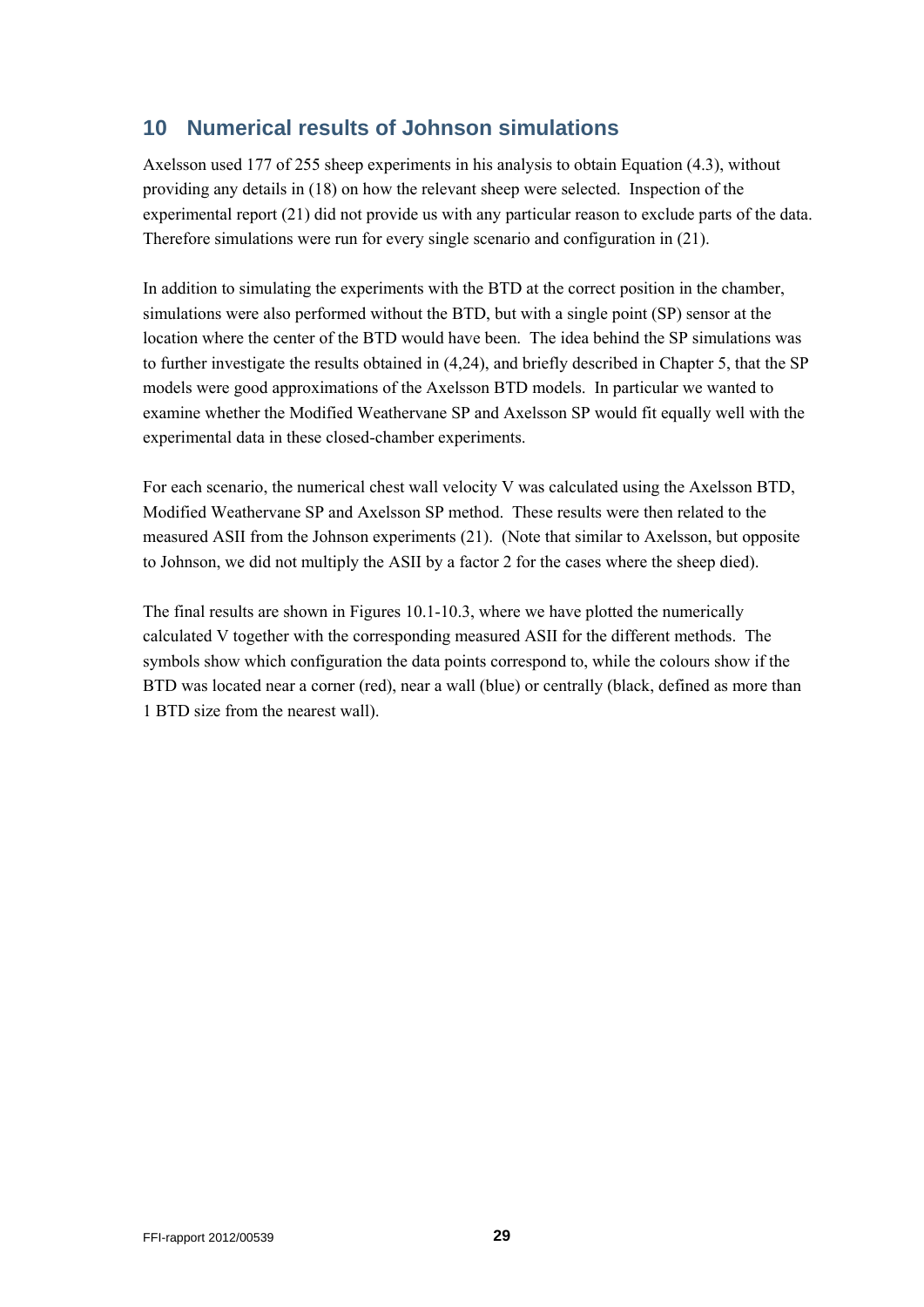

*Figure 10.1 The experimentally measured ASII plotted together with the numerical results for V for the Axelsson BTD model. (Red = Near corner, Blue = Near Wall, Black = Central) (Should be compared with Figure 3.3).* 



*Figure 10.2 The experimentally measured ASII plotted together with the numerical results for V for the Weathervane SP model. (Red = Near corner, Blue = Near Wall, Black = Central)*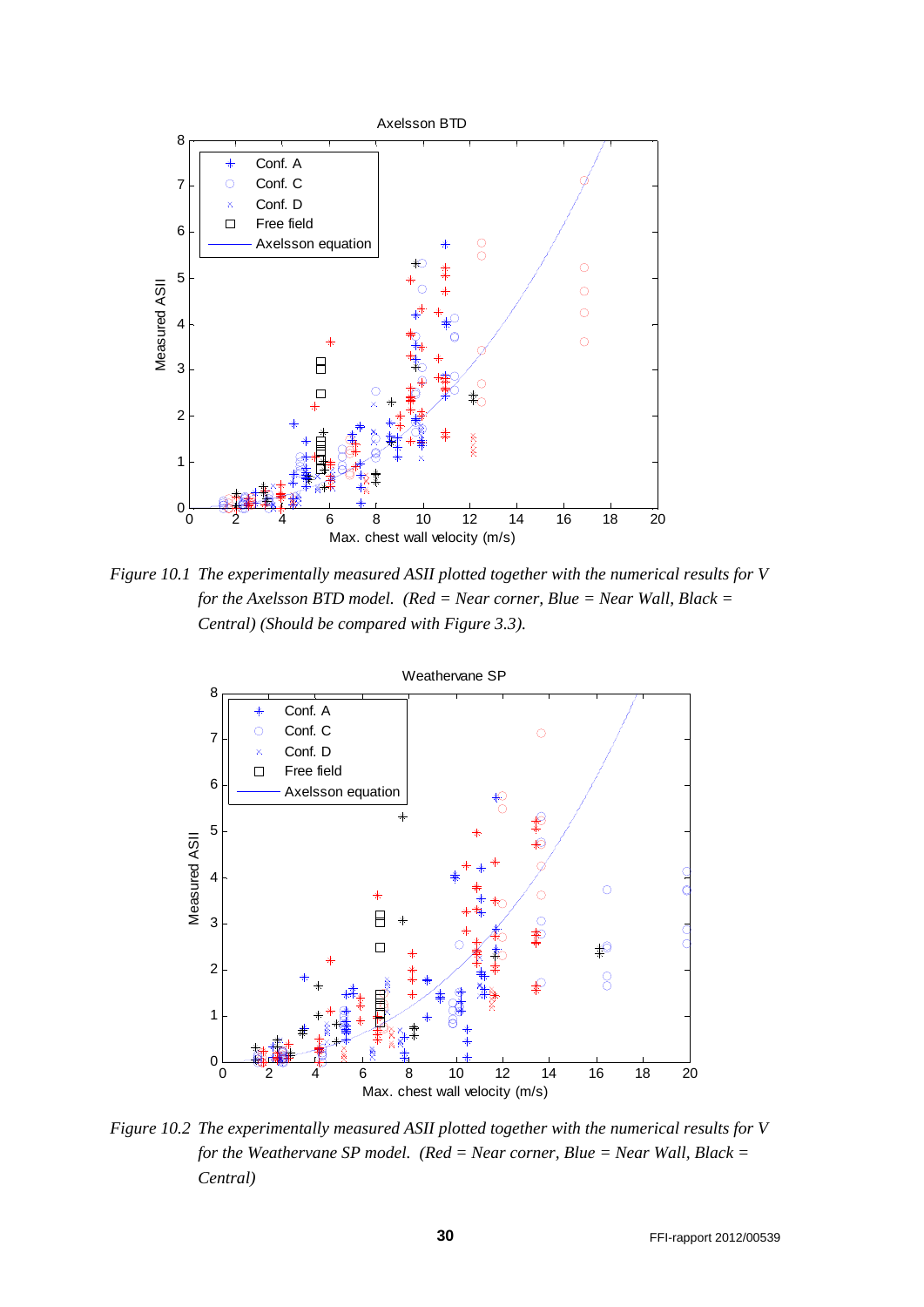

*Figure 10.3 The experimentally measured ASII plotted together with the numerical results for V for the Axelsson SP model. (Red = Near corner, Blue = Near Wall, Black = Central)* 

## **11 New Axelsson SP single point injury formula**

Several interesting observations can be drawn from Figures 10.1-10.3. First, the original Axelsson equation for ASII as a function of V still looks as a good fit to the numerical data from the Axelsson BTD method. This may indicate that the results of the front gauge were not quite as poor as Johnson indicated, or at least that this low quality data did not affect the final results too much.

We also note that there seems to be no major difference between data points derived from a corner scenario, near wall scenario or central scenario. There is no tendency that one of the scenario types consistently gives different injury predictions than the others. This is a good indication that the Axelsson model actually provides a reasonable description of the injury process. (Or rather, this was one thing which could possibly have falsified the Axelsson model, but this did not happen.)

The Axelsson SP model in Figure 10.3 shows slightly more scattering than Axelsson BTD but the results are still quite good. The modified Weathervane SP model in Figure 10.2 also gives more scattering than Axelsson BTD and does not seem to be any particularly better than Axelsson SP. In the following we therefore focus on Axelsson SP.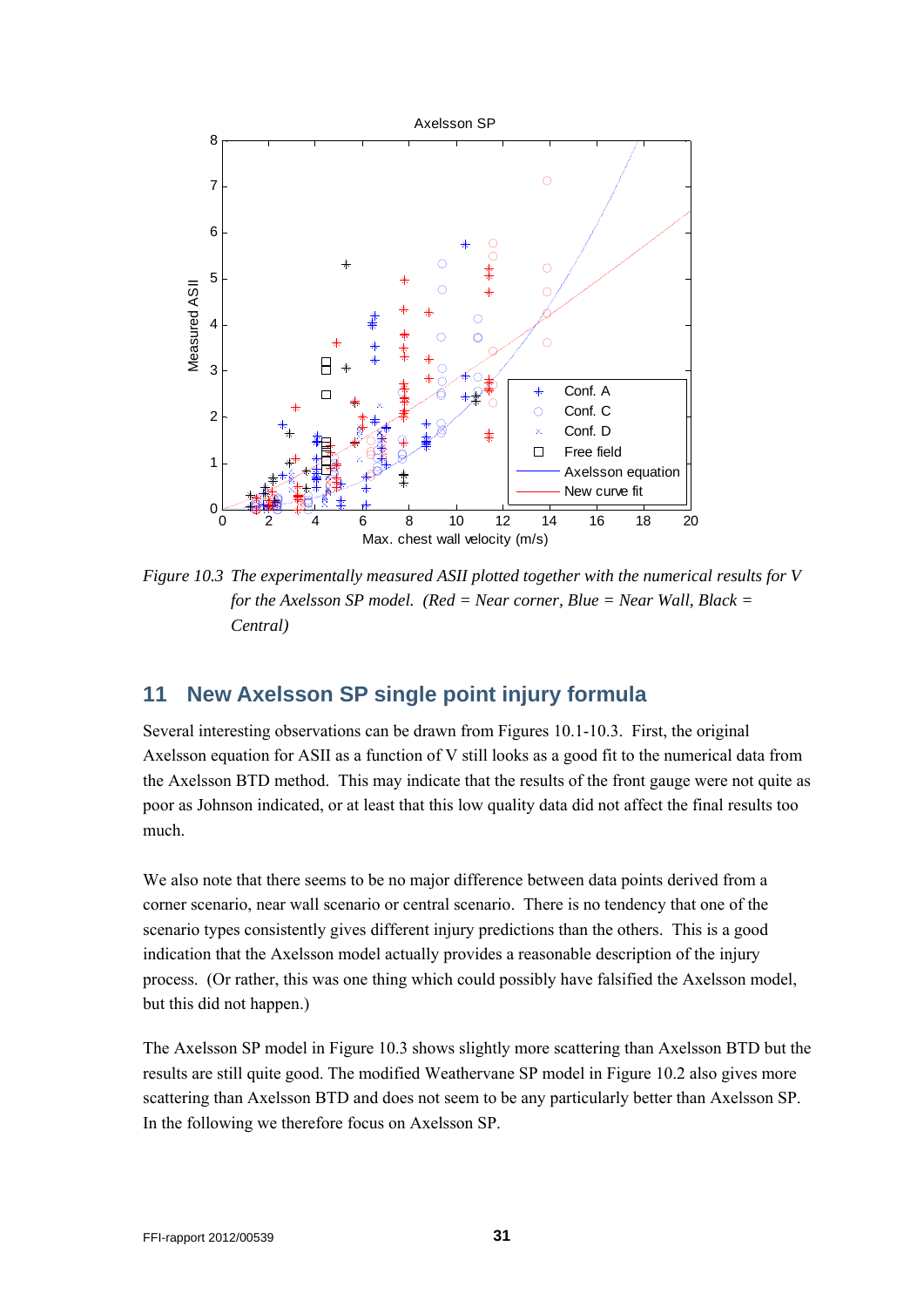The original Axelsson equation seems to be slightly lower than what curve fitting to the numerical data would give for Axelsson SP. This is in agreement with (4,24) where it was seen that Axelsson SP provided a good approximation to Axelsson BTD for a wide range of scenarios, though usually giving slightly lower injury estimates.

With the results from the new simulations it is now possible to perform a new curve fit for Axelsson SP to find a new ASII(V) equation for even better agreement with the Axelsson BTD model for estimating ASII from a given scenario. There are many possible curvefits, but it was decided to try the form  $ASII = aV^b + c$ . Also, since it is known physically that  $ASII(V)=0$ , we put c=0. MATLAB's (28) curve fitting tool then gives  $a=0.175$  and  $b=1.205$  as the best curve fit using default fitting options.

Thus, the modified Axelsson SP injury prediction formula is given by:

$$
ASII_{SP} = 0.175 \cdot V_{SP}^{1.205}
$$
 (11.1)

where V is calculated using the Axelsson SP approach and not with the BTD. The new curve fit is also plotted in Figure 10.3 and is seen to fit the data much better than the original Axelsson BTD equation. From now on we will use Equation (11.1) to calculate ASII with the Axelsson SP method.

The numerical simulations of the Johnson experiments have brought us a large step forward. It has more or less removed the uncertainty surrounding the calibration of the Axelsson BTD model to experimental data. As a consequence, all the SP models (which depend on the Axelsson BTD model being accurate) also now rest on much more solid ground.

#### **12 Comparison with the Bowen and Bass curves**

The Axelsson BTD and SP formulas have been based exclusively on experiments with relatively small charges (56 g – 1361 g). An interesting question is how they compare with the Bowen/Bass formulas which rely on a much bigger database of experiments.

Since these formulas are quite different from the Axelsson formulas it is not trivial to compare them. The Bowen/Bass curves give probability of death, while Axelsson gives the degree of injury. Further, Bowen/Bass can only be used for ideal detonations with subjects either located in an open field or near a wall, whereas Axelsson, in principle, (if correct) should work for any type of wave and scenario.

So, to compare the formulas, we need to relate the Axelsson ASII to probability of death. According to Axelsson (19), an ASII=3.6 corresponds to 50% lethality. Assuming that this criterion is correct, we can use AUTODYN to compare predictions for a subject standing in free field or next to a wall for Axelsson BTD, Axelsson SP, Bowen and Bass.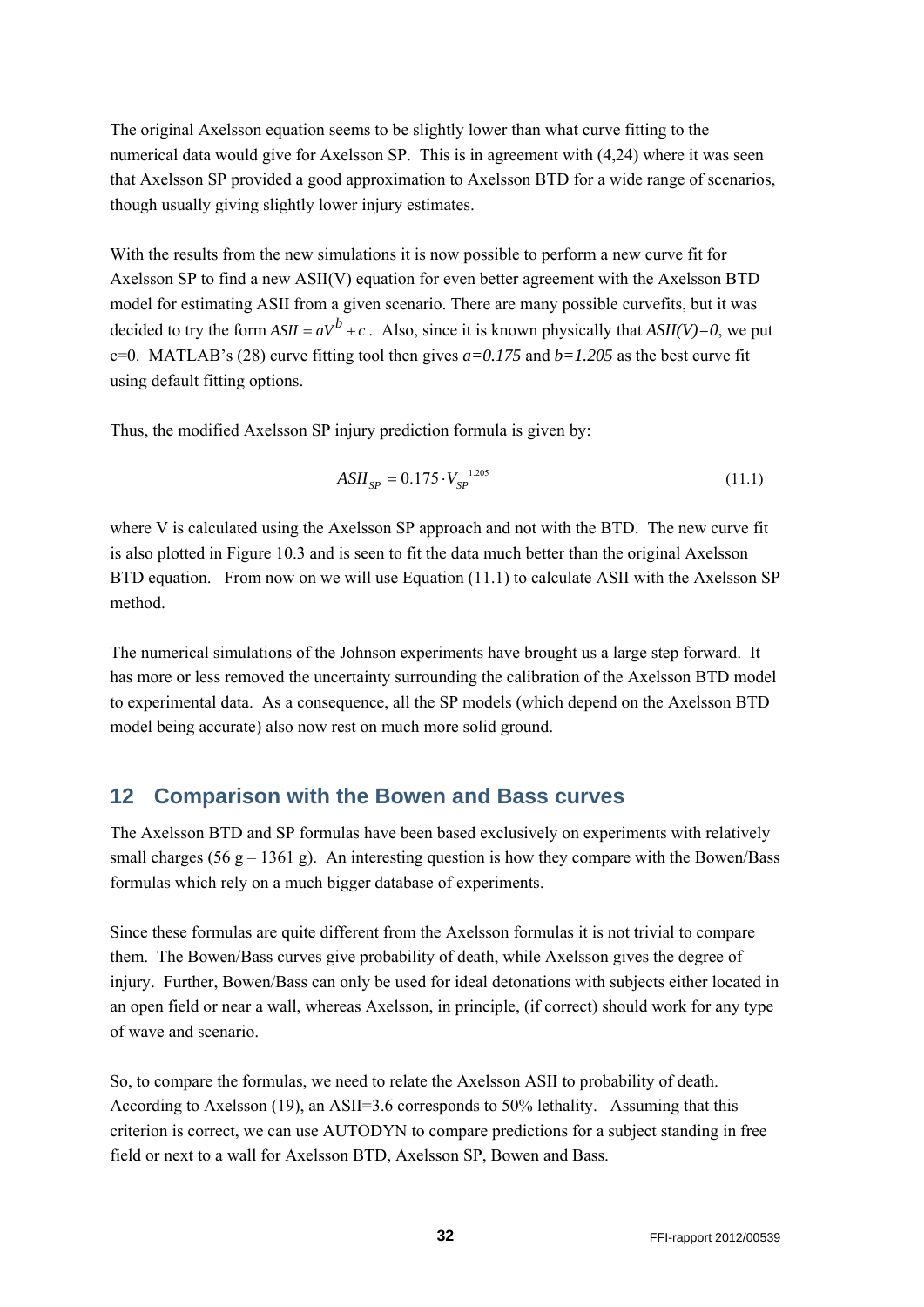This can be done by defining blast wave scenarios, either in open field or near a wall, which according to Bowen or Bass would give 50% lethality. For the Axelsson models to be in agreement with Bowen or Bass, the predicted ASII for all these situations should be as close to 3.6 as possible. (However, remember that both methods have huge error bands, so exact agreement should not be expected.)

#### **12.1 Definition of 50% lethality scenarios**

We will use the same range of charges ( $9 \text{ kg} - 1500 \text{ kg}$  TNT) as in (4,22), where a study was performed comparing predictions of Axelsson BTD and SP. Additionally we will include 500 g and 1 kg TNT.

The scenarios were defined using the computer program CONWEP. This code uses empirical formulas from the American manual TM-5-855-1 to estimate blast wave parameters for a given charge. These equations are also implemented in the Norwegian manual, Håndbok i Våpenvirkninger (HiV).

For each charge we made iterations with CONWEP until we obtained a distance from the charge that corresponded to a point *(P,T)* that was on the relevant 50% lethality curve. (In principle, AUTODYN could also have been used for this task, but since each simulation takes several hours, and many iterations are required to find the right distance, it was far simpler to use CONWEP).

We used the 50% lethality curves for both open field and standing near wall for both Bowen and Bass. The final scenarios are given in Table 12.1. Note that since the Bass approach predicts no difference between standing in an open field and near a wall, the scenarios are exactly the same in both cases. In contrast, the Bowen scenarios differ for the two cases. Also note that for small charges, the Bowen and Bass reflecting wall scenarios are the same, and there is not much difference for bigger charges either. This could, of course, be expected from the comparison between Bowen and Bass in Figure 3.2.

|                   | <b>Bass</b> $(50\%)$ –<br>open field | Bowen $(50\%)$ –<br>open field | <b>Bass</b> $(50\%)$ –<br>near wall | Bowen $(50\%)$ –<br>near wall |
|-------------------|--------------------------------------|--------------------------------|-------------------------------------|-------------------------------|
| $0.5$ kg          | 1.01 <sub>m</sub>                    | 0.78 <sub>m</sub>              | 1.01 <sub>m</sub>                   | $1.01 \text{ m}$              |
| $1 \text{ kg}$    | $1.35 \text{ m}$                     | 1.06 <sub>m</sub>              | $1.35 \text{ m}$                    | $1.35 \text{ m}$              |
| $9$ kg            | 3.40 <sub>m</sub>                    | $2.65 \text{ m}$               | 3.40 <sub>m</sub>                   | $3.40 \text{ m}$              |
| $20 \text{ kg}$   | $4.90 \text{ m}$                     | $3.62 \text{ m}$               | 4.90 <sub>m</sub>                   | $4.70 \text{ m}$              |
| $200 \text{ kg}$  | $12.40 \text{ m}$                    | 8.85 m                         | 12.40 m                             | $11.65 \text{ m}$             |
| $400 \text{ kg}$  | $16.60 \text{ m}$                    | 11.48 m                        | $16.60 \text{ m}$                   | $15.10 \text{ m}$             |
| $1500 \text{ kg}$ | $26.60 \text{ m}$                    | $18.60 \text{ m}$              | $26.60 \text{ m}$                   | $24.50 \text{ m}$             |

*Table 12.1 Scenarios that were studied. The distance is from center of the charge and to the rear of the BTD.*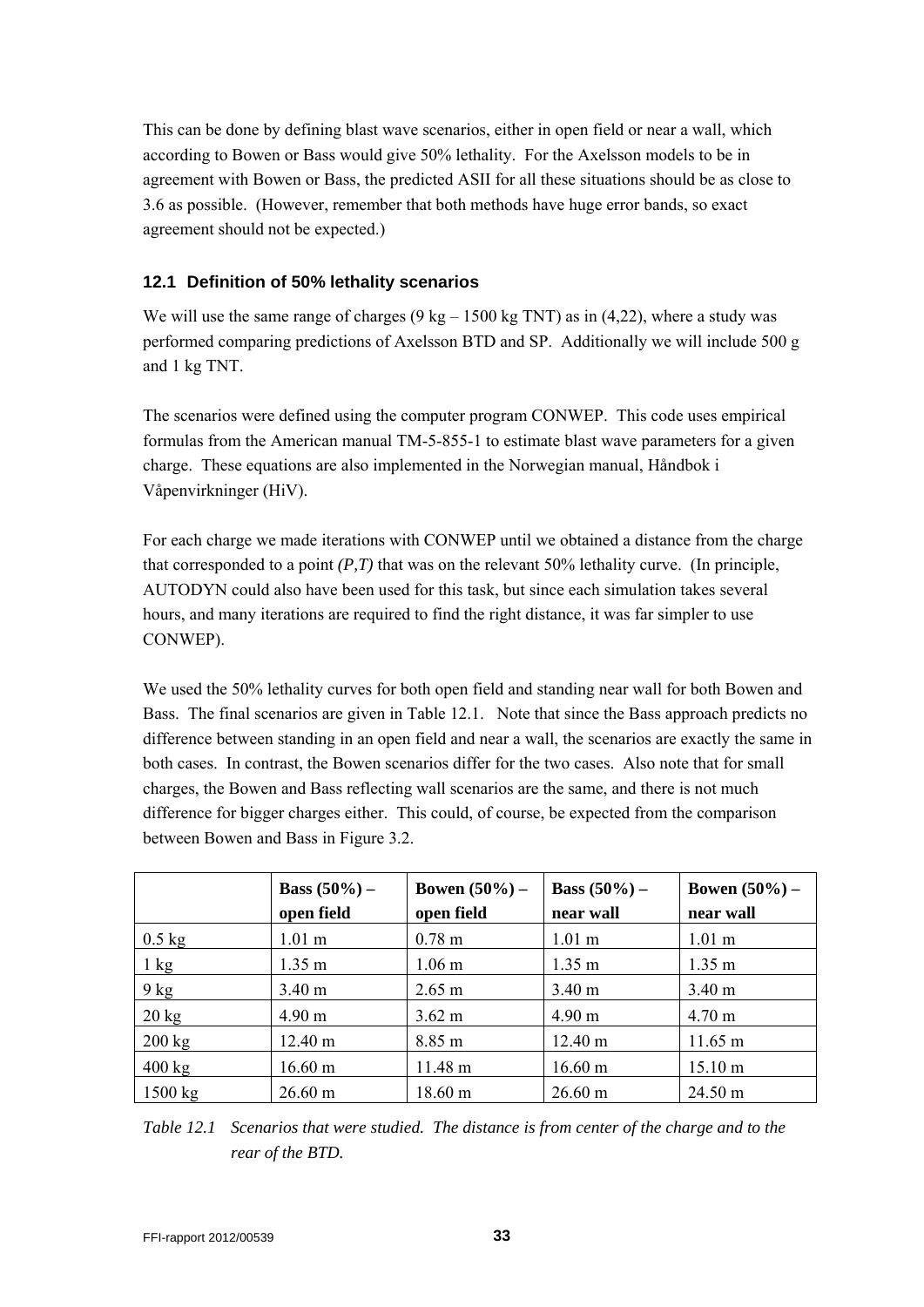#### **12.2 Bass scenarios**

The results for the "near wall" and "standing in free field" for scenarios defined according to Bass 50% lethality are plotted in Figure 12.1. Along the x-axis we have the positive phase duration for the given scenario.



*Figure 12.1 Applying the Axelsson BTD and SP models to scenarios that according to the Bass injury model should give 50% lethality. (Near wall (left) and Open field (right))* 

We note that for the "near wall" situation there is relatively good agreement between both Axelsson BTD, Axelsson SP and the Bass formula for durations of around 5 ms and upwards. This corresponds to the charges in the range  $9 \text{ kg} - 1500 \text{ kg}$ . In contrast, for the "standing in free field" situation, agreement is very poor for all the scenarios. This is due to the Bass injury model predicting that standing near a wall should give the same lethality as standing in an open field, a result which the Axelsson based models are unable to reproduce.

Also note that for the two small charges 500 g and 1 kg TNT (i.e. short positive phase duration), the Axelsson models predict much less injury than the Bass approach, even for the near wall scenarios.

#### **12.3 Bowen scenarios**

In Figure 12.2 we have plotted the results from using the Axelsson BTD and SP models on the Bowen scenarios for 50% lethality.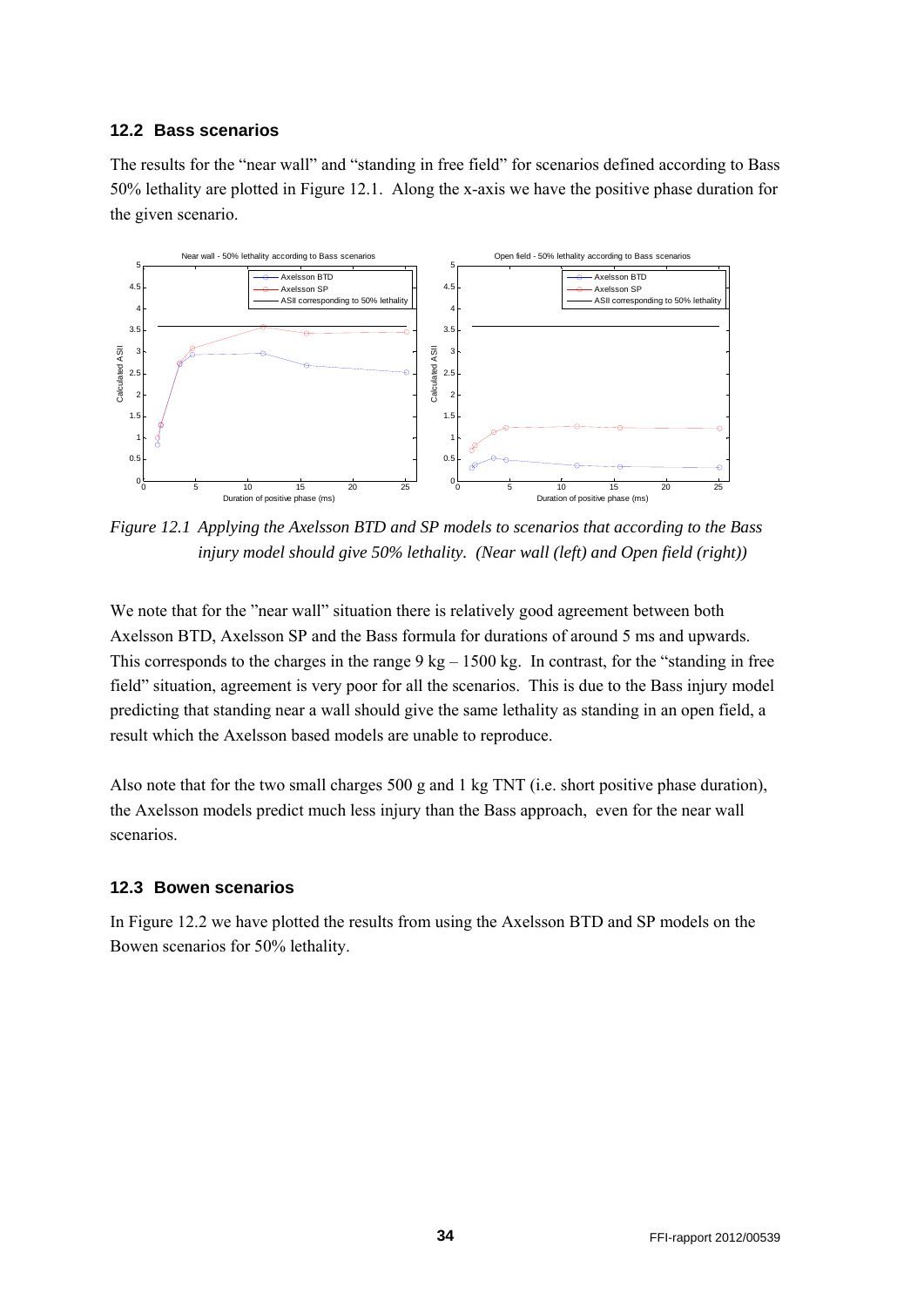

*Figure 12.2. Applying the Axelsson BTD and SP models to scenarios that according to theBowen injury model should give 50% lethality.(Near wall (left), Open field (right))* 

Again the agreement is very good for the situation near a wall for a duration of around 5 ms and upwards, corresponding to charges in the range 9 kg – 1500 kg. This is not surprising because the Bowen criterion is almost the same as the Bass criterion for this situation. In an open field, the agreement between Axelsson and Bowen is not equally good, but clearly better than for the Bass scenarios. Further, there is the same tendency of poor agreement for short duration blast waves as for the Bass scenarios.

In both cases there is good agreement between Axelsson BTD and SP, though, reinforcing our earlier conclusion that Axelsson SP provides a good estimate of Axelsson BTD.

It is interesting to note that the Axelsson formulas compare particularly well in the near wall scenario, which is exactly the kind of experiments which Bowen and Bass are based on. As mentioned earlier, the lethality curves for open field scenarios are mostly based on assumptions and very few relevant open field experiments have actually been performed.

While partly encouraging, the comparison between Axelsson, Bowen and Bass leaves us with a few open questions:

- Which injury model is best for detonations in an open field? Axelsson, Bowen or Bass?
- Why is there so poor disagreement between Axelsson and Bowen/Bass for short duration blast waves?

The next chapter will examine these questions in some detail.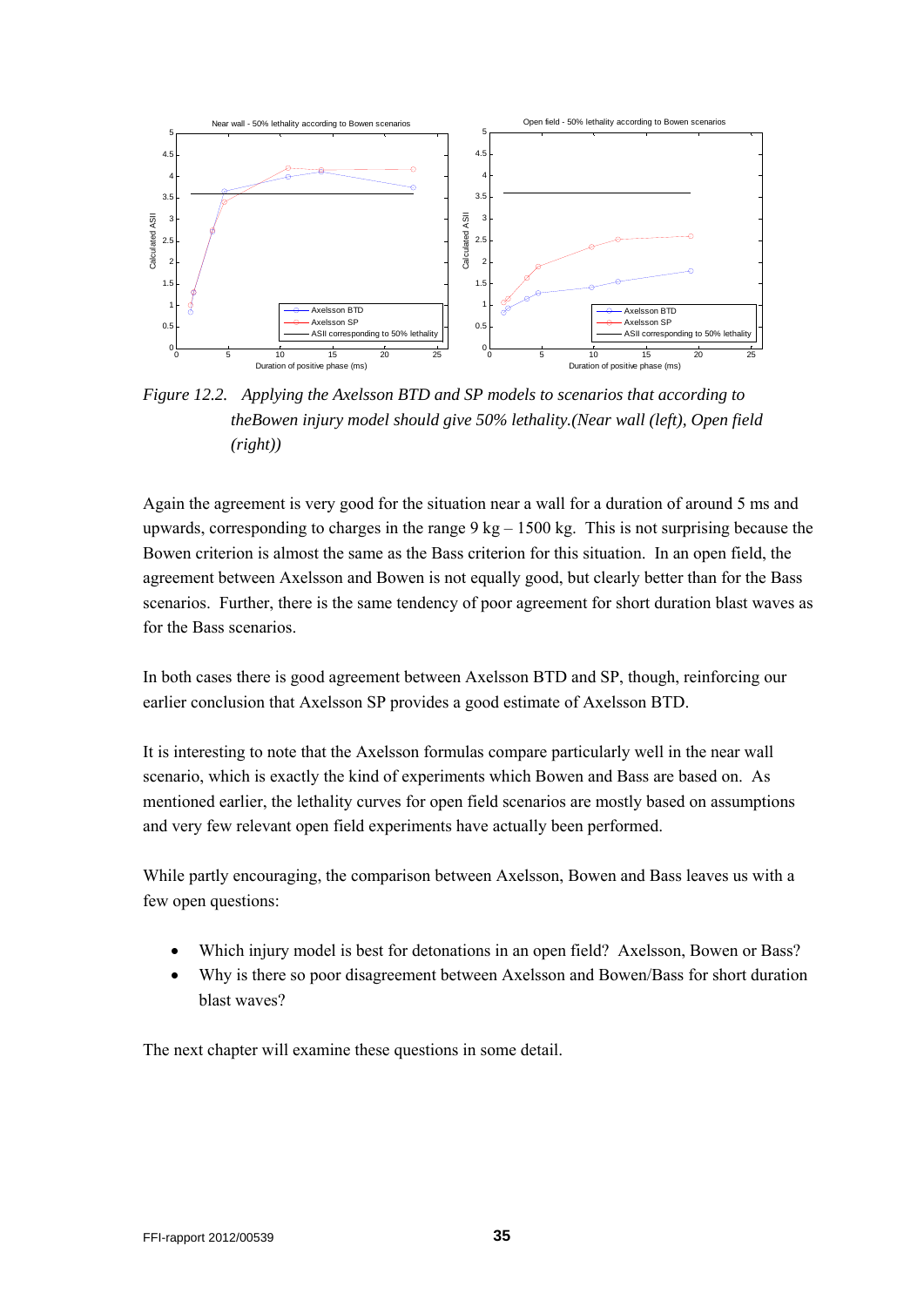## **13 Open field injury models**

We will start with the first question of what is the appropriate injury model for an open field situation. From Figures 12.1 and 12.2 it is clear that the Bass model predicts more injury than Bowen which again predicts more injury than Axelsson.

There is a fundamental disagreement between Bass and Bowen, owing to the different assumptions made when extending the formulas from near wall to open field. It seems that neither assumption is quite consistent with Axelsson, but Bowen is closer than Bass. This is a question which really could only be answered experimentally, but not many relevant open field experiments have been performed.

Let us examine the arguments put forward by Bowen and Bass for their assumptions. As mentioned earlier, Bowen pointed to the guinea pigs experiments (Figure 2.6) that seemed to support his "pressure dose" theory. Basically, Bass argued (17) that while Bowen's assumption "*may be appropriate for "long" duration blasts, it may not be for short durations, especially durations less than approximately 4 ms..... So, substantial portions of potential reflecting surface will be occulted by the presence of an attenuating body in the blast field, limiting the effect of the reflecting surface*."

This physical argument by Bass that the body will shield the reflected blast wave can be checked using numerical simulations. As an example of a short blast wave, let us use the 9 kg TNT case. The BTD will be used as a substitute for a human. After all, it is the foundation of the Axelsson theory that measurements on a BTD is similar to on a human.

Thus, let us examine the pressure as a function of time at the various gauges (front, rear and side) when the BTD is in an open field and near a wall. If Bass's hypothesis is correct, there should not be too much difference between the two situations. The actual results are shown in Figure 12.3.

We note that for the front gauge there is almost no difference. The pressure is identical for a long time until the reflected wave returns at around 1.5 ms. For the rear gauge there is a huge difference in amplitude, while for the side gauge there is a reflected wave arriving at around 1.0 ms of approximately the same amplitude as the incident wave.

These results seem to contradict the hypothesis of Bass. The only way to rescue the hypothesis is to conjecture that only the pressure on the body facing the blast wave matters to the injury. This is perhaps theoretically possible, but seems like a rather odd assumption.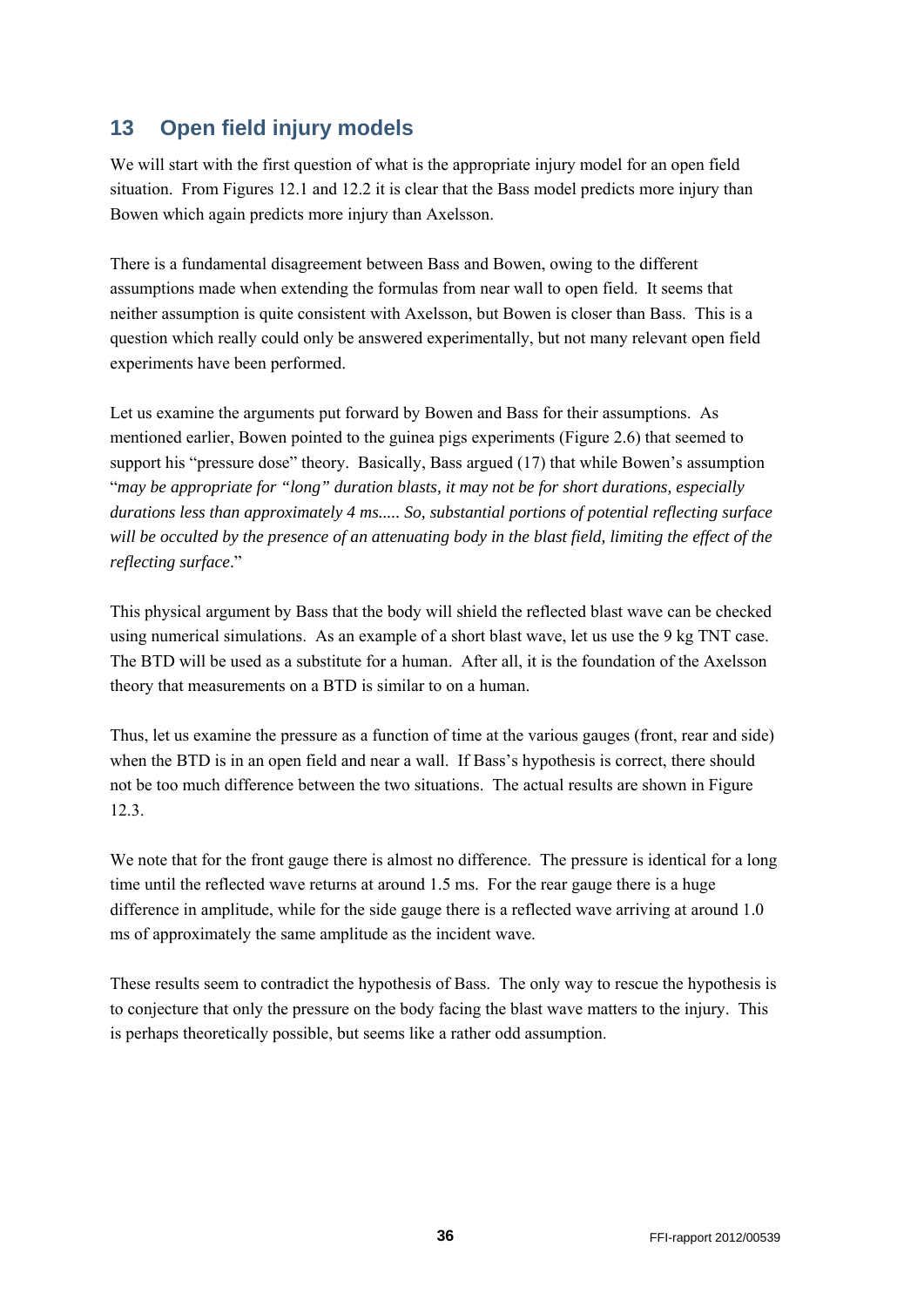

*Figure 12.3 Comparison of the pressure history for BTD near a wall and in an open field* 

However, Bass backed up his hypothesis by claiming that the experimental data suggested no difference between standing next to a wall and in an open field. To investigate this further, all references from which Bass gathered experimental data were examined. The open field data all seem to come from one paper by Dodd et.al. (29). However, it turned out that the experiments described in this paper only focused on the injury threshold and consequently weak blast waves were used and not a single animal fatality occurred. Thus, it is hard to understand how these experiments can be used in predicting 50% lethality. Private correspondence with Karin Rafaels (co-author of the Bass paper) also failed to clear this up (30).

Currently it therefore looks like the assumption of Bass, that an open field situation is equally dangerous to a near wall situation, is not supported by neither experimental evidence nor theoretical analysis. The corresponding Bowen assumption, while having little experimental evidence, also looks theoretically more correct. At the moment there is really not enough experimental evidence to say whether the Bowen or Axelsson models are correct for open field situations, but the Bass model should probably not be relied on for such cases.

## **14 Short blast wave durations**

We now turn our attention to the other open question: What happens for short wave durations (small charges) where Axelsson suddenly predicts significantly less injury than Bowen and Bass, even for the near reflecting wall scenarios? It may be somewhat surprising that the inconsistensies occur for small charges, which are exactly the charges (56 g – 1361 g) used to calibrate the Axelsson model. If the Bowen and Axelsson models were incompatible, it would have been more natural to expect discrepancies for large charges where the Axelsson model has not been calibrated to data at all. But, instead, the agreement is almost surprisingly good for these charges!

The derivation of the Axelsson model has been scrutinized earlier in this report and, despite some uncertainties, no major problems were found. Let us now look closer at how the Bowen curves were derived. Remember that for short durations (where there seems to be a problem), Bowen did not actually measure the blast wave duration, but instead relied on an old empirical formula by Goodman. In applying this formula to TNT and some other explosives, Bowen assumed that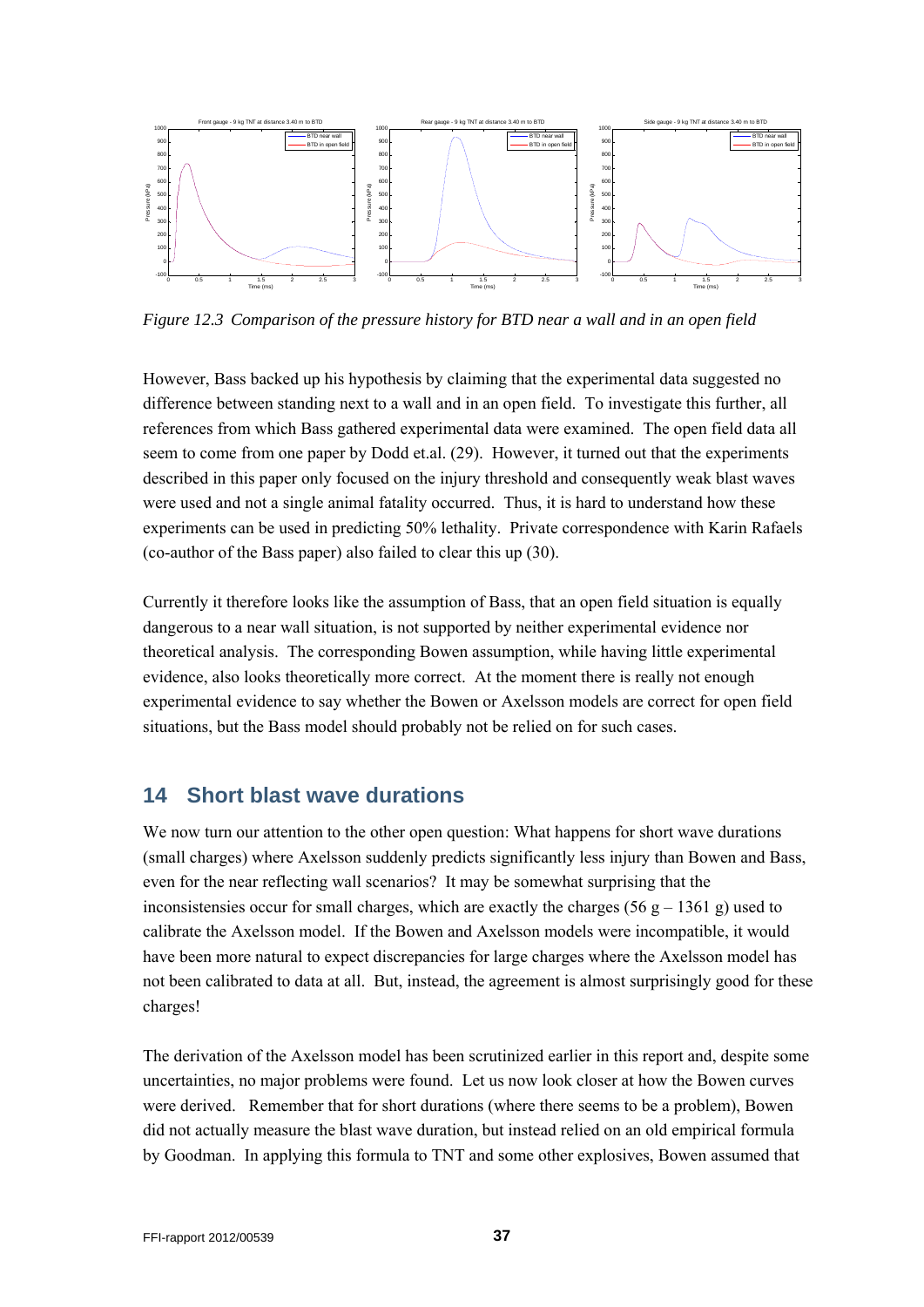Pentolite had the same behaviour, except that Pentolite releases 10% more energy. Could the use of this old empirical formula possibly have caused problems?

Inspection of the report by Goodman (13) revealed some intriguing facts. Goodman collected blast wave data (pressure amplitude and duration) from various different sources. He writes that the measurement of positive phase duration was not as precise as the side-on pressure measurements. The data points show quite a bit of scatter and Goodman therefore did not make any least squares curve fit to the data. However, one curve was "drawn by eye" and tabulated in his report. Presumably this tabulation is where Bowen collected the duration data.

Later, new pressure and duration data has been collected by Kingery and Bulmash (31) to create updated curves for the duration (and other airblast parameters). The empirical formulas developed by them are implemented into TM5-855-1 (and consequently CONWEP) and FHV and are widely used today.

However, inspection of the original report by Kingery and Bulmash (31) revealed something quite interesting. The authors expressed severe doubts about the interpretation of the experimental data for the positive duration phase:

 "*When recording overpressures in the range of 10 000 kPa and a negative pressure of less than 100 kPa, then it is very difficult to determine the time of which the overpressure changes to an underpressure. There can be large variations in the individual interpretations of the positive duration of the blast wave*".

In fact, the problems were so significant that Kingery and Bulmash did not base their empirical formula for duration on the relevant data at all. Instead their equation was based solely on hemispherical data using a 1.8 reflection factor. Further investigation revealed the hemispherical data to consist of only 4 tests, each with huge bombs (5, 20, 100 and 500 tons TNT). On comparing this with the (uncertain and not used) free field spherical data, the empirical curve of Kingery and Bulmash did not fit the data at all.

This may give further insight into some previously unexplained results. In (26), Bjerke compared the blast wave parameters from a spherical explosion (1630 kg TNT) calculated by AUTODYN with HiV (Kingery/Bulmash). While there was good agreement for the maximum pressure, AUTODYN consistently predicted a shorter duration of the positive phase than Kingery/Bulmash. No explanation was found at the time, but it now seems likely to have been caused by Kingery/Bulmash not necessarily being correct.

Scaling the experimental results of Goodman and Kingery/Bulmash according to charge mass, we can plot them together with the AUTODYN results from Bjerke in the same diagram for comparison. This is done in Figure 14.1.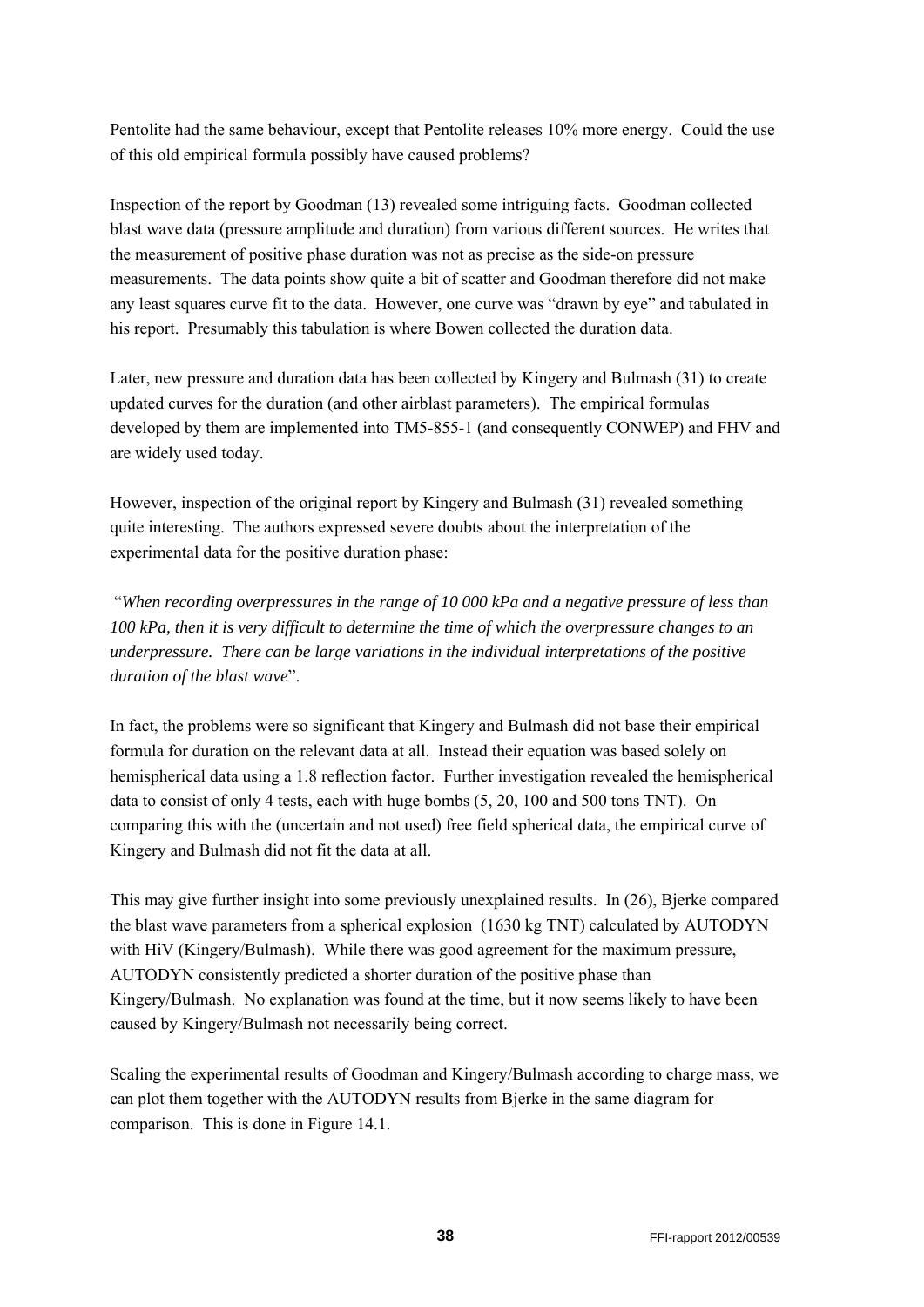

*Figure 14.1 Comparison of experimental data and predictions of positive phase duration* 

There are several aspects of Figure 14.1 worth commenting on. As already mentioned, the widely used Kingery and Bulmash equation does not fit the experimental data. Most importantly, there is substantial difference between Goodman and Kingery/Bulmash for short distances, whereas they seem to more or less converge for larger distances. This is probably due to it being much more difficult to actually measure duration at short distances. With this insight, let us look one more time at what happens with the injury prediction formulas for short duration blast waves.

#### **14.1 Bowen revisited**

Let us look more closely at the tests Bowen used to obtain his formula, especially those with small charges close to the animal, which therefore gave short blast wave duration. The 12 sheep tests in Bowen's Group 128 are a good example. (According to Bowen 9 of these 12 sheep were exposed in free field, though the reflected pressure is given, either measured or calculated, against an imaginary wall behind the sheep). The charge was 454 g pentolite (which makes it equivalent to a 500 g TNT scenario if pentolite is assumed to release 10% more energy). There were 2 fatalities among the 12 sheep.

The sheep had an average mass of 52.6 kg. Since the tests were performed at high altitude, atmospheric pressure was 83 kPa. This gives a scaling factor of  $T=0.994t_+$  according to Equation (2.1), thus in reality no scaling was needed.

The measured (or calculated from an imaginary wall) reflected pressure is given by Bowen as 8681 kPa. Using Equation (2.5), we then find the incident shock amplitude to be 1392 kPa. The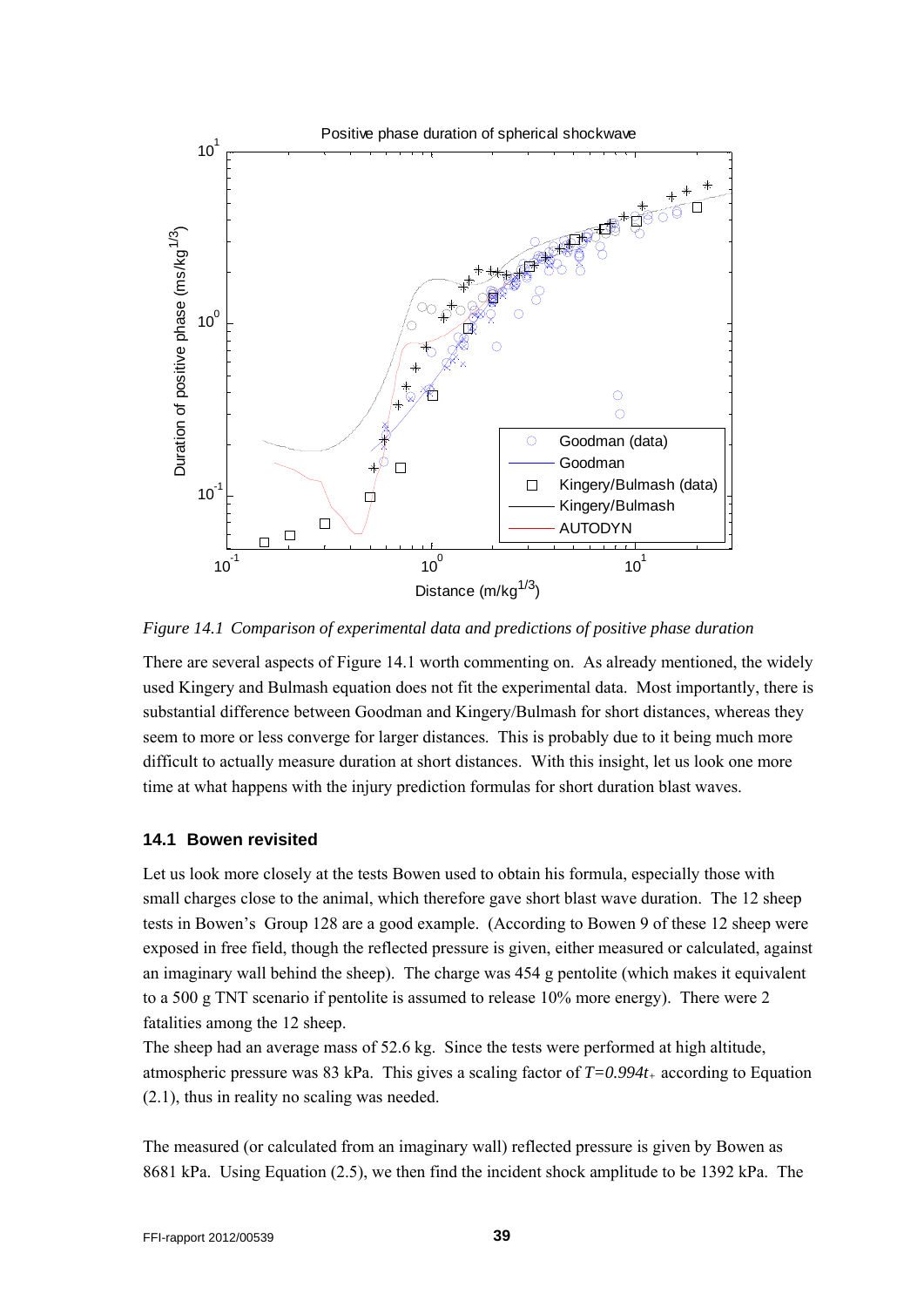distance from the charge to the rear of the animal was 68.63 cm according to Bowen. To find the positive phase duration, Bowen consulted the Goodman formula for this distance and obtained a duration of *T=0.288 m/s*. This gave Bowen one data point for his analysis: For (0.288 ms, 1392 kPa) there were 2 fatalities in 12 tests.

Bowen had no other choice than to use the Goodman data since the duration measurements were not accurate and no other empirical equation existed at the time. But, if CONWEP (Kingery/Bulmash) had been available for him to use, what would he have found? It turns out that CONWEP gives a duration of  $T=1.26$  ms for the same scenario, which is an enormous difference from Goodman. This would have given Bowen a very different data point for his analysis: For (1.26 ms, 1392 kPa) there were 2 fatalies in 12 tests.

Similarly, if Bowen could have used the AUTODYN curve by Bjerke in Figure 14.1, he would have obtained a duration of *T*=0.59 ms. Clearly the differences in duration estimates are not just of academical interest, but they have a major influence on the Bowen curves.

From Figure 14.1 we see that Goodman consistently gives smaller durations than the Kingery/Bulmash formula. If Bowen had used CONWEP in constructing the injury curves, the calculated durations would always have been longer for the same lethality. This means that the injury curves would have been shifted to the right, or equivalently we could say they would have been shifted upwards for a given duration. In any case, this implies that for a given duration *T* a higher pressure *P* is needed to achieve the given lethality.

This would have a major impact on the definition of our scenarios in Chapter 12. Now a more dramatic scenario is needed to give 50% lethality. If the Axelsson models are applied to such a scenario, they would return a higher ASII value, thus moving them closer to ASII=3.6. It is likely that this explains the disagreement between Bowen and Axelsson for small charges.

Note that since there is less uncertainty for longer duration, a modification of the Bowen curves is not necessary in that range, meaning that the good correspondence between Bowen and Axelsson for large charges will remain.

One way to proceed further would be to modify the Bowen curves by using duration data from Kingery and Bulmash. However, as we have seen there is also large uncertainty regarding the accuracy of the Kingery and Bulmash formula, being only based on four hemispherical detonations of huge bombs. In fact, nobody really knows how to calculate durations for short blast waves accurately! Until more accurate data for short durations is available, there seems to be no point in modifying the Bowen curves. However, care should be taken when applying them to situations with short duration blast waves.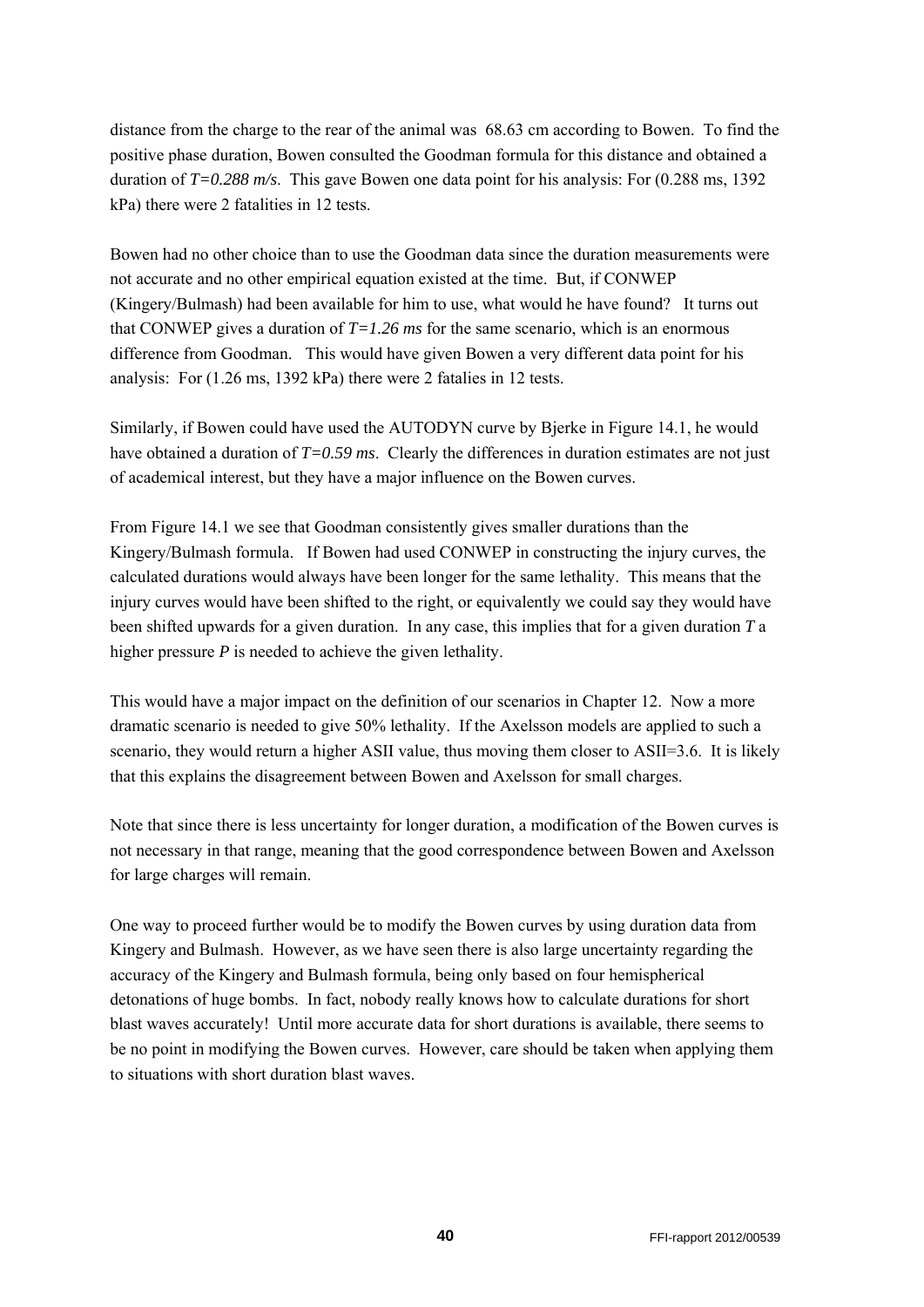## **15 Summary**

The state of the field of human blast injury has been reviewed. The most important available models are the Bowen curves, the Bass curves, Axelsson BTD and various Axelsson based single point (SP) models.

The Bowen and Bass injury models are totally empirical lethality curves based on animal tests, where the subjects were mostly exposed to blast waves near a reflecting surface. While Bass added new data to the Bowen analysis, it was seen that this did not make all that much difference to the model. The major difference between the Bowen and Bass curves was due to different assumptions being used for extending them to the open field situation. Using numerical simulations, we found that the Bass assumption seemed implausible, and thus the Bowen curves were preferred for the open field scenario.

Unfortunately, the Bowen and Bass models only work for blast waves with a clearly defined amplitude and duration. Thus, they can not be applied to situations with complex geometry where the blast wave may have several peaks due to reflection. The Axelsson BTD model was developed to solve this problem. However, this model required input from four pressure sensors on a Blast Test Device (BTD) making it cumbersome to apply in a practical situation.

To overcome this problem, several Axelsson based single point (SP) models have been developed. Typically, in these models only the side-on pressure in the relevant location is needed to determine the degree of injury from a blast wave. In a previous study the SP models were shown to generally provide a good approximation of the Axelsson BTD model.

However, the SP models rely on the Axelsson BTD model being accurate. Inspection of the experimental report for the calibration tests of this model revealed that the original researchers had grave worries about the data quality of their pressure measurements. Numerical simulations were therefore performed to investigate the foundation of the Axelsson BTD model. Good agreement was found between numerical and experimental results and it therefore seems likely that there is no inherent problem in the calibration of the Axelsson model.

Further, the Axelsson SP model worked almost as well as the more cumbersome Axelsson BTD model, especially after a new Axelsson SP injury formula was produced from curvefitting to the numerical simulations.

The Axelsson models have only been calibrated to experiments with small charges. To see if they could be extended to large charges as well, we systematically compared Axelsson BTD and Axelsson SP models with the injury curves of Bowen and Bass. This was done by creating scenarios with the Bowen and Bass models that were supposed to give an ASII of 3.6 when applied to the Axelsson models. The results were almost surprisingly good considering that the Axelsson models have not been calibrated to large charges at all. Especially for the near wall situation there was very good agreement, while for the open field situation, where little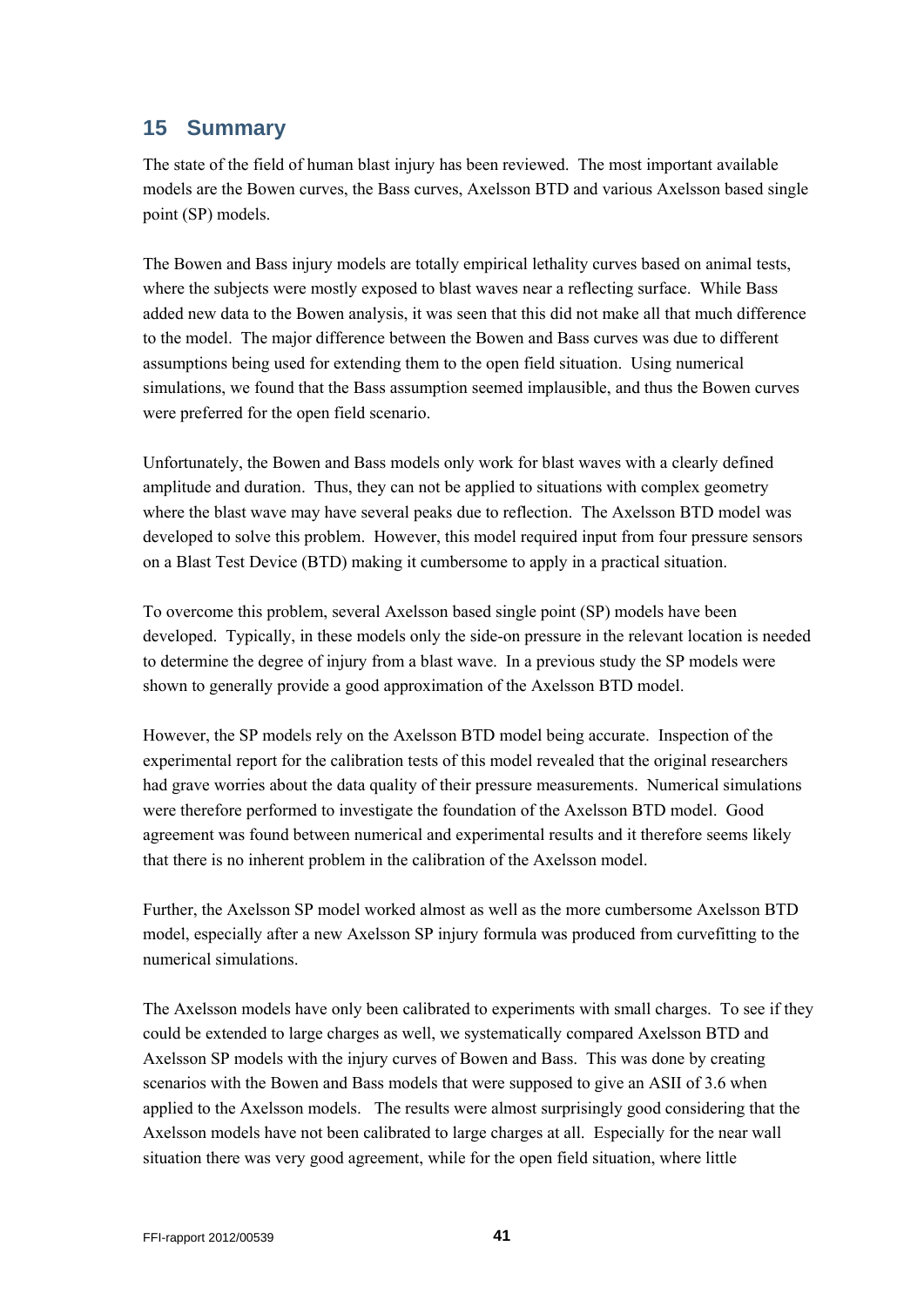experimental data is available and everything rests on assumptions, there was some discrepancy but within the uncertainty range.

However, the comparison revealed a large difference between the Axelsson and Bowen models for blast waves with short duration. Since the Axelsson model is calibrated to small charges this was surprising. To find the reason for this discrepancy, the foundation of the Bowen was studied in detail. It turned out that when the calibration experiments of Bowen were performed nearly fifty years ago, the pressure measurement equipment was not good enough to experimentally measure short durations. Therefore Bowen relied on an old empirical relationship from Goodman for duration input to his model. Further investigation showed there to be enormous differences in the estimates for short duration blast waves between Goodman and the newer Kingery/Bulmash formulas that are implemented in CONWEP and FHV. If Bowen was corrected with Kingery/Bulmash duration data, it would lead to better agreement between Axelsson and Bowen also for these charges.

However, yet further inspection revealed that even the widely used Kingery/Bulmash relationship for blast wave duration was very uncertain. It was only based on four experimental tests with huge hemispherical charges and did not fit the experimental data for spherical charges at all. Therefore, until better duration data is available, there will always be some uncertainty in the Bowen/Bass curves for short durations. Fortunately, it looks likely that better data would lead Axelsson to be more consistent with Bowen and Bass.

Table 15.1 summarises the current status of the various human injury prediction models after our comprehensive review and analysis. It is indicated in which situations the various methods have their strengths and weaknesses.

Without obtaining additional experimental data, this is probably as far as it is possible to come in the study of injuries to humans from blast waves. To improve the Bowen curves it is absolutely necessary to find reliable data for short duration blast waves. Possible further work could include performing experiments to obtain such blast wave data.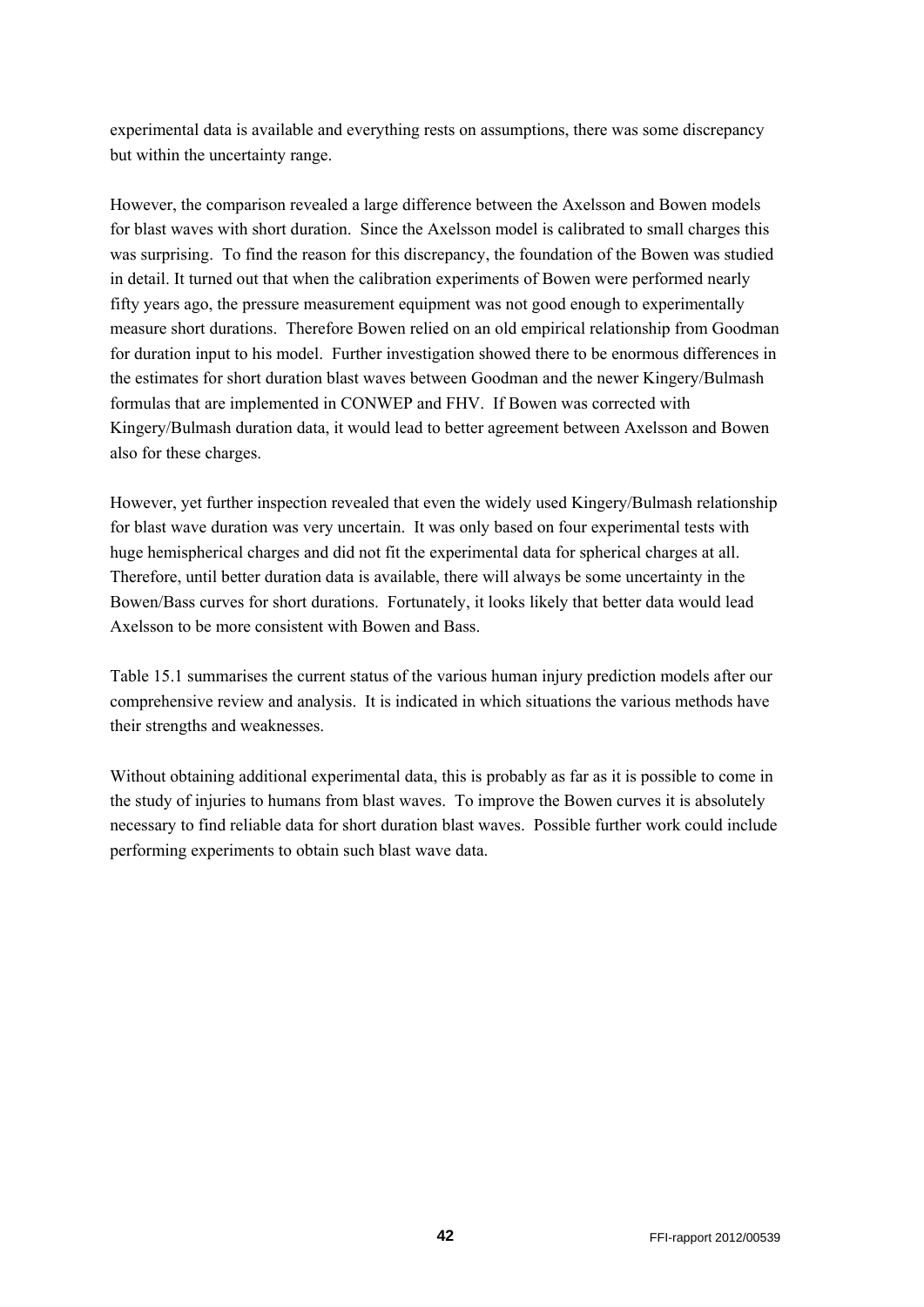| <b>Injury</b> model | <b>Shock</b><br>wave | <b>Scenarios</b> | Input         | Output       | <b>Status</b>                                              |
|---------------------|----------------------|------------------|---------------|--------------|------------------------------------------------------------|
| <b>Bowen</b>        | Ideal                | Prone,           | PandT         | Lethality    | Good for ideal shock waves.                                |
|                     |                      | Open field,      |               |              | Open field scenario not experimentally validated           |
|                     |                      | Near wall        |               |              | Should be careful when applying to short duration waves    |
| <b>Bass</b>         | Ideal                | Prone,           | PandT         | Lethality    | Good for ideal shock waves near reflecting wall            |
|                     |                      | Open field,      |               |              | Do not use for open field scenarios                        |
|                     |                      | Near wall        |               |              | Should be careful when applying to short duration waves    |
| Axelsson BTD        | Any                  | Any              | Four $p(t)$   | ASII (degree | Best and most versatile method                             |
|                     |                      |                  | on a BTD      | of injury)   | Requires cumbersome BTD input                              |
|                     |                      |                  |               |              | Not validated for short duration waves in open field       |
| Weathervane SP      | Any                  | Any              | $p(t)$ in one | ASII (degree | Good alternative to Axelsson BTD but unfortunately a       |
|                     |                      |                  | point         | of injury)   | cumbersome iteration method is needed                      |
| Modified            | Any                  | Any              | $p(t)$ in one | ASII (degree | Gives good approximation to Axelsson BTD.                  |
| Weathervane SP      |                      |                  | point         | of injury)   | Perfect for hydrocode simulations                          |
| Axelsson SP         | Any                  | Any              | $p(t)$ in one | ASII (degree | Gives good approximation to Axelsson BTD                   |
|                     |                      |                  | point         | of injury)   | Perfect for hydrocode simulations                          |
| <b>TNO SP</b>       | Multi-peak           | Any              | $p_i, T_i$    | ASII (degree | Gives good approximation to Axelsson BTD for certain       |
|                     |                      |                  |               | of injury)   | scenarios                                                  |
|                     |                      |                  |               |              | Perfect for simple estimates when full $p(t)$ input is not |
|                     |                      |                  |               |              | known.                                                     |

*Table 15.1 Status of blast injury prediction models*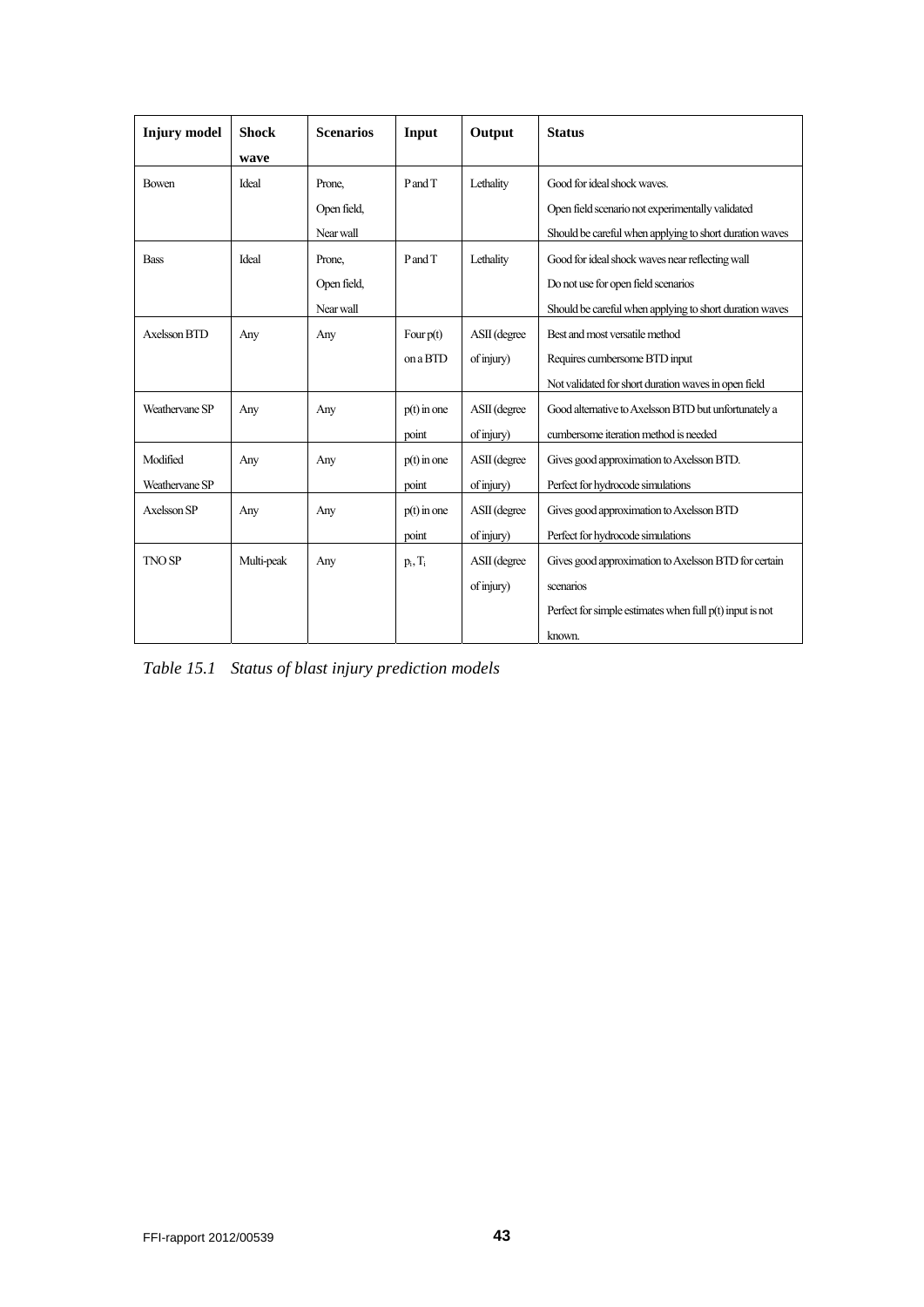## **References**

- (1) Kiran J H, A method for the estimating the fragment characteristics from an IED, Proceedings of the 13<sup>th</sup> Int. Symposium on the Interaction of the Effects of Munitions with Structures, Brühl, Tyskland, 11-15 May 2009
- (2) Kiran J H, Teland J A, Estimating the fragmentation characteristics and penetration effects of an IED, FFI/RAPPORT-2009/00845
- (3) Teland J A, Kiran J H, Penetration of highly irregular fragments, Proceedings of the  $13<sup>th</sup>$ Int. Symposium on the Interaction of the Effects of Munitions with Structures, Brühl, Tyskland, 11-15 May 2009
- (4) Teland J A, van Doormaal JCAM, van der Horst MJ, Svinsås E, A single point pressure approach as input for injury models with respect to complex blast loading conditions, Proceedings of 21<sup>st</sup> International Symposium on Military Aspects of Blast and Shock, Jerusalem, Israel, October 3-8, 2010
- (5) van Doormaal J C A M, Teland J A, Overview of injury models for complex blast waves, PASS 2012, Nürnberg, Germany, September 2012
- (6) Teland J A, van Doormaal, J C A M, Modifications to the Axelsson blast injury prediction model, PASS 2012, Nürnberg, Germany, September 2012
- (7) van Doormaal, J C A M, Quick approach for estimating injury due to exposure to complex blast, TNO Report, TNO-DV 2011 A141, March 2012
- (8) Bowen I G, Fletcher E R, Richmond D R, Estimate of Man's Tolerance to the Direct Effects of Air Blast, Technical Progress Report, DASA-2113, Defense Atomic Support Agency, Department of Defense,Washington, DC, October 1968
- (9) Holm K B, Beregning av dødelighet fra luftsjokk, FFI/RAPPORT-2007/01896
- (10) Richmond D R, Damon E G, Bowen I G, Fletcher E R, White C S, Air-blast studies with eight species of mammals, DASA Report 1854, Defense Atomic Support Agency, 1966
- (11) Richmond D R, Goldizen V C, Clare V R, White C S, Overpressure-duration relationship and lethality in small animals, DASA Report 1325, 1963
- (12) Schlueter S D, Hippensteel R G, Armendt B F, Measurements of air blast parameters above a reflecting surface, BRL-MR-1645, Ballistics Research Laboratory, Aberdeen Proving Ground, Maryland, USA, 1965
- (13) Goodman H J, Compiled free-air blast data on bare spherical pentolite, BRL-Report 1092, Ballistics Research Laboratory, Aberdeen Proving Ground, Maryland, USA, 1960
- (14) Bowen I G, Hoiladay A, Fletcher E R, Richmond D R, White C S, A fluid-mechanical model of the thoraco-abdominal system with applications to blast biology, DASA Report 1675, Defense Atomic Support Agency, 1965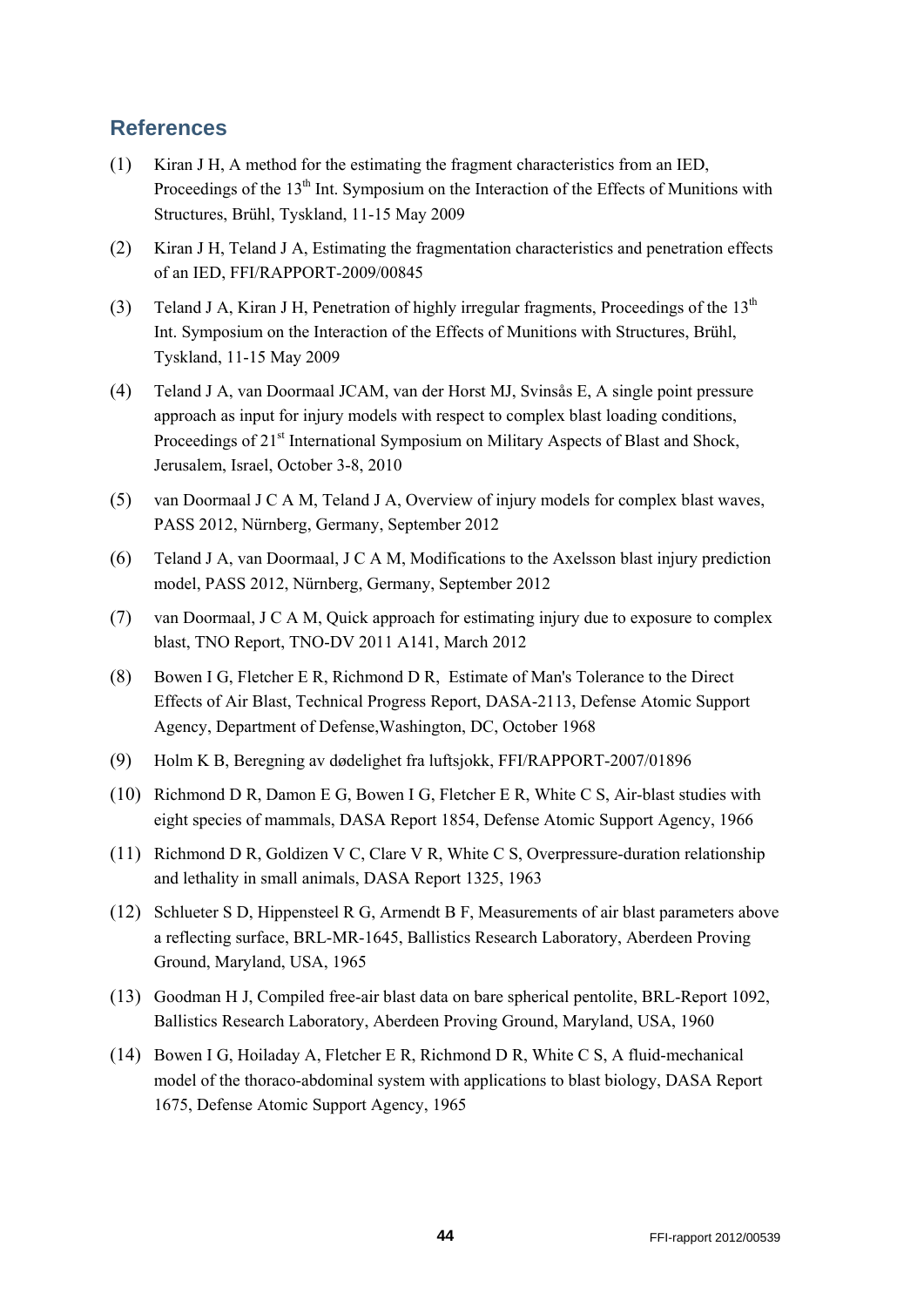- (15) Damon E G, Gaylord C S, Hicks W, Yelverton J T, Richmond D R, White C S, The effects of ambient pressure on tolerance of mammals to air blast, DASA Report 1852, Defense Atomic Support Agency, 1966
- (16) Damon E G, Richmond D R, White C S, The effects of ambient pressure on tolerance of mice to air blast, DASA Report 1483, Defense Atomic Support Agency, 1964
- (17) Bass C R, Rafaels K A, Salzar R S, Pulmonary injury risk assessment for short-duration blasts, Journal of Trauma, Vol. 65, No 3, pp. 604-615, September 2008
- (18) Rafaels K, Bass C, Panzer M B, Salzar R S, Pulmonary Injury Risk Assessment for Long-Duration Blasts: A Meta-Analysis, Journal of Trauma, Vol. 69, No. 2, pp. 368-374, August 2010
- (19) Axelsson H, Yelverton J T, 1996, Chest Wall Velocity Predictor of Nonauditory Blast Injury in a Complex Wave Environment, The Journal of Trauma: Injury, Infection, and Critical Care, Vol. 40, No. 3, USA
- (20) Stuhmiller J H., Ho K H H, VanderVorst MJ, Dodd KT, Fitzpatrick T, Mayorga M, 1996, A model of blast overpressure injury to the lung, J. Biomechanics, vol. 29, No. 2, pp. 227- 234, 1996, Great Britain
- (21) Johnson D L, Yelverton J T, Hicks W, Doyal R, Blast Overpressure Studies with Animals and Man: Biological Response to Complex Blast Waves, Final Report, US Army Medical Research and Development Command, October 1993
- (22) Li E, Yoshinaka A, Josey T, 2008, Weathervane: a single point model for blast injury approximations, 20th Symposium on Military Aspects of Blast and Shock, 2008, Oslo, Norway
- (23) van Doormaal J C A M, van der Horst M J, An approximation of the Axelsson model for quick injury predictions, 21th Symposium on Military Aspects of Blast and Shock, 2010, Jerusalem, Israel
- (24) Teland J A, van Doormaal J C A M, van der Horst MJ, Svinsås E, Single point methods for determining blast wave injury, FFI/RAPPORT-2011/00130
- (25) www.ansys.com
- (26) Bjerke A, Teland J A, Svinsås E, Modelling of complex blast scenarios using the AUTODYN hydrocode, FFI/RAPPORT-2008/01629
- (27) Zeigler H, Teland J A, Svinsås E, Axelssons skademodell implementert som en subrutine i hydrokoden AUTODYN, FFI-Rapport 2008/0162
- (28) www.matlab.com
- (29) Dodd K T, Yelverton J T, Richmond D R, Morris J R, Ripple G R, Nonauditory injury threshold for repeated intense freefield impulse noise, J. Occup. Med. 32:260-266, 1990
- (30) Rafaels K, Private e-mails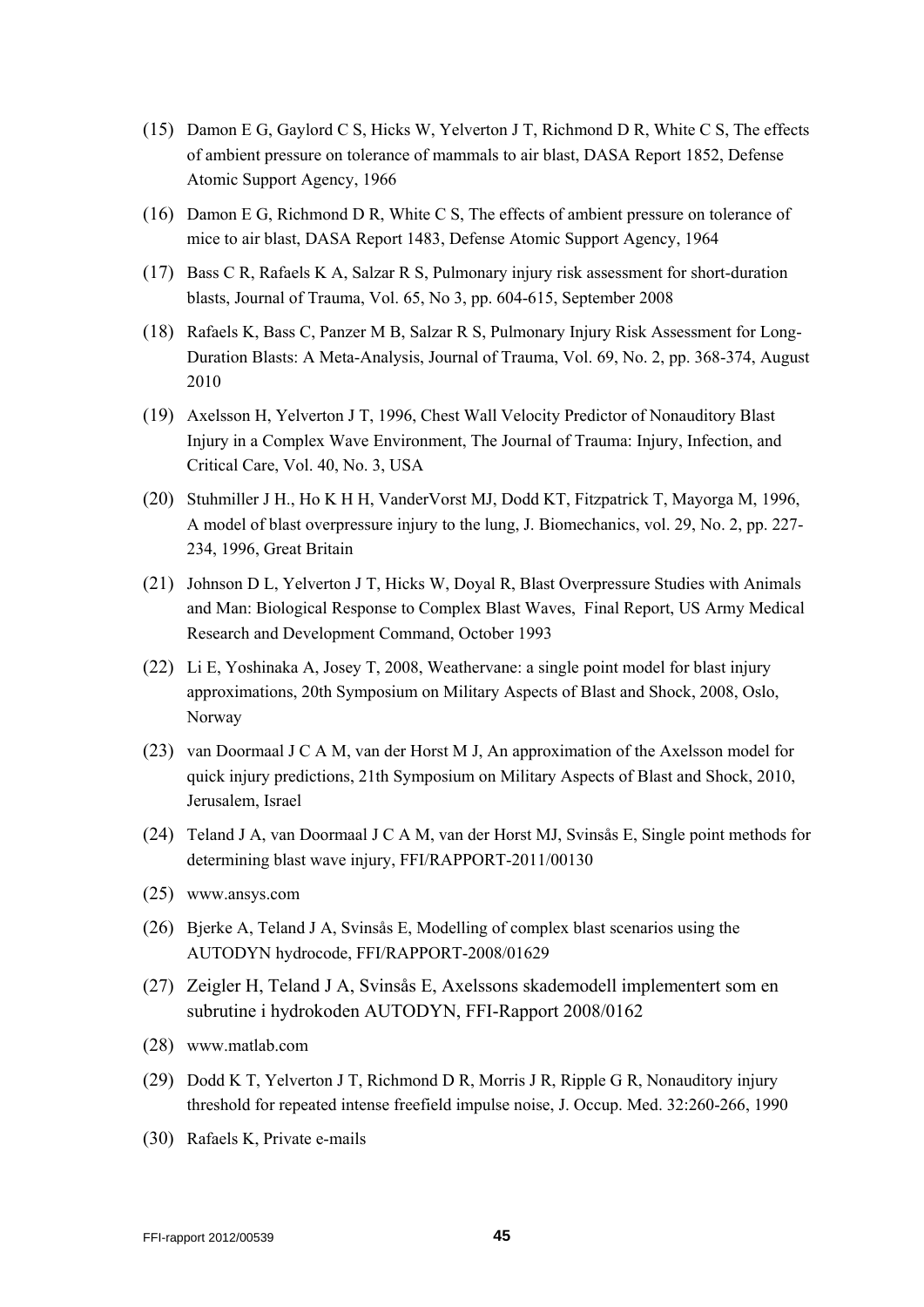(31) Kingery C N, Bulmash G, Airblast Parameters from TNT Spherical Airburst and Hemispherical Surface Burst, Technical Report ARBRL-TR-02555, 1984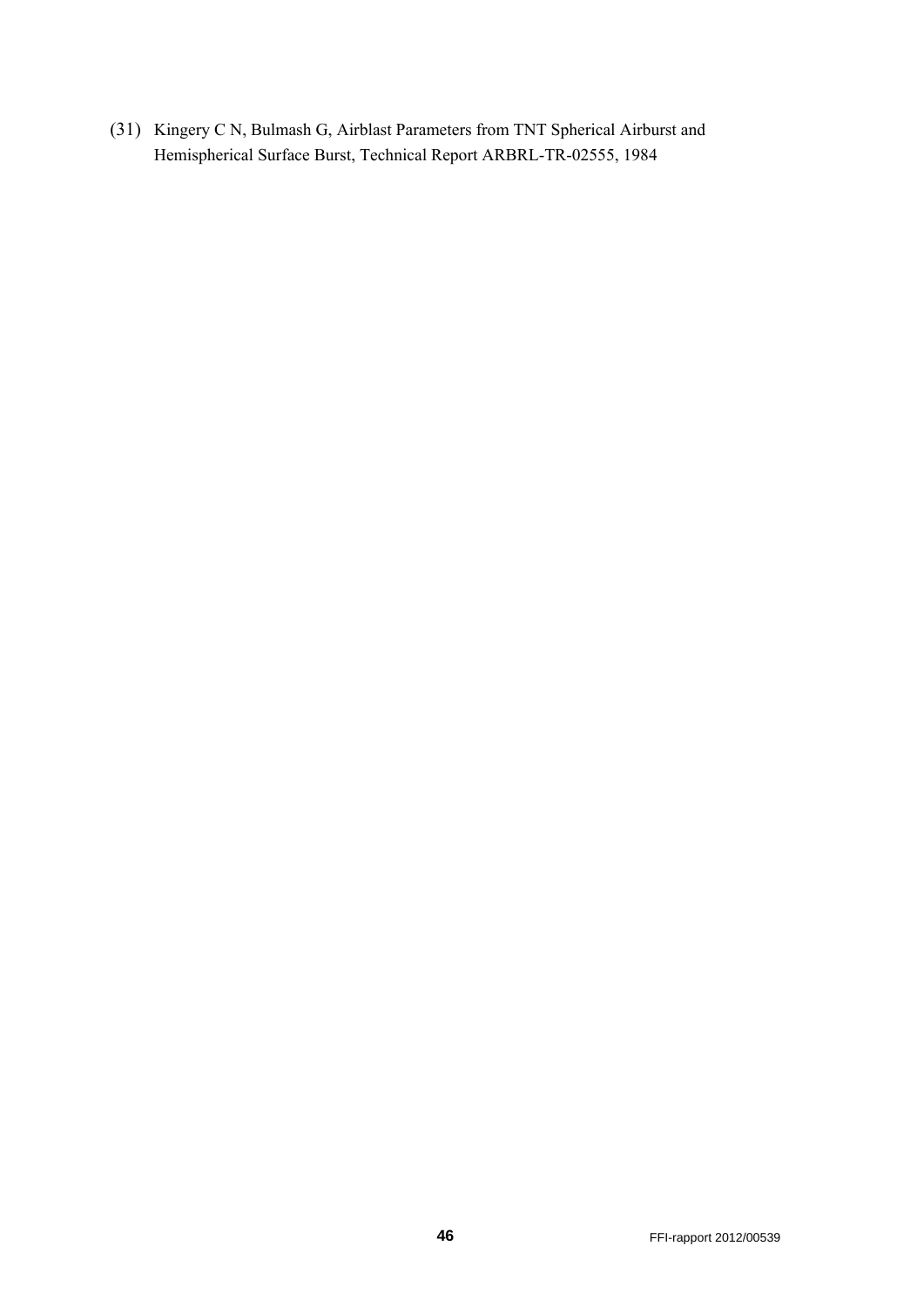# **Appendix A Material models**

# Material Name - AIR

| <b>Equation of State</b> | <b>Ideal Gas</b>        |
|--------------------------|-------------------------|
| Reference density        | 1.22500E-03 (g/cm3)     |
| Gamma                    | $1.40000E+00$ (none)    |
| Adiabatic constant       | $0.00000E+00$ (none)    |
| Pressure shift           | $0.00000E+00$ (kPa)     |
| Reference Temperature    | $2.88200E+02$ (K)       |
| Specific Heat            | 7.17600E+02 ( $J/kgK$ ) |

# Material Name - C4

| <b>Equation of State</b>            | <b>JWL</b>                                                                             |
|-------------------------------------|----------------------------------------------------------------------------------------|
| Reference density                   | $1.60100E+00$ (g/cm3)                                                                  |
| Parameter A                         | 6.09770E+08 (kPa)                                                                      |
| Parameter B                         | 1.29500E+07 (kPa)                                                                      |
| Parameter R1                        | $4.50000E+00$ (none)                                                                   |
| Parameter R2                        | $1.40000E+00$ (none)                                                                   |
| Parameter W                         | 2.50000E-01 (none)                                                                     |
| C-J Detonation velocity             | 8.19300E+03 (m/s)                                                                      |
| C-J Energy / unit volume            | $9.00000E+06$ (kJ/m3)                                                                  |
| C-J Pressure                        | $2.80000E+07$ (kPa)                                                                    |
| Burn on compression<br>fraction     | $0.00000E+00$ (none)                                                                   |
| Pre-burn bulk modulus               | $0.00000E+00$ (kPa)                                                                    |
| Adiabatic constant                  | $0.00000E+00$ (none)                                                                   |
| Auto-convert to Ideal<br>Gas        | Yes                                                                                    |
| <b>Additional Options</b><br>(Beta) | None                                                                                   |
| <b>Reference:</b>                   | "LLNL Explosives Handbook" Dobratz B.M & CrawfordP.C. UCRL-52997<br>Rev.2 January 1985 |

# Material Name - TNT